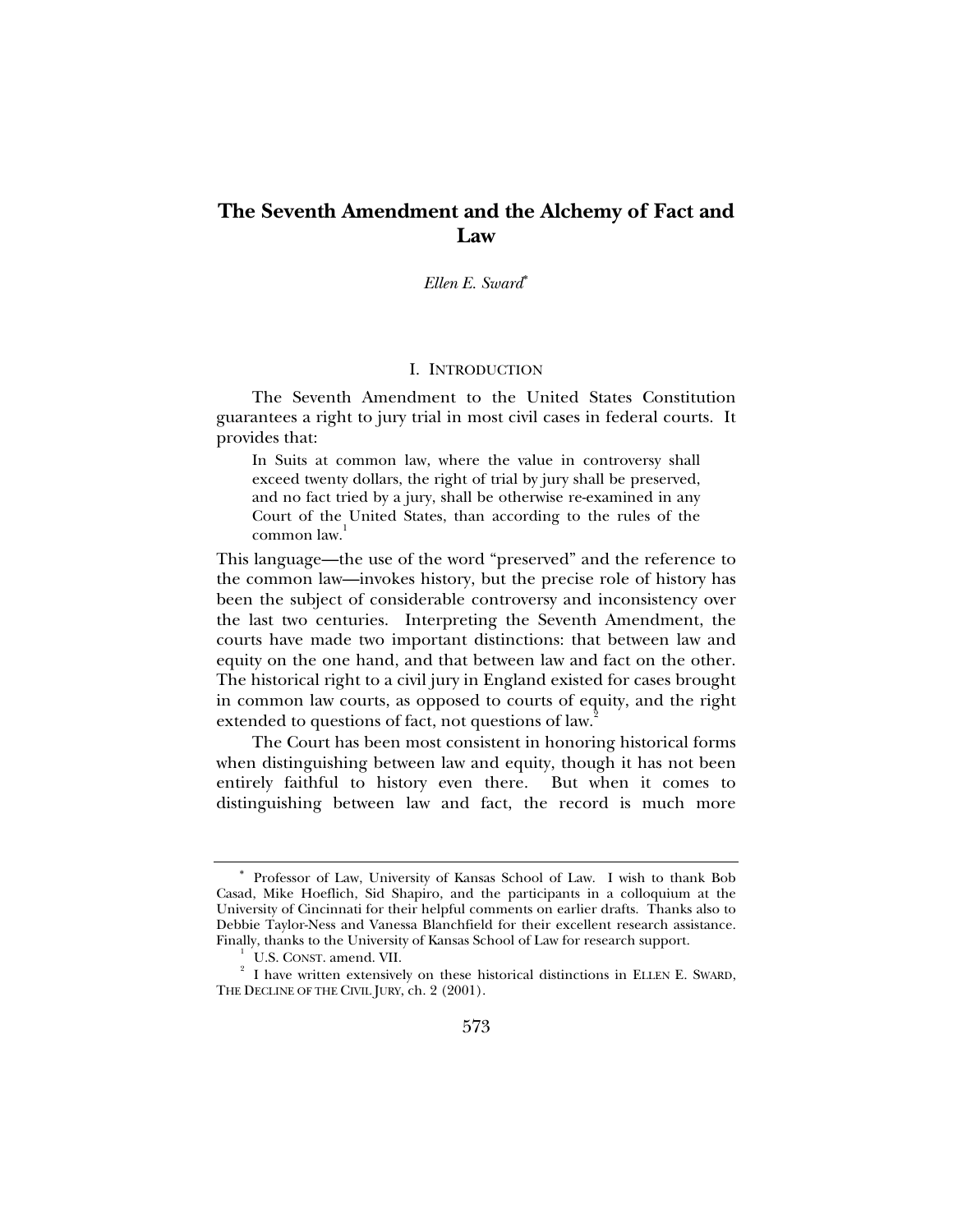difficult to interpret. This distinction has long been a difficult one, $3$ possibly because the kinds of questions that come up in trials do not divide neatly into two categories. There are pure questions of law, pure questions of fact, mixed questions of law and fact, ultimate facts, and perhaps others.<sup>4</sup> It has been suggested that the law/fact distinction is nothing but a mask for a policy decision about which questions should be given to the judge and which to the jury. $5$  This distinction, however, does have Constitutional significance. It deserves another look, at least in part, because the Supreme Court has recently invoked it in a context that raises questions about the entire history of that distinction in Seventh Amendment jurisprudence.

In 1996, the Court decided *Markman v. Westview Instruments, Inc.*,<sup>6</sup> a patent case in which the issue was how one should interpret a patent claim.<sup>7</sup> The Court noted that previous decisions had relied on distinctions between law and fact or between substance and procedure to determine what issues go to the jury,<sup>8</sup> but asserted that the "sounder course" was to use the "historical method." Looking to eighteenth century English cases, the Court found that, while the cases were ambiguous, judges rather than juries generally interpreted patent specifications—the rough equivalent of the modern claim and that, in any event, there was an established rule that judges, not

<sup>&</sup>lt;sup>3</sup> Much has been written on the law/fact distinction. *See, e.g.*, WILLIAM FORSYTH, HISTORY OF TRIAL BY JURY 216-48 (Lawbook Exchange, Ltd. 1994) (1875); LEON GREEN, JUDGE AND JURY 268-79 (1930); FRANCIS HILLIARD, THE LAW OF NEW TRIALS (1866); JAMES RAM, A TREATISE ON FACTS AS SUBJECTS OF INQUIRIES BY A JURY (1873); SIR JOHN SALMOND, JURISPRUDENCE 15-18 (1920); JAMES B. THAYER, A PRELIMINARY TREATISE ON EVIDENCE AT THE COMMON LAW 183-262 (Rothman Reprints, Inc. 1969) (1898); Francis H. Bohlen, *Mixed Questions of Law and Fact*, 72 U. PA. L. REV. 111 (1924); Frederick J. de Slovere, *The Functions of Judge and Jury in the Interpretation of Statutes*, 46 HARV. L. REV. 1086 (1933); Jabez Fox, *Law and Fact*, 12 HARV. L. REV. 545 (1899); Frederick Green, *Mixed Questions of Law and Fact*, 15 HARV. L. REV. 271 (1901); Nathan Isaacs, *The Law and the Facts*, 22 COLUM. L. REV. 1 (1922); Fleming James, Jr., *Functions of Judge and Jury in Negligence Cases*, 58 YALE L.J. 667 (1949); J. Wilson Parker, *Free Expression and the Function of the Jury*, 65 B.U. L. REV. 483 (1985); Ellen E. Sward, *Appellate Review of Judicial Fact-Finding*, 40 U. KAN. L. REV. 1 (1991); Stephen A. Weiner, *The Civil Jury and the Law-Fact Distinction*, 54 CAL. L. REV. 1867

<sup>(1966);</sup> Adrian A.S. Zuckerman, *Law, Fact, or Justice?*, 66 B.U. L. REV. 487 (1986). 4

For a discussion of some of these categories, see SWARD, *supra* note 2, at 272-73. 5  *See* Fox, *supra* note 3, at 551; *see also* Isaacs, *supra* note 3, at 4; Weiner, *supra* note 3, at 1868. 6

 <sup>517</sup> U.S. 370 (1996).

<sup>7</sup> *See id.* at 373-74. A claim is the part of the patent that describes the invention.

*See id.* at 378.

*Id.*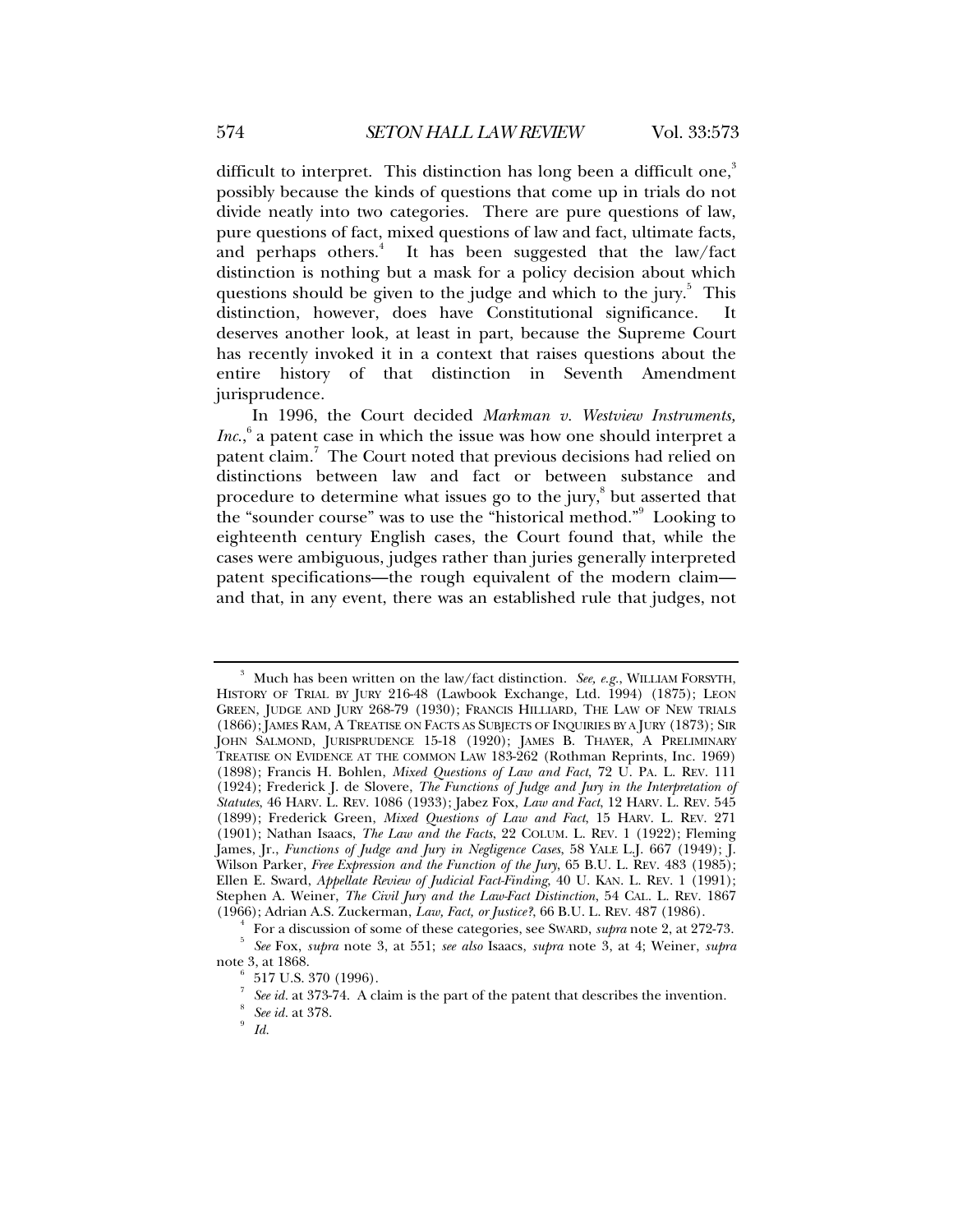juries, interpreted written documents.<sup>10</sup> Further, finding no reason in "existing precedent," in "the relative interpretive skills of judges and juries," or in the "statutory policies that ought to be furthered by the allocation,"<sup>11</sup> the Court held that there is no right to have a jury interpret the claim in a patent. $^{12}$ 

This case could be confined to its facts, of course, and apply only to the interpretation of claims in patents, but its language was broader than that. If we are now to look to history in defining fact and law, it is worth examining how that history might affect current practices. That examination, it turns out, is quite telling. Over the nation's history, the Court has approved a variety of tests and procedural devices that, collectively, have changed our definition of fact and law. Specifically, some issues that quite clearly would have been classified as "fact" and given to juries in eighteenth century England are now classified as "law" and given to the judge to decide. In this article, I will trace that transformation. The earliest and most important development was the rejection of the so-called "scintilla" test for determining the sufficiency of the evidence in favor of the "reasonable jury" test. The cases show that what is "reasonable" is often in the eyes of the beholder, meaning that the new test gives judges more power. Court approval of three new procedural devices whose contours were refined in the twentieth century—summary judgment, directed verdict, and judgment notwithstanding the verdict—also gave judges more power. The latter two are now collectively called judgment as a matter of law, $13$  but I will use the older terms in this article to emphasize their separate development.

In Part II of this article I will present a brief description of the history and structure of the Seventh Amendment, which guarantees the right to a jury trial in certain civil cases. Part III then discusses how law and fact have been defined in English and American legal history, using the development of the reasonable jury test, directed verdict, judgment notwithstanding the verdict, and summary judgment as anchors. This discussion shows that, for the most part, courts have moved toward defining as "law" some matters that would have been called "fact" at the time the Seventh Amendment was

<sup>&</sup>lt;sup>10</sup> See id. at 380-82.<br><sup>11</sup> Id. at 384.<br><sup>12</sup> 517 U.S. at 391.

<sup>&</sup>lt;sup>13</sup> See FED. R. CIV. P. 50 advisory committee's note to 1993 amendment. The purpose of this change in terminology was to underline the fact that a directed verdict and judgment notwithstanding the verdict were judged by the same test as summary judgment. *Id.* The summary judgment rule also uses the term "judgment" as a matter of law." *See* FED. R. CIV. P. 56(c).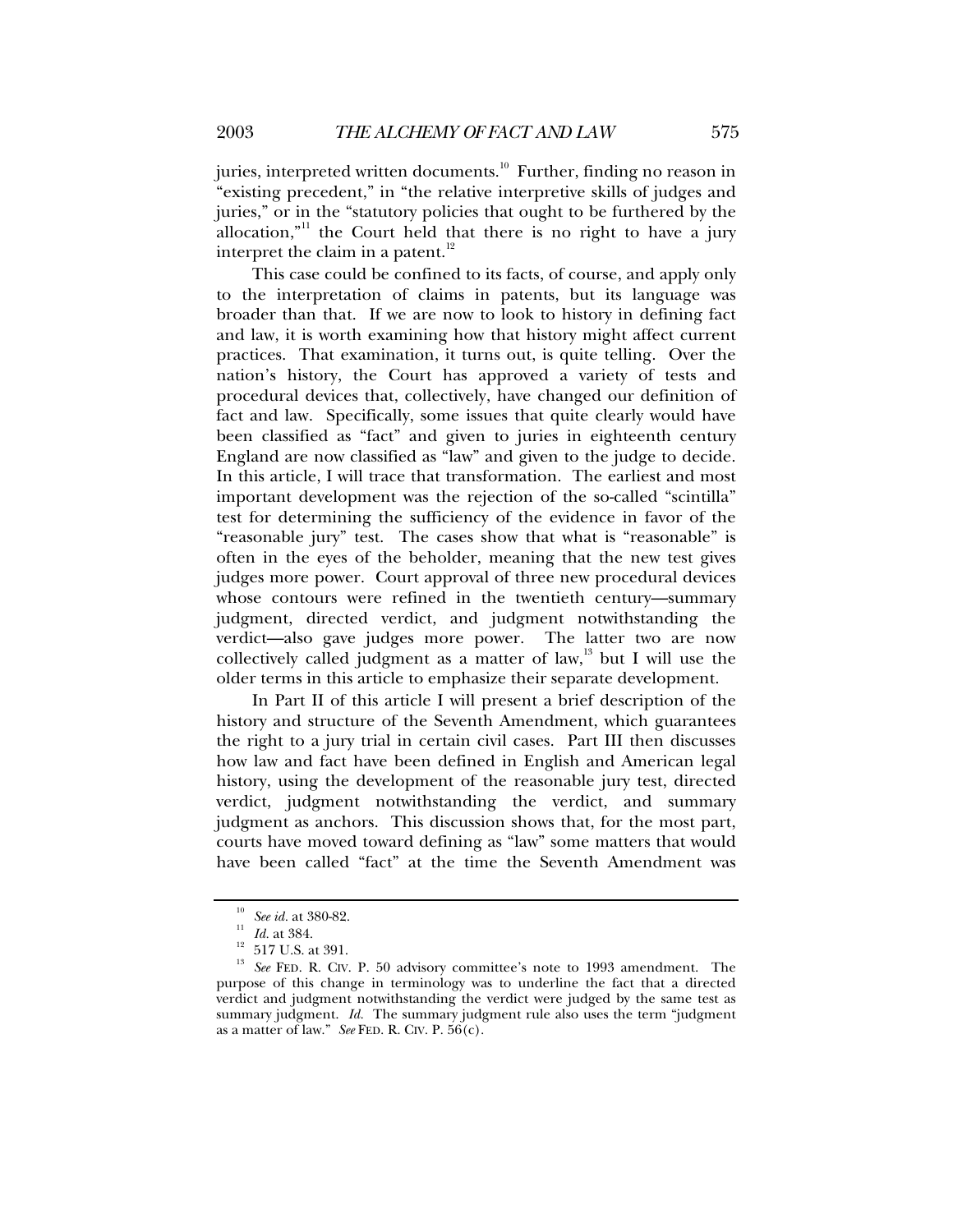ratified. The effect of this is that judges now decide some issues that juries would have decided at the time of the Seventh Amendment's ratification. In Part IV, I complete the historical development by discussing *Markman* in more detail and speculating on its import. I conclude that if the Court is serious about using history to define law and fact, it will have to revisit the constitutionality of the reasonable jury test, the directed verdict, the judgment notwithstanding the verdict, and the summary judgment.

# II. THE SEVENTH AMENDMENT AND THE USES OF HISTORY

Before we can understand the effect *Markman* might have on the law/fact distinction, it is important to understand how history has been used in Seventh Amendment jurisprudence. In this section I will first describe briefly the English and American origins of the Seventh Amendment. I then turn to a brief description of how history has been used in the analysis of the two distinctions that the Seventh Amendment draws: that between law and equity, and that between law and fact.

# *A. Origins*

1. The English Origins

The civil jury is an English institution, imported to the American colonies by English immigrants.<sup>14</sup> The English jury dates to shortly after the Norman Conquest of 1066, and is generally thought to be a Norman import.<sup>15</sup> Originally, the jury was an inquisitorial device, whereby citizens from the neighborhood where the dispute arose were summoned to tell the court what happened.<sup>16</sup> If the summoned jurors did not know what had happened they were required to make inquiries and then swear in court as to the facts.<sup>17</sup> Over several centuries, the jury evolved to its present form, in which jurors are expected to know nothing about the matter except what they hear in

<sup>&</sup>lt;sup>14</sup> A more detailed history of the civil jury appears in SWARD, *supra* note 2, at ch. 2. Perhaps the best general history of the jury is found in THAYER, *supra* note 3. For additional sources, see LORD PATRICK DEVLIN, TRIAL BY JURY (1956); FORSYTH, *supra* note 3; 1 W.S. HOLDSWORTH, A HISTORY OF ENGLISH LAW 135-46 (1903); THEODORE F.T. PLUCKNETT, A CONCISE HISTORY OF THE COMMON LAW 106-38 (1956); 1 FREDERICK POLLOCK & FREDERIC WILLIAM MAITLAND, THE HISTORY OF ENGLISH LAW 138-46 (1898).

See JOHN P. DAWSON, A HISTORY OF LAY JUDGES 119-20 (1960); see also FORSYTH, *supra* note 3, at 45-77; PLUCKNETT, *supra* note 14, at 107-09; R.C. VAN CAENEGEM, THE

<sup>&</sup>lt;sup>16</sup> See THAYER, *supra* note 3, at 54<sup>17</sup> See id.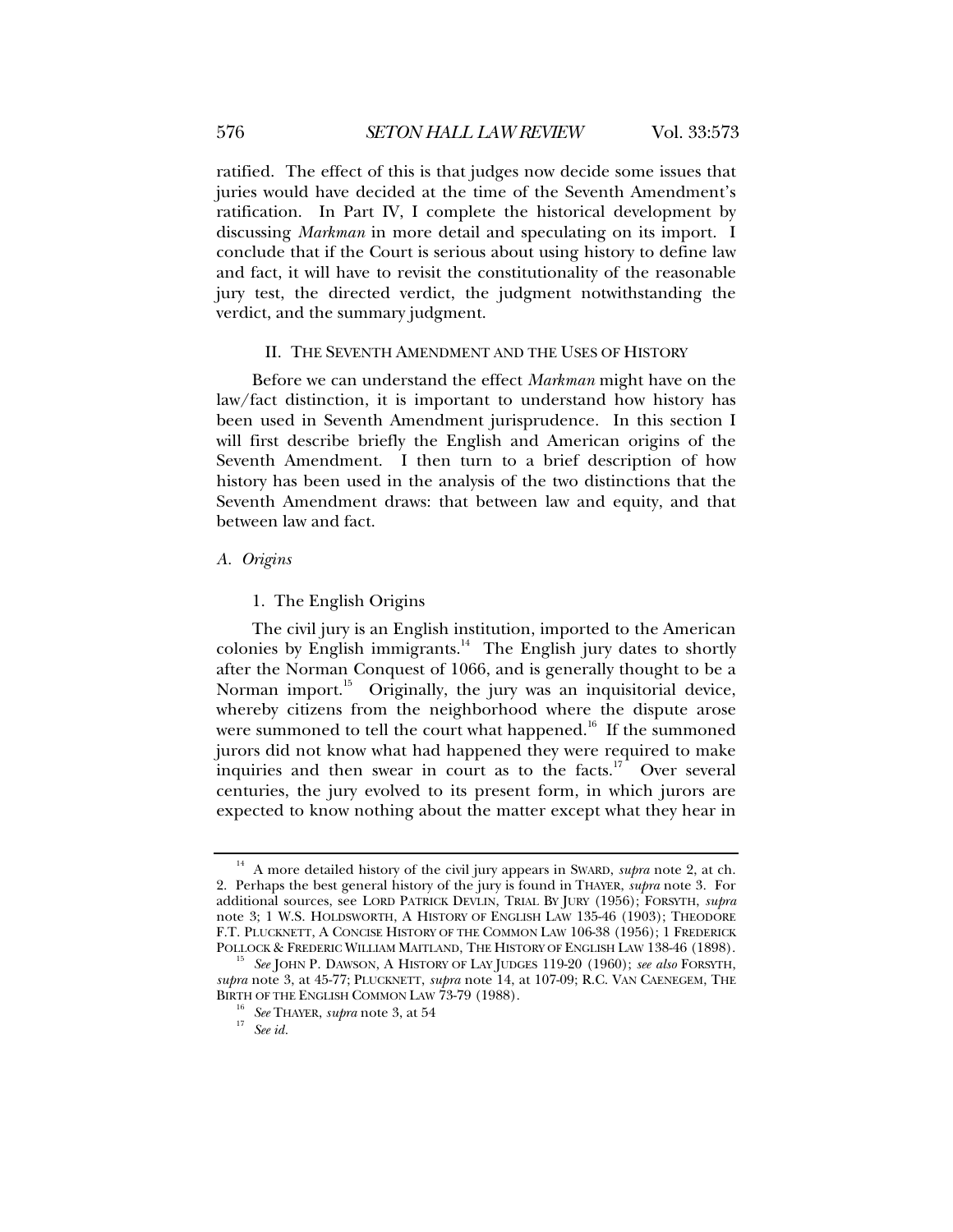court.<sup>18</sup> Trials in substantially modern form apparently occurred by the end of the fifteenth century, $\frac{19}{19}$  but jurors were permitted to base their decisions on personal knowledge as late as  $1670$ .<sup>20</sup> By the middle of the eighteenth century, however, jurors were forbidden to base their decisions on personal knowledge.<sup>2</sup>

At the time of the American Revolution, there were two significant limits on the scope of the English civil jury's authority. First, the jury was confined to the common law courts and did not operate at all in courts of equity. Courts of equity developed because the rigid rules and procedures of the common law courts sometimes prevented those courts from doing justice.<sup>22</sup> While the jurisdiction of courts of equity was limited by the doctrine that equity could act only if the remedy in the common law courts was inadequate, $^{23}$  the courts of equity still had substantial authority, including the power to enjoin common law proceedings under some circumstances.<sup>24</sup> The primary remedy in common law courts was money damages.<sup>25</sup> Courts of equity handled nearly everything else, including injunctions,

<sup>21</sup> See Mitnick, *supra* note 18, at 207 (citing 3 WILLIAM BLACKSTONE, COMMENTARIES ON THE LAWS OF ENGLAND 374-75 (1768)). The case that established this was apparently *Dormer v. Parkhurst*, Andr. 315, 95 Eng. Rep. 414 (K.B. 1738). *See*

<sup>22</sup> See HAROLD GREVILLE HANBURY, MODERN EQUITY 1-28 (2d ed. 1937); see also 1 JOHN NORTON POMEROY, A TREATISE ON EQUITY JURISPRUDENCE §§ 16-23 (Spencer W. Symons ed., 5th ed. 1941). The jury also did not operate in admiralty courts.

<sup>23</sup> See 1 DAN B. DOBBS, DOBBS LAW OF REMEDIES: DAMAGES – EQUITY – RESTITUTION § 2.1(1) (2d ed. 1993).

 $^{24}$  A court of equity could enjoin a common law proceeding if the court of equity already had jurisdiction over the matter. *See* SWARD, *supra* note 2, at 159. This prevented multiple suits on the same matter. *See id.* A court of equity could also enjoin a person from instituting multiple common law proceedings on the same matter, or from threatening to do so. *See id*. A court of equity acted to prevent irreparable harm, and it was thought that having to litigate multiple suits arising out of the same matter would cause irreparable harm. See id. at 159-60.

<sup>25</sup> See JOHN E. CRIBBET, JUDICIAL REMEDIES 36 (Erwin N. Griswold ed., 1954). Common law courts could also order the recovery of real and personal property through such claims as ejectment and replevin. *See* 1 POMEROY, *supra* note 22, at §109. They also handled a variety of extraordinary writs, such as the writ of habeas corpus. For discussions of the common law extraordinary writs, see 2 CHESTER J. ANTIEAU, THE PRACTICE OF EXTRAORDINARY REMEDIES (1987); FORREST G. FERRIS & FORREST G. FERRIS, JR., THE LAW OF EXTRAORDINARY LEGAL REMEDIES (1926).

<sup>&</sup>lt;sup>18</sup> See generally John Marshall Mitnick, *From Neighbor-Witness to Judges of Proofs: The Transformation of the English Civil Juror, 32 AM. J. LEGAL HIST. 201 (1988).* 

<sup>&</sup>lt;sup>19</sup> See PLUCKNETT, *supra* note 14, at 129-30.<br><sup>20</sup> See Bushell's Case, Vaughan 135, 124 Eng. Rep. 1006 (1670); *see also* Mitnick, *supra* note 18, at 203-07. Most of the English cases cited in this article were reported initially by individual reporters and collected in reports bearing their names. These so-called nominal reports were collected in the English Reports. I give both citations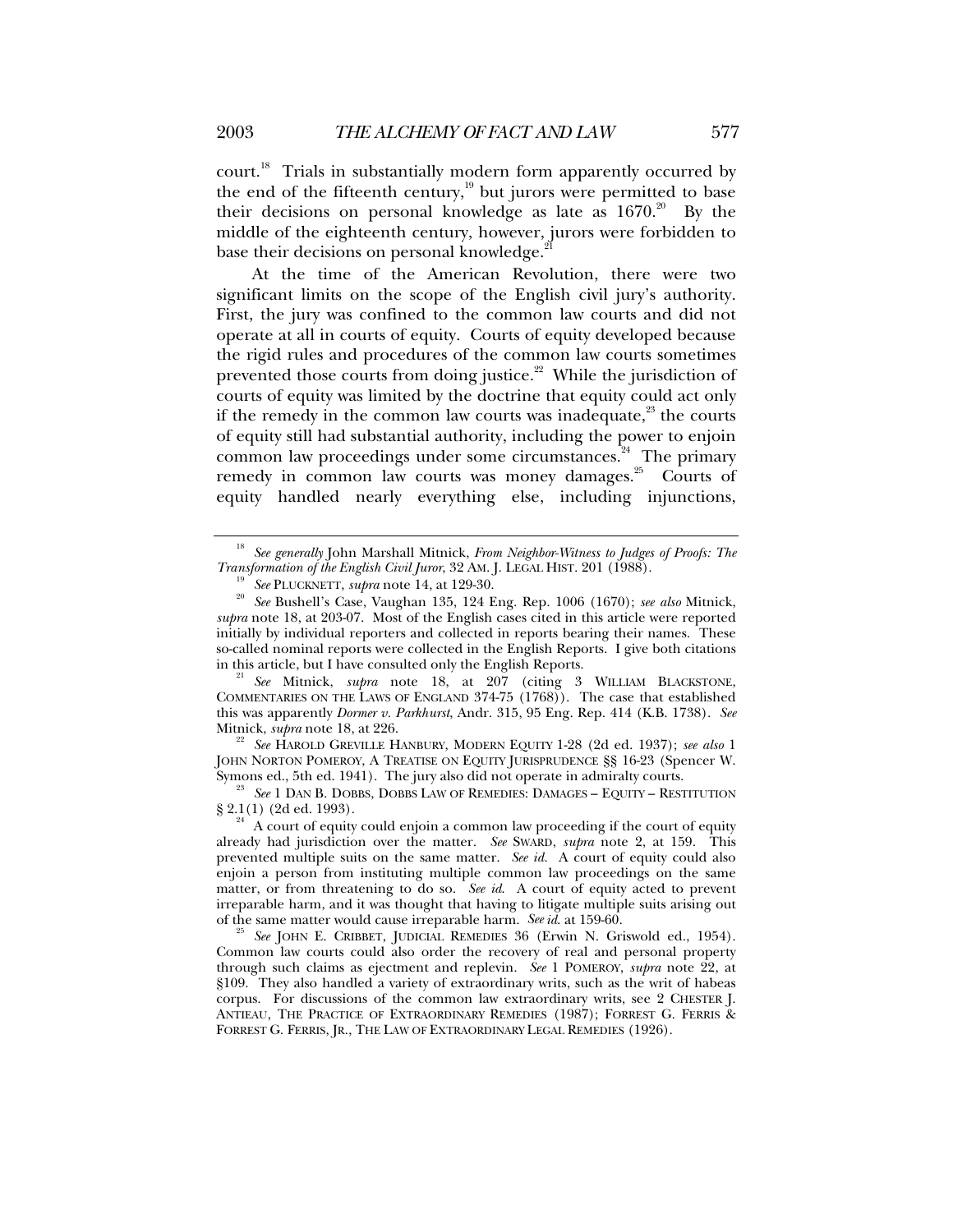accountings, trusts, reformation of contracts, and some forms of restitution.<sup>2</sup>

The second major limitation on English civil juries was that they could decide questions of fact, but not questions of law. This limitation was apparently well-established by the seventeenth century, when Lord Coke said unequivocally that judges are to decide questions of law, and juries are to decide questions of fact.<sup>27</sup> There were problems with this neat maxim, however. First, some forms of pleading allowed juries to make *de facto* determinations of law. For example, while English common law pleading rules historically required the parties to continue pleading until they had reduced the matter to a single issue of fact or  $law<sub>1</sub><sup>28</sup>$  the general issue plea allowed a party to contest the entire opposing pleading without specifying the part of the pleading with which she took issue.<sup>29</sup> This sometimes meant that a jury could not help but make a determination of law.

Second, it was not always easy to distinguish fact from law.<sup>30</sup> This difficulty manifested itself in several ways. Judges and juries often seemed to share decision-making on some issues, with juries deciding what the facts were and judges then applying the law to those facts.<sup>3</sup> For example, in a common law libel action, the jury would decide whether the alleged libel had been published and the import of the words used, but the judge would make a determination of law as to whether the jury's fact-finding warranted a judgment of libel. $32$ Disputes sometimes arose between judge and jury when the jury's fact-finding conflicted with the judge's views, but English judges could guide the jury by instructing it as to the law and by

<sup>&</sup>lt;sup>26</sup> Pomeroy's treatise is five volumes, which attests to the scope and complexity that equity eventually acquired. *See supra* note 22.

that equity eventually acquired. *See supra* note 22. 27 *See* 1 HOLDSWORTH, *supra* note 14, at 135 n.7; *see also* THAYER, *supra* note 3, at 185, 187. *See generally* BARBARA J. SHAPIRO, A CULTURE OF FACT: ENGLAND 1550-1720 (2000) (describing how the concept of "fact" arose out of developments in English law); Morris S. Arnold, *Law and Fact in the Medieval Jury Trial: Out of Sight, Out of Mind*, 18 AM. J. LEGAL HIST. 267 (1974) (discussing the role of the special verdict in the development of the law/fact distinction); S.F.C. Milsom, *Law and Fact in Legal Development*, 17 U. TORONTO L.J. 1 (1967) (describing the effect of distinguishing between law and fact on the development of legal principles).

<sup>&</sup>lt;sup>28</sup> See THAYER, *supra* note 3; MORRIS S. ARNOLD, *Introduction* to 1 SELECT CASES OF TRESPASS FROM THE KING'S COURTS, 1307-99, at x-xx (Selden Society vol. 100, 1985).

<sup>&</sup>lt;sup>29</sup> See J.H. BAKER, INTRODUCTION TO ENGLISH LEGAL HISTORY 84 (3d ed. 1990); see *also* David Millon, *Positivism in the Historiography of the Common Law*, 1989 WIS. L. REV.

<sup>&</sup>lt;sup>30</sup> See *supra* note 3.<br><sup>31</sup> See, e.g., Gibson v. Hunter, 2 H. Bl. 187, 205-06, 126 Eng. Rep. 499, 508-09 (N.P. 1793); FORSYTH, *supra* note 3, at 221, 223-35; THAYER, *supra* note 3, at 185-88. 32 *See* FORSYTH, *supra* note 3, at 223-35.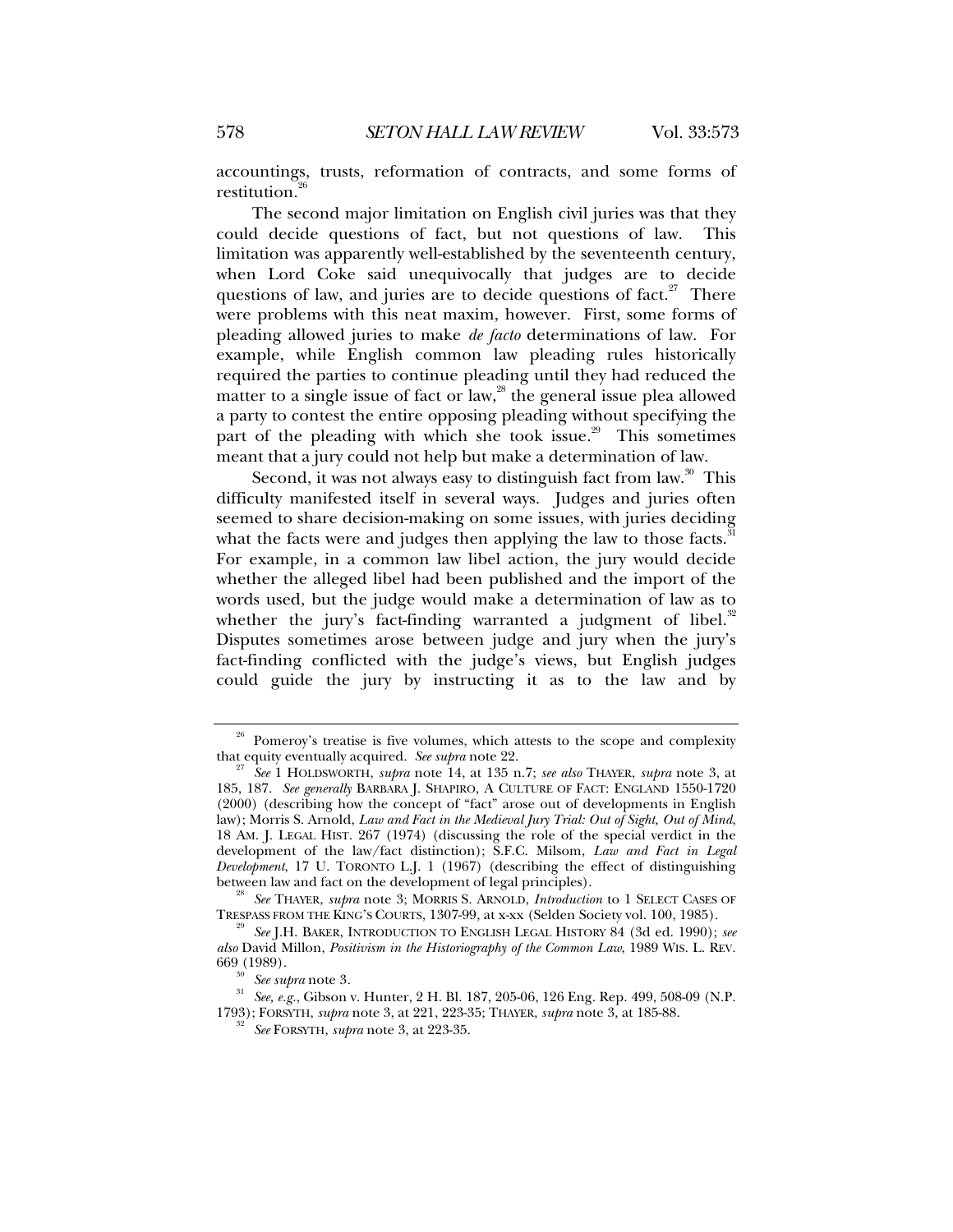commenting on the evidence. $33$  Although juries could defy the judge's guidance and find the facts differently from the judge's suggestions, the trial judge had the power to order a new trial if he thought the verdict was against the weight of the evidence. $34$  A further complication is that juries were usually asked to apply the law to the facts even though that was not their job.<sup>35</sup> A party could remove the law-applying task from the jury through procedural devices such as the demurrer to the evidence.<sup>36</sup>

Another manifestation of the difficulty in classifying issues as fact or law is reflected in some rather arbitrary historical characterizations of adjudicatory tasks. $37$  For example, the interpretation of written documents was characterized as a question of law for the judge, apparently on the theory that the words on a page have immutable legal meaning.<sup>38</sup> In modern practice, we look to the intent of the parties behind the writing's language and consider intent a question

questions of fact. *See id.* 35<br><sup>35</sup> *See Gibson*, 126 Eng. Rep. at 509. *See generally* Green, *supra* note 3 (describing the difficulty of separating questions of law from questions of fact).

<sup>33</sup> *See id*. at 224-25. 34 *See id.* at 157-58. Many English common law trials were actually held before more than one judge. *See* DANIEL DUMAN, THE JUDICIAL BENCH IN ENGLAND, 1727- 1875, at 7-8, 23 (1982); *see also* S. F. C. MILSOM, HISTORICAL FOUNDATIONS OF THE COMMON LAW 72 (2d ed. 1981); *Gibson*, 126 Eng. Rep. at 508; Steel v. Houghton, 1 H. Bl. 52, 52-63, 126 Eng. Rep. 32, 33-39 (C.P. 1788); Harris v. Porter, Car. 1, 1-2, 124 Eng. Rep. 788, 788-89 (C.P. 1688). For discussion of how English courts were organized, see RONALD WALKER & RICHARD WARD, WALKER & WALKER'S ENGLISH LEGAL SYSTEM 131-39 (7th ed. 1994). While the trial court could order a new trial for alleged factual error, the appellate courts had no such power. *See* ROSCOE POUND, APPELLATE PROCEDURE IN CIVIL CASES 57 (1941). Appellate courts could order a new trial only for legal error. *See id.* There was no provision for either trial or appellate courts to enter judgments contrary to the jury's fact-finding. There is some authority stating that appellate courts could "recall" judgments for factual errors, but such factual errors are narrowly defined and must appear on the face of the record. *See id.* Factual errors subject to this procedure include such matters as the plaintiff's being underage, the plaintiff's being a married woman, or the death of the plaintiff prior to the verdict. *See* 2 MATTHEW BACON, NEW ABRIDGMENT OF THE LAW 217 (1736). Appellate courts could not recall verdicts that the jury returned on disputed

the difficulty of separating questions of law from questions of fact). 36 *See Gibson*, 126 Eng. Rep. at 509; *see also* Van Stone v. Stillwell & Bierce Mfg. Co., 142 U.S. 128, 134 (1891) (discussing English practice); Hopkins v. Nashville, C & St. L. Ry., 34 S.W. 1029 (Tenn. 1896) (same). A demurrer to the evidence is similar to the modern directed verdict.<br><sup>37</sup> There are many examples of apparently arbitrary classifications of issues of fact

or law. *See* Isaacs, *supra* note 3, at 4-5. Isaacs was looking primarily at American cases

<sup>&</sup>lt;sup>8</sup> See, e.g., Macbeath v. Haldimand, 1 T.R. 173, 180-82, 99 Eng. Rep. 1036, 1040-41 (K.B. 1786); Clench v. Tomley, Cary 23, 21 Eng. Rep. 13 (1603); Vicary v. Farthing, Cro. Eliz. 411, 78 Eng. Rep. 653 (1595); THAYER, *supra* note 3, at 205-06. One reason for this rule is that many jurors could not read. *See* Macferson v. Thoytes, Peake 29, 170 Eng. Rep. 67 (N.P. 1790).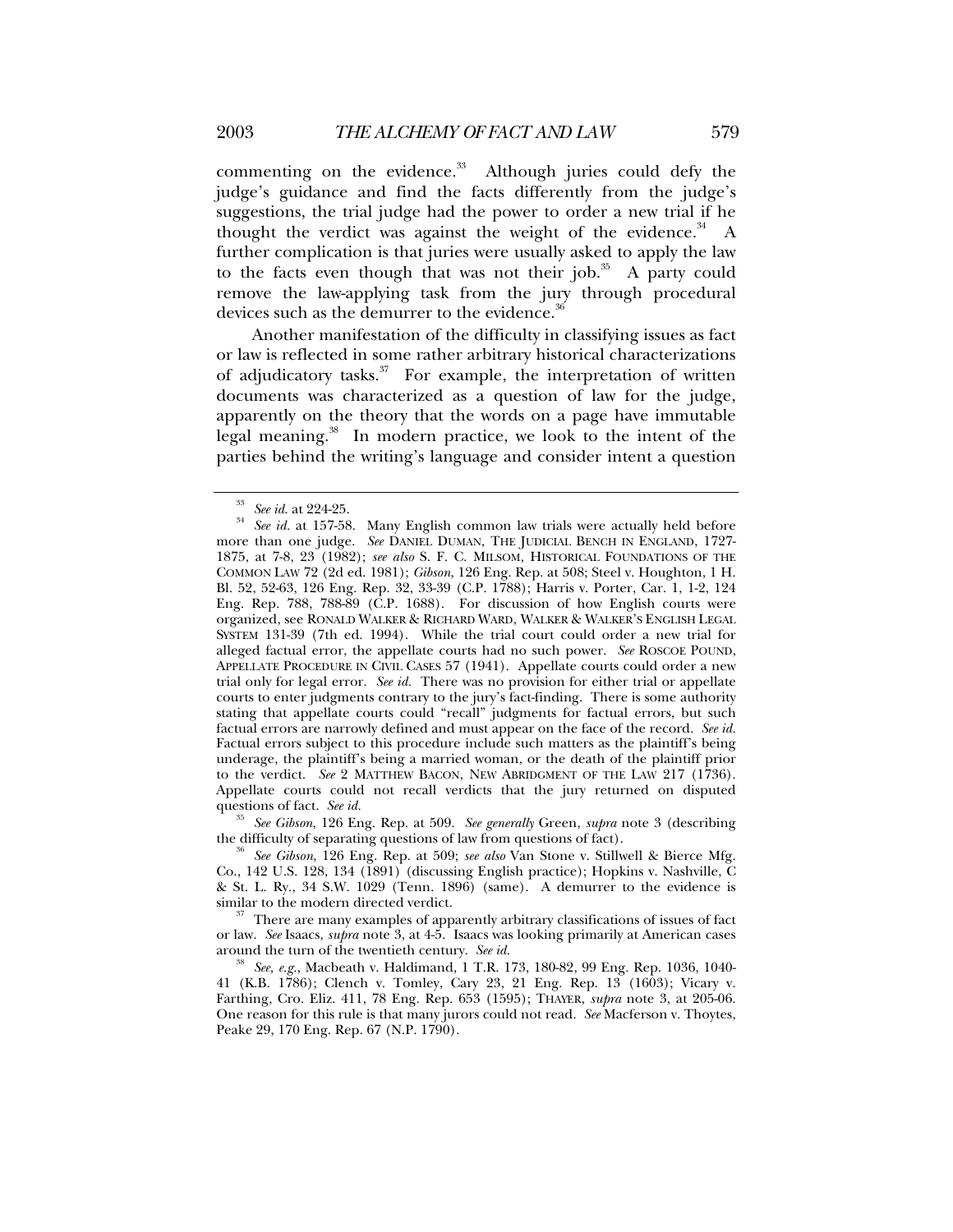of fact, perhaps reflecting less confidence in the determinacy of words.<sup>39</sup> Mixed questions of law and fact also made the law/fact distinction difficult because there were only two ways to allocate authority: to the judge or to the jury.<sup> $40$ </sup> Mixed questions often appear to be questions of fact, but have some legal content. For example, the question whether an alleged tortfeasor's conduct was reasonable under the circumstances is generally considered to be a question of fact for the jury. $4^4$  The decision, however, can help define the contours of reasonableness, and thus provide guidance to others. This gives the determination the look of law. $42$ 

At common law there were a number of procedural devices used to police the judge/jury allocation and these devices are important for the analysis that follows.<sup>43</sup> The two most important are demurrer to the evidence and case reserved. Demurrer to the evidence allowed a party to obtain a decision on the law of the case by admitting the facts and inferences shown by her opponent's evidence.<sup>44</sup> It required the party to forego presenting any evidence of her own, so that if she lost the demurrer to the evidence, she lost the case.<sup>45</sup> Case reserved allowed the court to give the case to the jury while reserving a decision on a question of law that arose during the trial. It was possible for the court to decide the question of law in a way that conflicted with the jury's decision, but the legal decision prevailed.<sup>46</sup>

<sup>39</sup> *See, e.g.*, Rankin v. Fid. Trust & Safe Deposit Co., 189 U.S. 242, 252-54 (1903); Dobson v. Masonite Corp., 359 F.2d 921, 923-24 (5th Cir. 1966); 5 MARGARET N. KNIFFEN, CORBIN ON CONTRACTS § 24.30 (Joseph M. Perillo ed., rev. ed. 1998). On the indeterminacy of words, see generally LUDWIG WITTGENSTEIN, PHILOSOPHICAL INVESTIGATIONS (G.E.M. Anscombe trans. 1958); GARY MINDA, POSTMODERN LEGAL MOVEMENTS: LAW AND JURISPRUDENCE AT CENTURY'S END 238-39 (1995); Peter C. Schanck, *Understanding Postmodern Thought and Its Implications for Statutory* 

*Interpretation*, 65 S. CAL. L. REV. 2505, 2514-18 (1992). 40 *See* FORSYTH, *supra* note 3, at 8-10; *see also* Bohlen, *supra* note 3; Green, *supra* note 3. 41 *See, e.g.*, Lewis v. Knowlton, 688 A.2d 912, 914 (Me. 1997); Johnson v. A.M.C.,

<sup>225</sup> N.W.2d 57, 65 (N.D. 1974); J. Weingarten, Inc. v. Brockman, 135 S.W.2d 698, 699 (Tex. 1940); Bohlen, *supra* note 3, at 115.

<sup>&</sup>lt;sup>42</sup> See generally Bohlen, *supra* note 3 (discussing mixed questions of law and fact);<br>Green, *supra* note 3 (same).

<sup>&</sup>lt;sup>43</sup> For discussions of these various devices, see Edith Guild Henderson, *The Background of the Seventh Amendment*, 80 HARV. L. REV. 289 (1966); ROBERT WYNESS MILLAR, CIVIL PROCEDURE OF THE TRIAL COURT IN HISTORICAL PERSPECTIVE 297-309 (1952).

<sup>&</sup>lt;sup>44</sup> See Henderson, *supra* note 43, at 304-05; *see also* Galloway v. United States, 319 U.S. 372, 399-400 (1943) (Black, J., dissenting).

<sup>&</sup>lt;sup>45</sup> For discussions of the demurrer to the evidence, see THAYER, *supra* note 3, at 234-39; Henderson, *supra* note 43, at 304-05.

<sup>&</sup>lt;sup>46</sup> For discussions of the case reserved, see Henderson, *supra* note 43, at 305-07.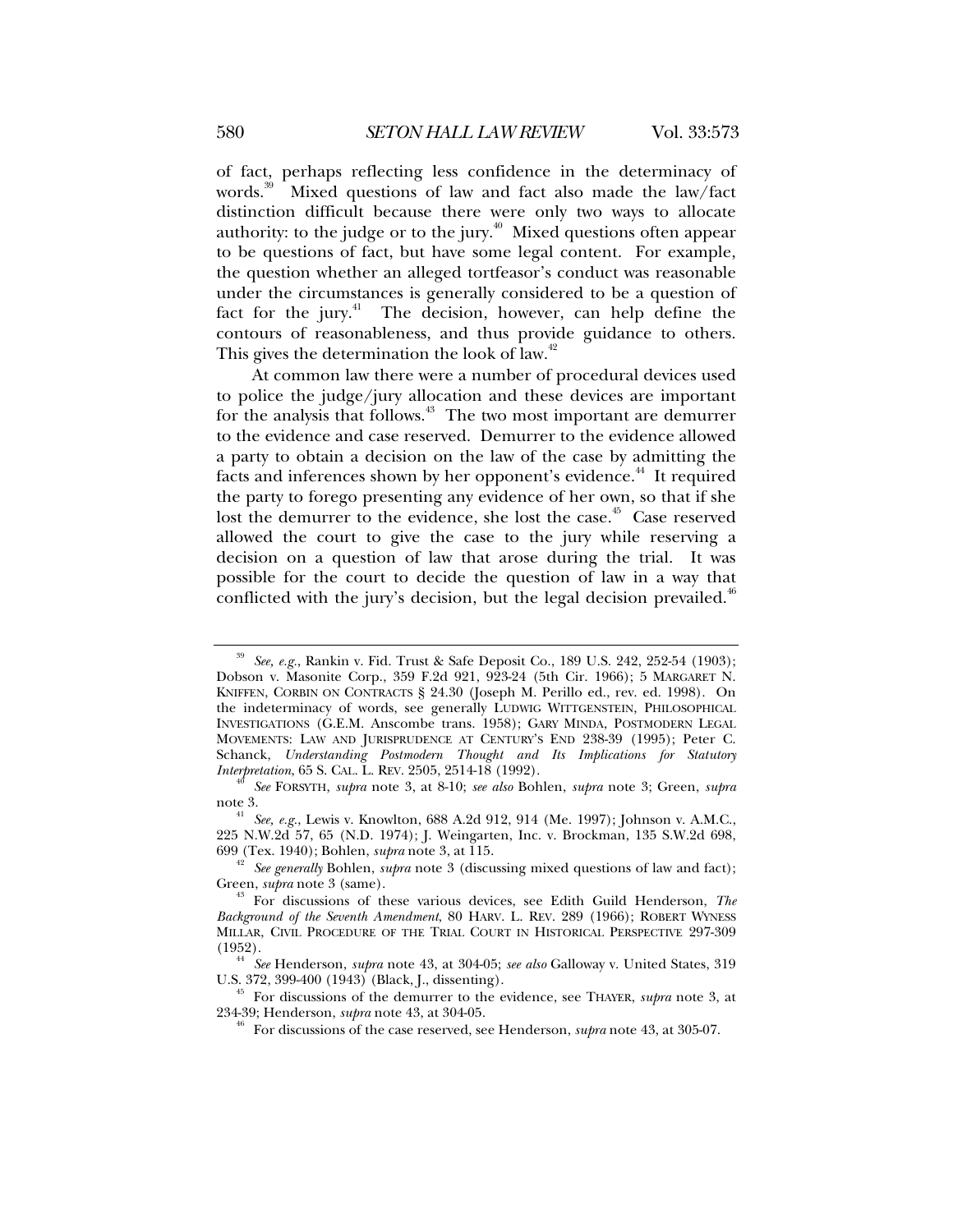Other devices, bearing modern names but differing substantially from the modern form, were directed verdict and judgment notwithstanding the verdict. $47$  The directed verdict was simply an instruction to the jury, which the jury could ignore. The judgment notwithstanding the verdict was a device used by the *plaintiff* to challenge the sufficiency of the defendant's pleading after the verdict.<sup>4</sup>

By 1791, when the Seventh Amendment to the United States Constitution was ratified, the rules governing the allocation of decision-making authority between judges and juries in England had grown quite complex. On the surface, two primary allocational rules were still in place—juries functioned only in common law courts and they decided only questions of fact, while judges decided everything else. The difficulty of fitting complicated, multi-faceted questions into just two categories, fact and law, gave rise to some strange and over-lapping rules. We still struggle with this problem of allocation today, and English history continues to inform the resolution of this problem.

#### 2. American Origins

The American colonies adapted many English practices when they set up their governments, including the practice of using juries in both civil and criminal cases. This does not mean that jury practice in the various colonies was identical to that of England; nor does it mean that such practice was uniform among the colonies. There were many variations in jury practice, both large and small.<sup>49</sup> One important difference between English and colonial juries was that, in many of the colonies, juries had the power to decide law as well as fact.<sup>50</sup> On the other hand, the colonies generally maintained the distinction between law and equity, though many maintained the

<sup>47</sup> *See* Edward H. Cooper, *Directions for Directed Verdicts: A Compass for Federal Courts*,

<sup>&</sup>lt;sup>8</sup> See MILLAR, *supra* note 43, at 324. The judgment notwithstanding the verdict was the reverse of the motion in arrest of judgment, whereby the *defendant* could challenge a pleading error by the plaintiff after the verdict. *See id.*; *see also* HERBERT

<sup>&</sup>lt;sup>49</sup> See generally Henderson, *supra* note 43, at 289 (discussing a variation in jury practice). 50 *See* WILLIAM E. NELSON, THE AMERICANIZATION OF THE COMMON LAW 3-29

<sup>(1975);</sup> Stephen Landsman, *The Civil Jury in America: Scenes from an Unappreciated History*, 44 HASTINGS L.J. 579 (1993); *see also* Charles W. Wolfram, *The Constitutional History of the Seventh Amendment*, 57 MINN. L. REV. 639, 705-06 n.183 (1973); Stephen C. Yeazell, *The New Jury and the Ancient Jury Conflict*, 1990 U. CHI. LEGAL F. 87, 103-06; Note, *The Changing Role of the Jury in the Nineteenth Century*, 74 YALE L.J. 170, 172 (1964).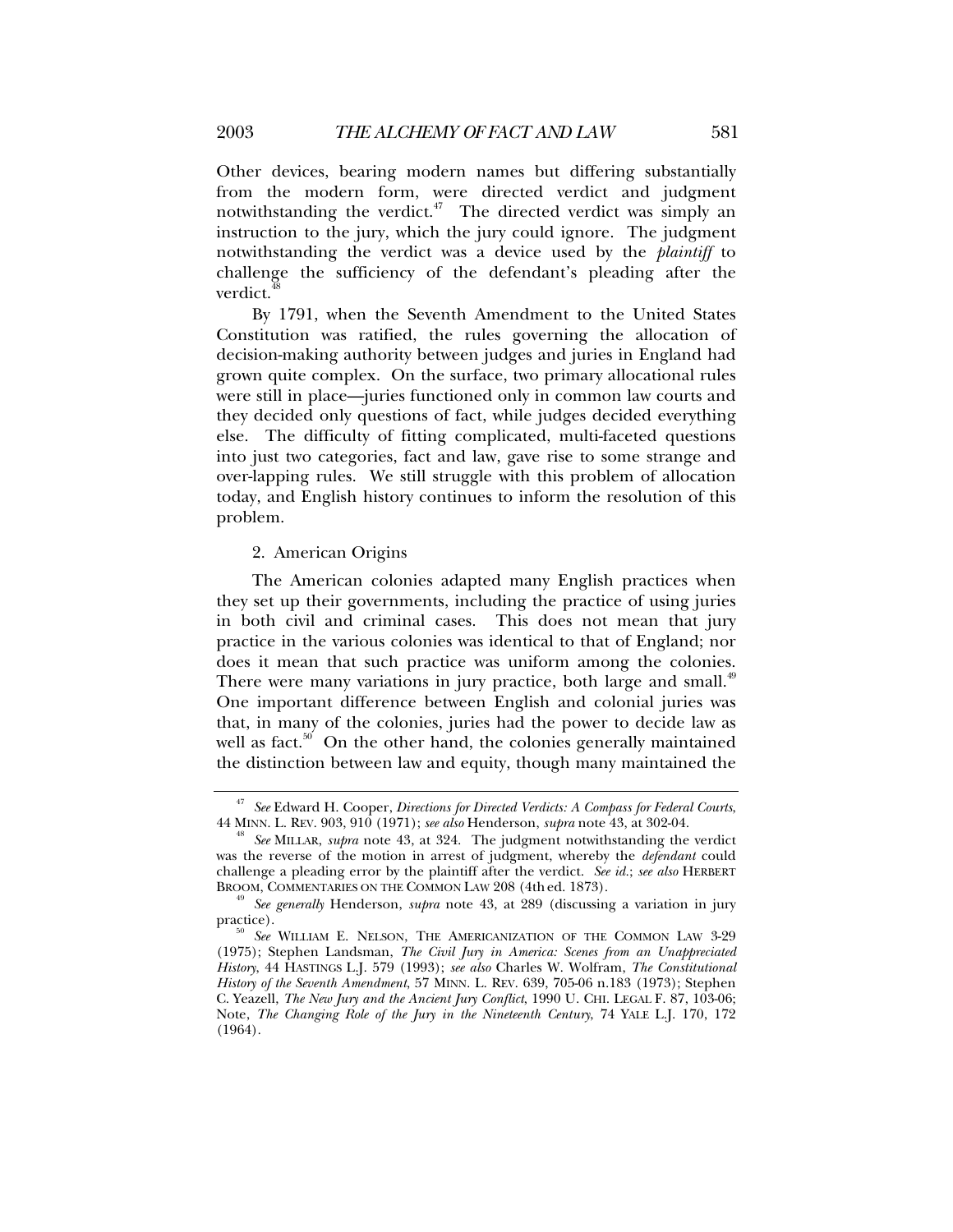distinction through separate procedures rather than separate courts.<sup>51</sup> In addition, limitations on appellate review of jury verdicts were at least as strong in the colonies as in England. $52$ 

Colonial practices reflect the fact that the jury was one of the most important institutions in the struggle for independence.<sup>53</sup> Colonial juries regularly refused to enforce British laws that the colonists viewed as oppressive, whether the laws were civil or criminal.<sup>54</sup> Indeed, the British tried vigorously to evade colonial juries by providing that sensitive matters be tried in courts of equity or admiralty, where the jury did not operate.<sup>55</sup> Depriving the colonists of trial by jury was one of the grievances set forth against the king in the Declaration of Independence. $56$ 

Nevertheless, in 1787, when the Constitutional Convention proposed a new Constitution to the American people to replace the dysfunctional Articles of Confederation, $57$  the proposed Constitution contained no reference to civil juries, though it did provide for a right to jury trial in criminal cases.<sup>58</sup> Furthermore, Article III of the Constitution provided that the Supreme Court had appellate jurisdiction "both as to Law and Fact,"<sup>59</sup> a power that could effectively nullify a jury verdict. Some people interpreted these provisions as meaning that the civil jury was abolished, and used that alleged

See 1 JULIUS GOEBEL, JR., HISTORY OF THE SUPREME COURT OF THE UNITED STATES: ANTECEDENTS AND BEGINNINGS TO 1801, 8 n.14, 493 (Paul A. Freund ed., 1971). The colonies had trouble deciding how to incorporate equitable principles, and so took many approaches, including separate courts, separate procedures, and legislative determinations of claims in equity. *See* Ellen E. Sward, *A History of the Civil Trial in the* 

United States, 51 U. KAN. L. REV. (forthcoming 2003).<br><sup>52</sup> See id. at 19-35.<br><sup>53</sup> See NELSON, *supra* note 50; Wolfram, *supra* note 50, at 653-56.<br><sup>54</sup> See, e.g., VINCENT BURANELLI, THE TRIAL OF PETER ZENGER (1957) (disc criminal libel trial of newspaper editor); NELSON, *supra* note 50, at 31 (discussing

<sup>&</sup>lt;sup>55</sup> See GOEBEL, *supra* note 51, at 85-87.<br><sup>56</sup> See DECLARATION OF INDEPENDENCE, *reprinted in* 43 GREAT BOOKS OF THE WESTERN WORLD 1 (American State Papers 1952) (1776).

For general histories of the Constitutional Convention and the origins of the Constitution, see THE DEBATES IN THE FEDERAL CONVENTION OF 1787, WHICH FRAME THE CONSTITUTION OF THE UNITED STATES OF AMERICA, REPORTED BY JAMES MADISON, A DELEGATE FROM THE STATE OF VIRGINIA (Gaillard Hunt & James Brown Scott eds., 1920); MAX FARRAND, THE FRAMING OF THE CONSTITUTION OF THE UNITED STATES (1913); CLINTON LAWRENCE ROSSITER, 1787: THE GRAND CONVENTION (1966).

<sup>&</sup>lt;sup>58</sup> See U.S. CONST. art. III, §2, cl. 3 (providing for a right to jury trial in criminal cases).

See U.S. CONST. art. III, §2, cl. 2 (describing the jurisdiction of the Supreme Court). For a discussion of the powers of courts in England to alter jury verdicts, see *supra* notes 43-47 and accompanying text.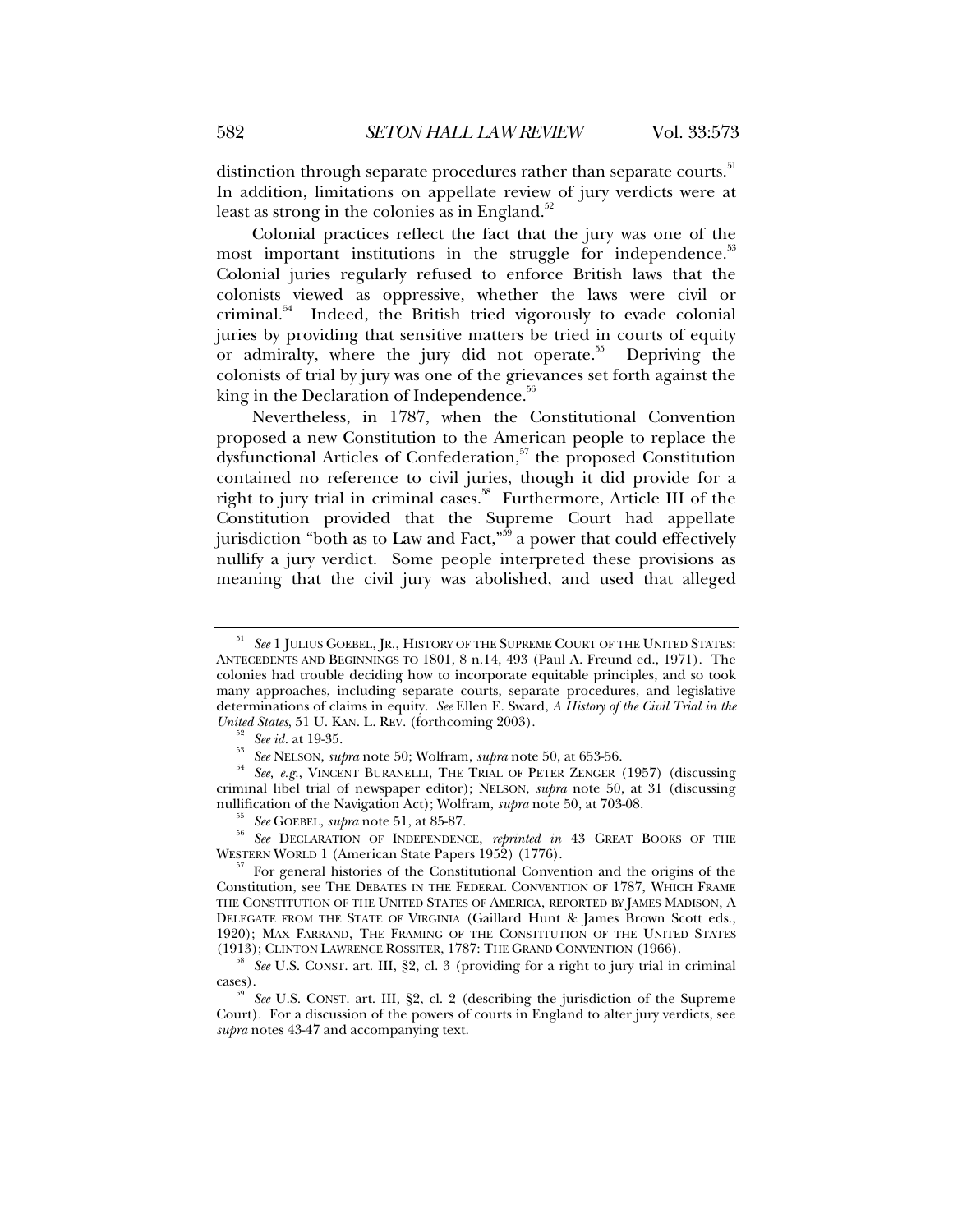abolition to rouse opposition to the Constitution. $60$  When the Constitution was ratified in 1789, it was understood that the First Congress would propose a Bill of Rights in the form of amendments to the Constitution, and Congress wasted no time in doing  $so.<sup>61</sup>$  The Seventh Amendment contains the guarantee of a right to a civil jury.<sup>62</sup>

The Seventh Amendment was problematic for the drafters of the Bill of Rights because of the considerable variation in jury practices that existed among the states. The Amendment's language is intentionally vague, but it invokes both the law/equity distinction and the law/fact distinction. It specifically refers to the common law (not equity) and to the jury's fact-finding powers. $63$  It also invokes history in its provision that the right to jury trial is "preserved."64 The Seventh Amendment does not, however, protect juries' law-deciding authority; it only protects the jury's fact-finding authority from review by the courts. The next section briefly describes the interpretive problems that have faced the courts since the Seventh Amendment's ratification in 1791.

#### *B. Interpretation*

### 1. Language

The courts have faced a number of questions regarding the Seventh Amendment over the course of the country's history. What, for example, is meant by "suits at common law"? Does the phrase encompass statutory actions? Courts have also asked what is meant by

<sup>60</sup> *See* Wolfram, *supra* note 50, at 657-61. Proponents of the new Constitution defended the omission of a right to a civil jury, arguing, among other things, that the omission did not abolish the right to a civil jury, but only left it in the capable hands of Congress. *See* THE FEDERALIST, No. 83 (Isaac Kramnick ed., Penguin Books 1987) (1788). This was too-small comfort for proponents of the civil jury.<br><sup>61</sup> Bill of Rights, 1 Stat. 97 (1789).<br><sup>62</sup> U.S. CONST. amend. VII.

 $63$  The federal courts that were established under the Judiciary Act of 1789 were unitary—they they handled both legal and equitable matters, though they used different procedures for the two kinds of matters. *See* SWARD, *supra* note 2, at 103. Until promulgation of the Federal Rules of Civil Procedure in 1938, federal courts were required to use the procedures of the state in which they were sitting in all common law matters. *See* Practice Conformity Act, ch. 225, 17 Stat. 197 (1872). *See generally* ROBERT C. CASAD ET AL., CIVIL PROCEDURE 428-29 (2d ed. 1989) (discussing the Conformity Act). The practice originated with the First Congress. *See* Process Act of 1789, ch. 21, § 2, 1 Stat. 93 (1789). When federal courts heard equitable matters, they followed the Federal Equity Rules, first promulgated in 1822. *See* Rules of Practice for the Courts of Equity of the United States, 20 U.S. (7 Wheat.) v (1822); s*ee also* Act of May 8, 1792, ch. 36, § 2, 1 Stat. 275, 276 (1792) (granting the Supreme Court authority to promulgate rules for equity practice). 64 U.S. CONST. amend. VII.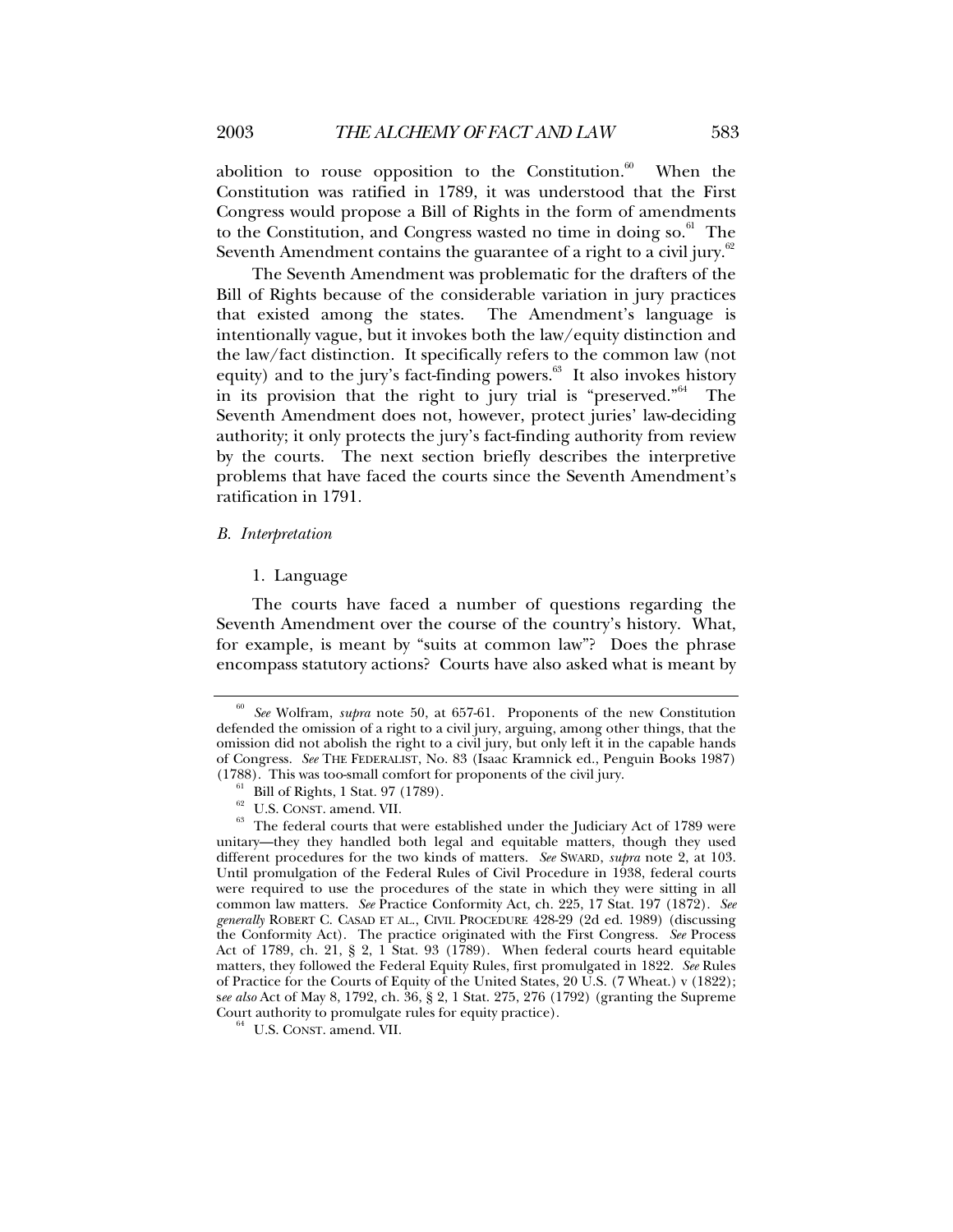"preserving" the right to jury trial. Are we bound strictly to the historical right, or can changes in the common law result in changes in the Seventh Amendment right to a jury trial?<sup>65</sup> What exactly is the nature of the right that is preserved? Does the reference to the factfinding authority of the jury in the Amendment's second clause help define that fundamental right?

In approaching these questions it is helpful to break the Amendment into its constituent parts—something that the courts have done implicitly almost since the Amendment's adoption. The most reasonable parsing of the Amendment, and the one most consistent with judicial practice, is as follows:

[A] In Suits at common law, where the value in controversy shall exceed twenty dollars, [1] the right of trial by jury shall be preserved, and [2] no fact tried by a jury, shall be otherwise reexamined in any Court of the United States, than according to the rules of the common law. $66$ 

This gives the Amendment an introductory clause that limits the right defined in the Amendment to "Suits at common law." It then continues with two separate clauses. The first "preserve[s]" the right to jury trial, and I shall refer to it as the Preservation Clause. The second, commonly referred to as the Re-Examination Clause, bars courts from re-examining jury verdicts except in accordance with common law rules. The Amendment as a whole is a response to the complaints raised during the ratification debates that the Constitution lacked protection for the civil jury. $67$  The Re-Examination Clause responds to the specific fear that the Supreme Court's appellate power "both as to Law and Fact" would negate any jury right that the Amendment otherwise provided.<sup>68</sup>

One of the earliest expositors of the Seventh Amendment was Justice Story. To this day courts frequently cite to his opinion in the 1830 case *Parsons v. Bedford.*69 In *Parsons*, Justice Story noted that the Seventh Amendment "requires that the right of trial by jury shall be preserved in suits at common law."<sup>70</sup> However, he also stated

<sup>65</sup> For discussions of static versus dynamic interpretations of the Seventh Amendment, see Wolfram, *supra* note 50, at 731-47; Patrick Woolley, *Mass Tort Litigation and the Seventh Amendment Reexamination Clause*, 83 IOWA L. REV. 499, 504-17

<sup>&</sup>lt;sup>66</sup> U.S. CONST. amend. VII.<br><sup>67</sup> *See supra* notes 57-62 and accompanying text.<br><sup>68</sup> *See supra* notes 59-60 and accompanying text.<br><sup>69</sup> 28 U.S. (3 Pet.) 433 (1830).

<sup>70</sup> *See Parsons*, 28 U.S. at 446-47. Justice Story's statement is a juxtaposition of phrases. In the Seventh Amendment, the language "in Suits at common law" comes before the language saying that the right to trial by jury is to be preserved. *See* U.S.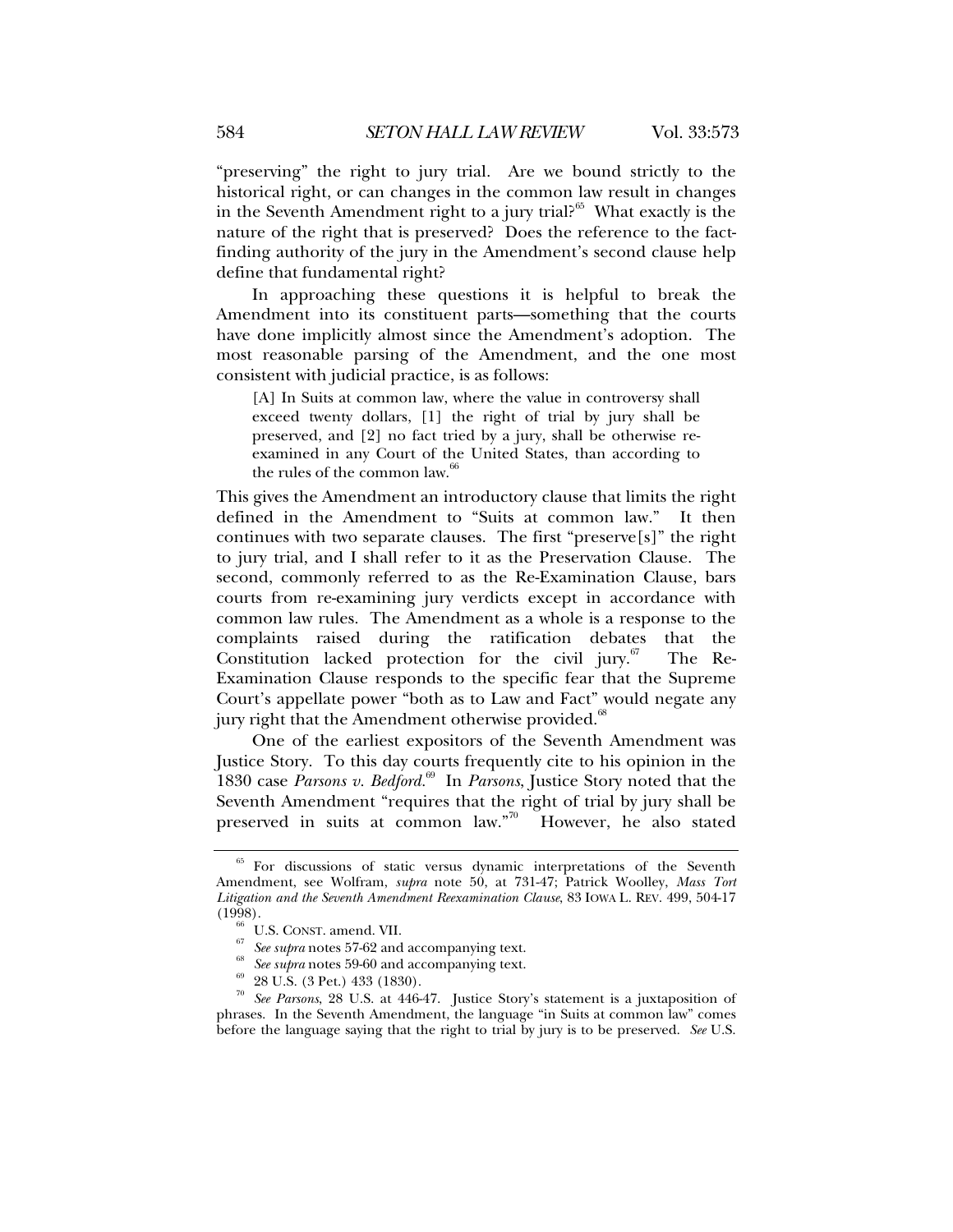unequivocally that the Re-Examination Clause, which was at issue in *Parsons*, was the more important clause of the Seventh Amendment.<sup>71</sup> He described it as "a substantial and independent clause."<sup>72</sup> Nevertheless, the decision in *Parsons* turned more on the law/equity distinction than on the precise meaning of the Re-Examination Clause and the case is cited most often for its interpretation of the phrase "Suits at common law."73

The question in *Parsons* was whether the trial court had erred in refusing to allow evidence to be recorded at the trial as permitted under Louisiana procedural rules, which were applicable in the federal courts under the Conformity Act.<sup>74</sup> The only purpose for such recording was to allow the appellate court to review the jury's factfinding.<sup>75</sup> The argument in favor of recording was that the matter was not a common law matter because it was a diversity case that arose in Louisiana, which used a variant of civil law, not common law.<sup>76</sup> The Court rejected this argument, holding that the phrase "common law" in the Seventh Amendment was meant to distinguish equity, admiralty, and maritime law.<sup>77</sup> In other words, anything that was not equity, admiralty, or maritime law was common law within the meaning of the Seventh Amendment. The Court said,

By *common law*, [the framers] meant what the constitution denominated in the third article "law;" not merely suits, which the *common* law recognized among its old and settled proceedings, but suits in which *legal* rights were asserted to be ascertained and determined, in contradistinction to those where equitable rights alone were recognized, and equitable remedies were administered; or where, as in the admiralty, a mixture of public law, and of maritime law and equity was often found in the same

CONST. amend. VII. 71 *See Parsons*, 28 U.S. at 447. 72 *Id.* Indeed, in *United States v. Wonson*, Justice Story misquoted the Amendment, putting a period after "preserved" and capitalizing "and," thus emphasizing the independence of the clauses. 28 F. Cas.  $745$  (C.C.D. Mass. 1812) (No. 16,750). Justice Story also misquoted the Amendment in *Parsons v. Bedford*, quoting the Re-Examination Clause as stating that "no fact *once* tried by jury shall be otherwise *reexaminable* in any court of the United States, than according to the rules of the common law." 28 U.S. (3 Pet.) 433, 446 (1830) (emphasis added).

See, e.g., City of Monterey v. Del Monte Dunes at Monterey, Ltd. 526 U.S. 687, 726 n.1 (1999) (Scalia, J., concurring); Feltner v. Columbia Pictures Television, Inc.,

<sup>523</sup> U.S. 340, 347-48 (1998). 74 *See Parsons*, 28 U.S. at 435-36. For a discussion of the Conformity Act, see *supra*

note 63. 75 *See Parsons*, 28 U.S. at 435-36. 76 *See id. at* 436. 77 *See id.* at 446.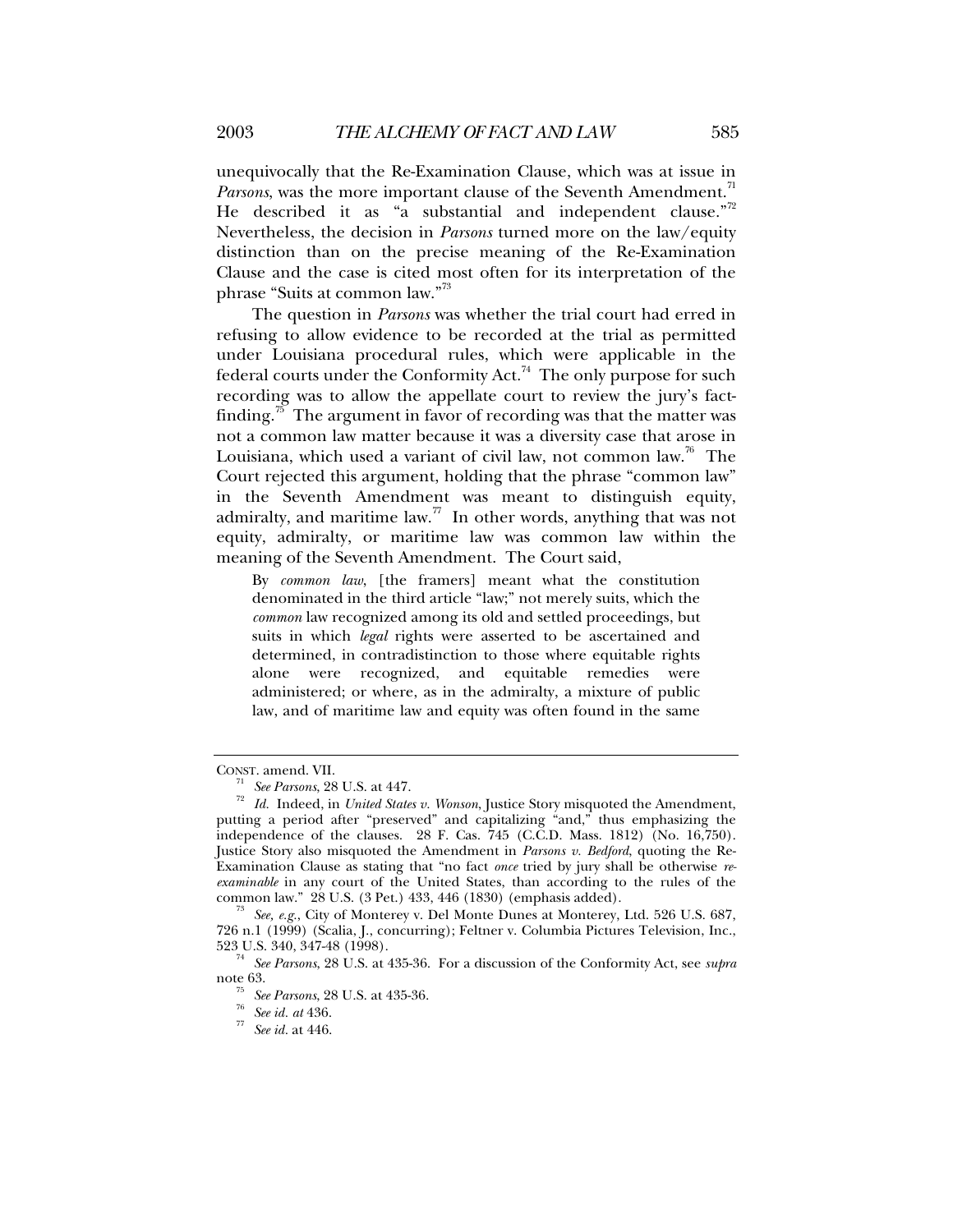suit.<sup>78</sup>

The matter at issue in *Parsons* did not involve equity, admiralty, or maritime law, and it therefore fell within the Seventh Amendment's definition of "common law." As the Seventh Amendment permitted no appellate review of the jury's fact-finding in "[s]uits at common law," the trial judge had not erred in refusing to permit recording of the evidence.<sup>7</sup>

An equally important statement of the Seventh Amendment's meaning came from Justice Story while he was sitting as a circuit justice.<sup>80</sup> In *Wonson v. United States*,<sup>81</sup> the losing party in a federal district court sought to have his case retried in a circuit court by another jury. $82$  The matter was partly one of statutory construction, as Congress had enacted a series of somewhat confusing and inconsistent statutes governing the appellate jurisdiction of various courts.83 Consistent with now-familiar rules of construction, Justice Story interpreted the statutes to make them consistent with the Constitution. Citing the common law of England, the Justice noted that facts found by a jury could never be re-examined at common law "unless a new trial is granted in the discretion of the court, before which the suit is depending, for good cause shown; or unless the judgment of such court is reversed by a superior tribunal, on a writ of error, and a venire facias de novo is awarded."<sup>84</sup> He noted further that a writ of error allows examination of "general errors of law only," and the appeals court "never can re-try the issues already settled by a jury, where the judgment of the inferior court is affirmed."<sup>85</sup> In other words, trial judges could order a new trial for good cause, but

<sup>&</sup>lt;sup>78</sup> *Id.* (emphasis in original).<br><sup>79</sup> *Id.* at 455.<br><sup>80</sup> The first judiciary act set up two kinds of lower federal courts, denominated district courts and circuit courts. *See* Judiciary Act of 1789, 1 Stat. 73 (1789). The two kinds of courts, however, bore little resemblance to the modern courts bearing those names. Both courts could hold trials, though their jurisdiction was somewhat different. Circuit courts, however, could also function as courts of appeals from district court decisions. For appellate matters, circuit courts were staffed by two justices of the Supreme Court sitting as circuit justices, and by a judge from the district court, probably the same judge who had decided the case initially. For discussions of this early history, see RICHARD H. FALLON, JR. ET AL., HART & WECHSLER'S THE FEDERAL COURTS AND THE FEDERAL SYSTEM 28-31 (4th ed. 1996);<br>ERWIN C. SURRENCY, HISTORY OF THE FEDERAL COURTS (1987).

 $E_{\text{R2R}}^{81}$  28 F. Cas. 745 (C.C.D. Mass. 1812) (No. 16,750).<br> $E_{\text{R2R}}^{82}$  *Id.* at 750.

<sup>82</sup> *Id.* at 750. 83 *Wonson*, 28 F. Cas. at 745-47. 84 *Id.* at 750. 85 *Id.*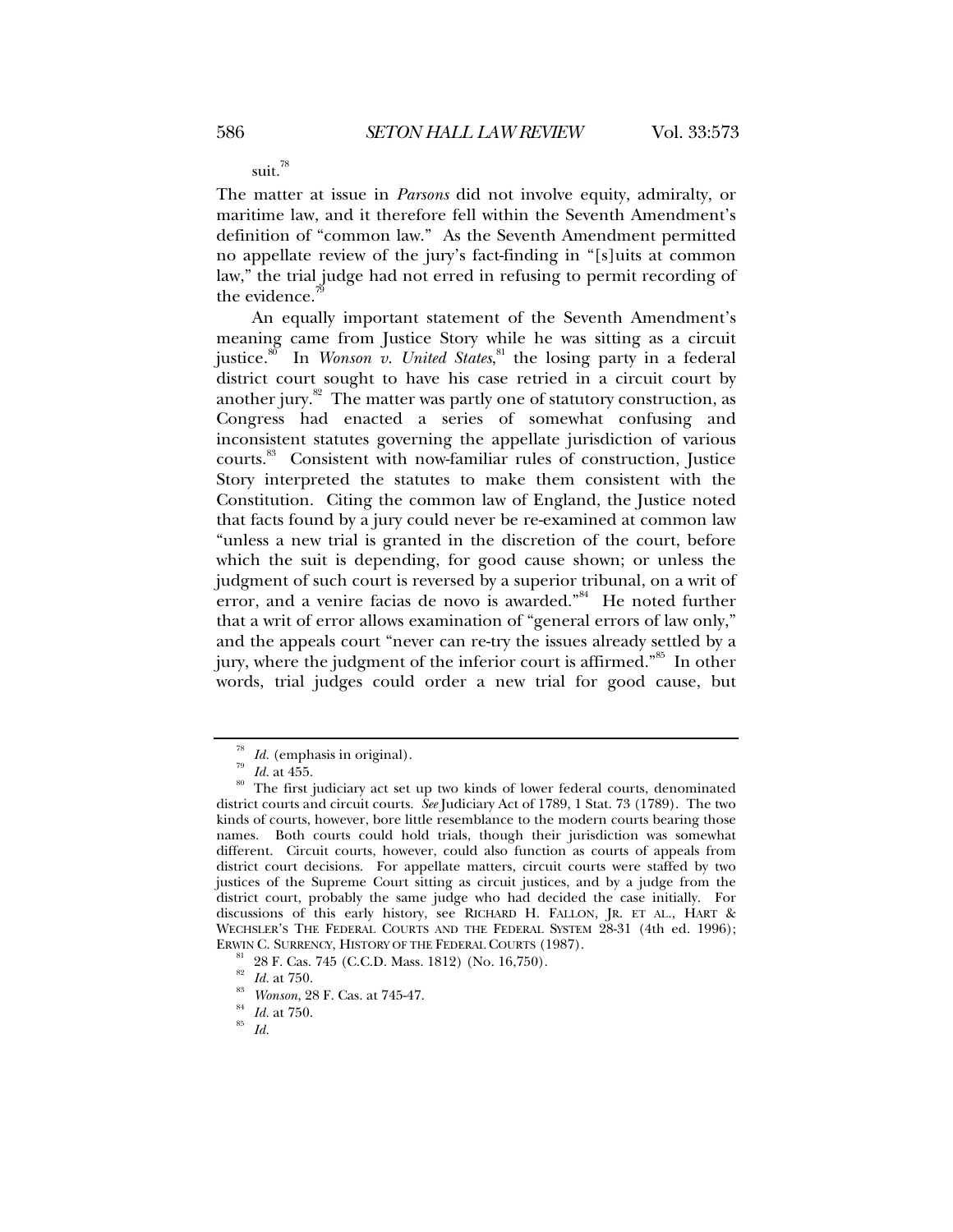appellate courts could only deal with alleged errors of law. $86$  This is the virtually contemporaneous understanding of the meaning of the Re-Examination Clause.

While Justice Story's exposition has served as the foundation on which Seventh Amendment analysis has been built, courts and commentators have paid much more attention to the Amendment's first clause than the second clause. Despite Justice Story's insistence that the two clauses are independent, there appear to be substantial connections between them. One is the common law. The introductory clause of the Amendment ties the two together by limiting application of both clauses of the Amendment to "Suits at common law." Another linkage between the two clauses is also apparent. The Preservation Clause preserves the right to jury trial, but does not define that right. ${}^{87}$  The Re-Examination Clause helps to define the jury trial right, by protecting the jury's fact-finding authority. Indeed, defining the right to jury trial as the right to have the jury find facts constitutes one of the Supreme Court's principle definitions of this preserved fundamental right.<sup>88</sup>

Defining the right in this manner is consistent with English practice, where the law/fact distinction was the principle means of allocating decision-making authority between judge and jury. Justice Story, in describing the Re-Examination Clause as the more important of the Seventh Amendment's two clauses, recognized the significance of the jury's fact-finding authority. I have already demonstrated that the law/fact distinction is not an easy one to articulate or to use, but it is at least a start. A brief look at how the Court has handled the law/equity and law/fact distinctions in Seventh Amendment jurisprudence reveals that the Court has been much more protective of the law/equity distinction than of the law/fact distinction.

<sup>&</sup>lt;sup>86</sup> Trial courts could order a new trial if the verdict was against the weight of the evidence. *See, e.g.*, Bright v. Eynon, 1 Burr. 390, 97 Eng. Rep. 365 (1757); Wood v. Gunston, Style 466, 82 Eng. Rep. 867 (1655). Henderson, however, says that the practice was not firmly established until 1836. *See* Henderson, *supra* note 43, at 311. This is another example of the difficulty of determining what the rules were in

<sup>&</sup>lt;sup>87</sup> U.S. CONST. amend. VII.<br><sup>88</sup> See, e.g., Gasoline Prods. Co., Inc. v. Champlin Ref. Co., 283 U.S. 494, 498 (1931); *Ex parte* Peterson, 253 U.S. 300, 310 (1920); Walker v. N.W. & S. Pac. R.R. Co., 165 U.S. 593, 596-97 (1897). *See also* Margaret L. Moses, *What the Jury Must Hear: The Supreme Court's Evolving Seventh Amendment Jurisprudence*, 68 GEO. WASH. L. REV. 183, 200-07 (2000).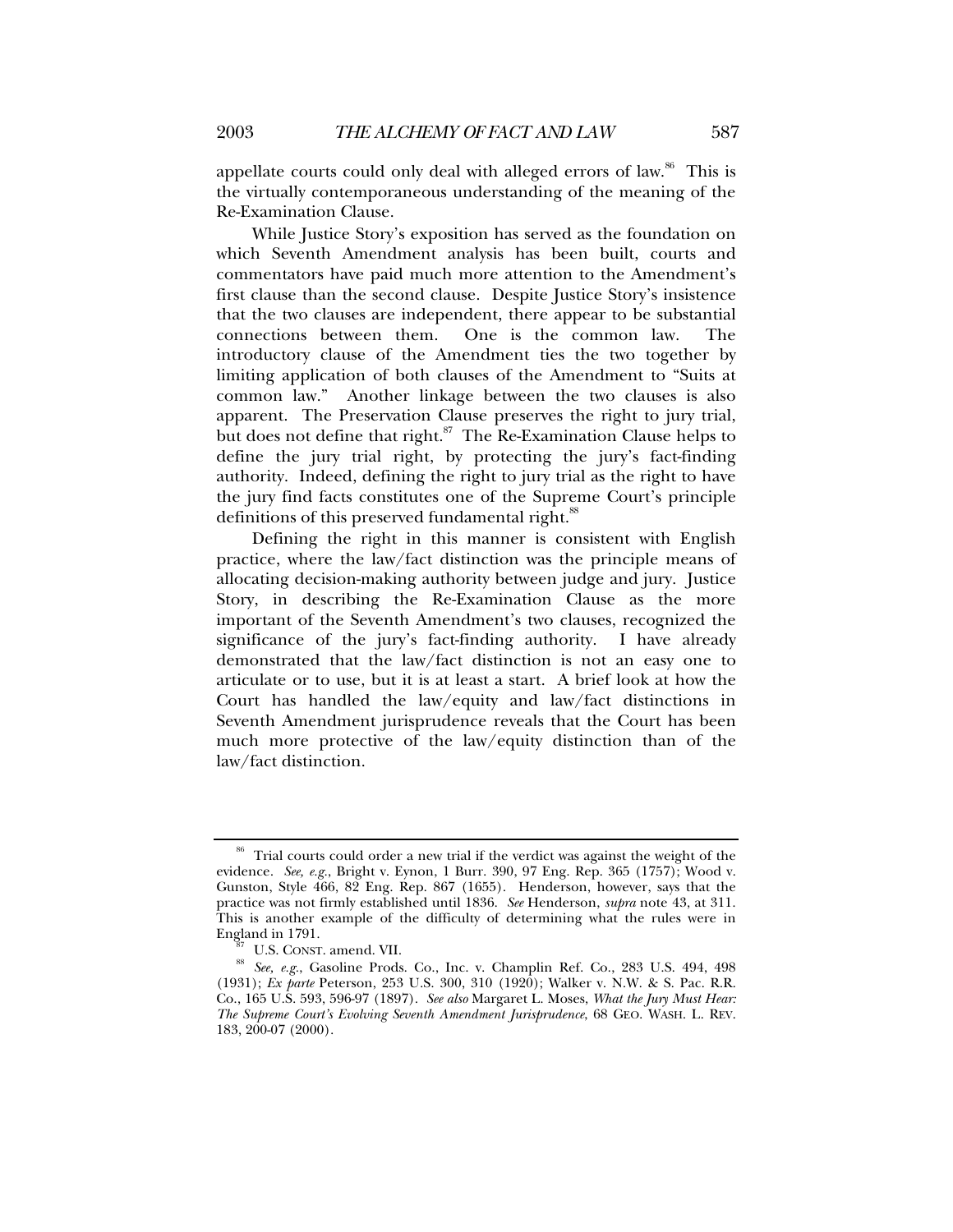#### 2. Common Law and Equity

In *United States v. Wonson*, Justice Story said that the Seventh Amendment's reliance on the common law of England to define a suit at common law was "obvious to every person acquainted with the history of the law."<sup>89</sup> Justice Story thought it unnecessary to expound on the reasons for this reliance.<sup>90</sup> But the distinction between law and equity was not as clear in the new federal courts, or in many of the states, as it was in England. Congress created lower federal courts in 1789, but it did not create separate courts of law and equity.  $91$ Litigants, however, still filed cases in either law or equity. Although different procedural rules applied to legal and equitable cases, $\frac{92}{3}$  the same judges heard both, sitting in either law or equity as each case demanded. As long as this clear separation was maintained, there were few conflicts over the right to jury trial in the federal courts. Those that did arise, as in *Wonson* and *Parsons*, tended to concern not the initial assignment of the matter to law or equity, but questions about the courts' power to review jury verdicts.

The matter became more complicated as law and equity merged beginning with the state courts in the mid-nineteenth century. The Conformity Act required that federal courts follow state procedures in common law actions,<sup>93</sup> but as states eliminated the distinction between law and equity, it became more difficult for federal judges to determine what procedures to apply—state procedures or federal equity rules.<sup>94</sup> While it was implicit in Justice Story's opinions in *Wonson* and *Parsons*, it was not until the 1935 cases of *Dimick v.* 

Wonson, 28 F. Cas. at 750.<br>One commentator has suggested that the reliance on English common law was a twentieth century development, and that nineteenth century Supreme Court cases tended to look to both English and American precedent, especially when analyzing the Preservation Clause. *See* Moses, *supra* note 88, at 187-92. The reference to "Suits at common law" in the Seventh Amendment is logically read as referring to both clauses, and it follows that the test for determining whether the matter is a suit at

common law should be the same for both clauses.<br><sup>91</sup> See Judiciary Act of 1789, 1 Stat. 73, §§ 2-4 (1789).<br><sup>92</sup> See supra note 63.<br><sup>93</sup> See id..<br><sup>94</sup> See, e.g., Gudger v. W. N.C.R. Co., 21 F. 81 (C.C.W.D.N.C. 1884) (refus allow a single cause of action blending legal and equitable claims despite a state code that merged law and equity); Montejo v. Owen, 17 F. Cas. 610 (C.C.S.D.N.Y. 1877) (No. 9,722) (applying federal equity rules to an equitable defense despite the New York state rule that merged law and equity and allowed an equitable defense to be asserted to a common law claim); Beardsley v. Littell, 2 F. Cas. 1178 (C.C.S.D.N.Y. 1877) (No. 1,185) (refusing to allow pre-trial examination of witnesses in a legal action despite a state code that merged law and equity and would have allowed it).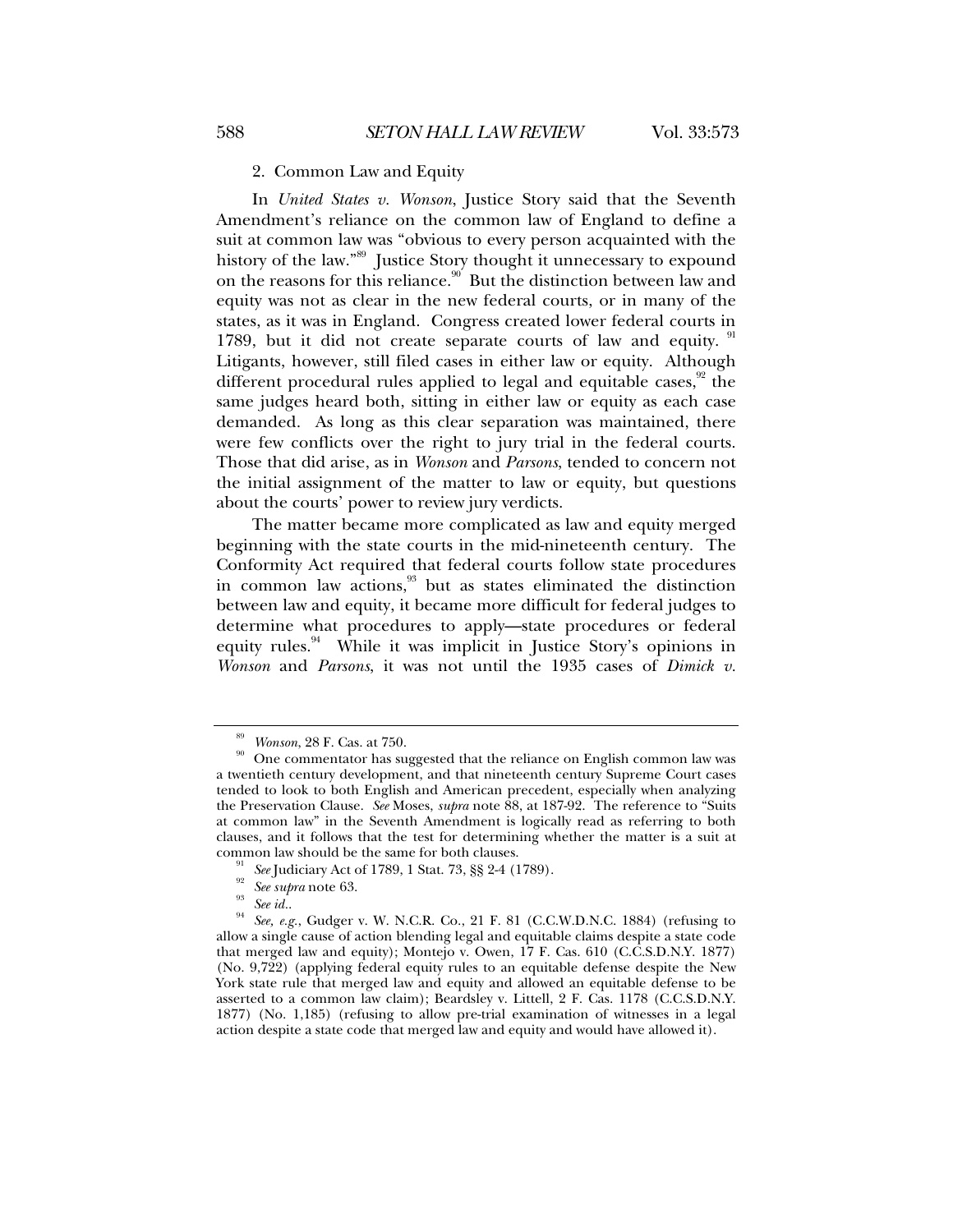*Scheidt*<sup>95</sup> and *Baltimore*  $\mathcal{F}$  *Carolina Line, Inc. v. Redman*<sup>96</sup> that the Court stated explicitly that courts should look to the English common law in 1791—the year of the Amendment's ratification—to define the distinction between law and equity.

Three years later, in 1938, the Federal Rules of Civil Procedure took effect, merging law and equity under a single set of procedures in the federal courts. $97$  Although the issue then became more acute for the courts, the Supreme Court's first significant statement about the effect of the merger on the definition of law and equity did not come until 1959. In *Beacon Theatres, Inc. v. Westover*,<sup>98</sup> the Court held that when legal and equitable matters are presented in the same case, there is a right to trial by jury as to all facts that are common to the legal and equitable issues, as well as facts that are particular to the legal issues.<sup>99</sup> This outcome resulted from changes in procedural rules, which eliminated the grounds for equitable action in many cases.<sup>100</sup> Thus, procedural changes could result in apparent Thus, procedural changes could result in apparent expansion of the right to jury trial.

In 1974, the Court started down a path that brought history even more squarely into the Seventh Amendment analysis of the distinction between law and equity. In *Curtis v. Loether*,<sup>101</sup> the Court held that the Seventh Amendment applies to "actions enforcing *statutory* rights, and requires a jury trial upon demand, if the statute creates legal rights and remedies, enforceable in an action for damages in the ordinary courts of law."<sup>102</sup> While this is certainly reminiscent of *Parsons v. Bedford*, which held that the statute-based civil law of Louisiana was "common law" for purposes of the Seventh Amendment,<sup>103</sup> *Curtis* opened the door to an explicit historical test to distinguish law and equity. The test, which was implicit in *Curtis* but

<sup>101</sup> 415 U.S. 189 (1974).<br><sup>102</sup> *Id.* at 194 (emphasis added).<br><sup>103</sup> *See supra* notes 77-80 and accompanying text.

 $^{95}\,$  295 U.S. 654 (1935).

<sup>&</sup>lt;sup>96</sup> 293 U.S. 474 (1935).

<sup>97</sup> *See* CHARLES ALAN WRIGHT & ARTHUR R. MILLER, FEDERAL PRACTICE AND PROCEDURE: CIVIL 2nd §§ 1041-45 (1987). 98 359 U.S. 500 (1959).

<sup>&</sup>lt;sup>99</sup> See id. at 510-11. For a more detailed discussion of *Beacon Theatres*, see SWARD, *supra* note 2, at 162-65.

*See Beacon Theatres, 359 U.S. at 506-10; see also Dairy Queen, Inc. v. Wood, 369* U.S. 469 (1962) (holding that a jury trial was required in an action seeking injunctive relief and equitable accounting because the underlying relief requested was legal and the Federal Rules' provision for masters eliminates the need for equity to act); Ross v. Bernhard, 396 U.S. 531 (1970) (holding that a jury was required for a shareholders' derivative suit because the underlying claim was legal). For a more detailed discussion of these cases, see SWARD, *supra* note 2, at 166-68.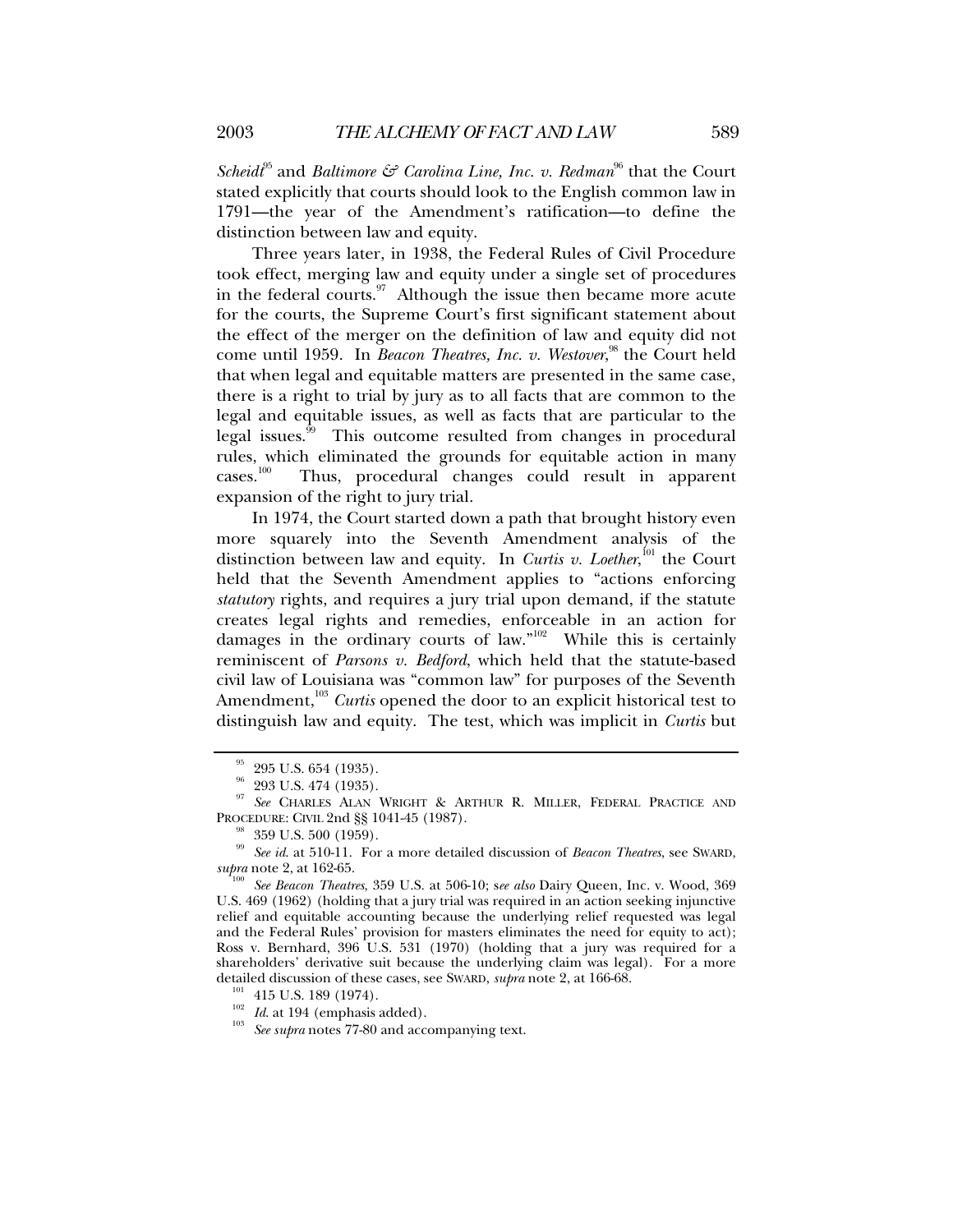became explicit thirteen years later in *Tull v. United States*, 104 has two steps: first, the Court must find an English claim that existed at the time of the Seventh Amendment's ratification and is analogous to the statutory claim at issue; second, the Court must examine the remedy to determine if it is legal or equitable.<sup>105</sup> The Court has continued to apply this test despite some misgivings among various justices.<sup>106</sup> Indeed, the Court applies this test not only to statutory actions, but to common law actions as well, though common law actions are often easier to characterize.<sup>107</sup>

In short, history is at least nominally quite important in the Seventh Amendment analysis of the distinction between law and equity. A purely historical analysis, however, would hold that the right to jury trial prevails only in those precise cases where a jury would have been available in 1791 England.<sup>108</sup> The current test

the test to common law fraudulent conveyance actions in bankruptcy court). The test will be easy to apply if the cause of action existed in England in 1791, but there are circumstances where the analysis could be complicated even for common law actions. The first circumstance is when an action did not exist at common law, but has evolved in the United States since 1791. An example is dram shop liability, which holds a barkeeper liable for injuries caused by an intoxicated person who drank at his bar. *Compare* Cruse v. Aden, 20 N.E. 73, 74 (Ill. 1889) (saying that it was not a tort at common law to supply alcoholic beverages to a "strong and able-bodied man"), *with* Schelin v. Goldberg, 146 A.2d 648, 652-53 (Pa. 1958) (recognizing liability of bar owner for injuries to patron when bar owner served patron knowing that he was already intoxicated). For a history of social host and dramshop liability, see Robert G. Franks, Note, *Common Law Liability of Liquor Vendors*, 31 MONT. L. REV. 241, 242-48 (1970). Another circumstance is where the action existed in England in 1791, but there was a choice of remedy. An example is breach of contract, which in 1791 England, could be heard in a court of law if money damages were sought, or in a court of equity if various equitable remedies, such as rescission, reformation, or specific performance, were sought. In the latter instance, the nature of the remedy, the second step in the two-step analysis, would be the determining factor.

Some commentators have suggested such an analysis. See, e.g., Martin H. Redish, *Seventh Amendment Right to Jury Trial: A Study in the Irrationality of Rational Decisionmaking*, 70 NW. U. L. REV. 486 (1975).

<sup>1&</sup>lt;sup>04</sup> 481 U.S. 412, 417-18 (1987).<br><sup>105</sup> *See id.* 206 *See Chauffeurs, Teamsters and Helpers Local 391 v. Terry, 494 U.S. 558 (1990). Terry* generated spirited disagreement about whether this historical approach is appropriate. *See id.* at 574-81 (Brennan, J., concurring) (arguing that the first step should be eliminated and courts should rely solely on the historical remedy); *see also id.* at 581-84 (Stevens, J., concurring) (arguing that precise analogies are unnecessary, but that the Court should decide based on whether the matter is similar to one that common law courts would have handled in England in 1791); *id.* at 584- 95 (Kennedy, J., dissenting) (arguing that the first step should determine the matter). All of these opinions, however, look to history to some degree. The Court still refers to the two-part test in determining whether the matter is legal or equitable. *See, e.g.*, Markman v. Westview Instruments, Inc., 517 U.S. 370, 376 (1996). 107<sup>1</sup> See, e.g., Granfinanciera, S.A. v. Nordberg, 492 U.S. 33, 42-49 (1989) (applying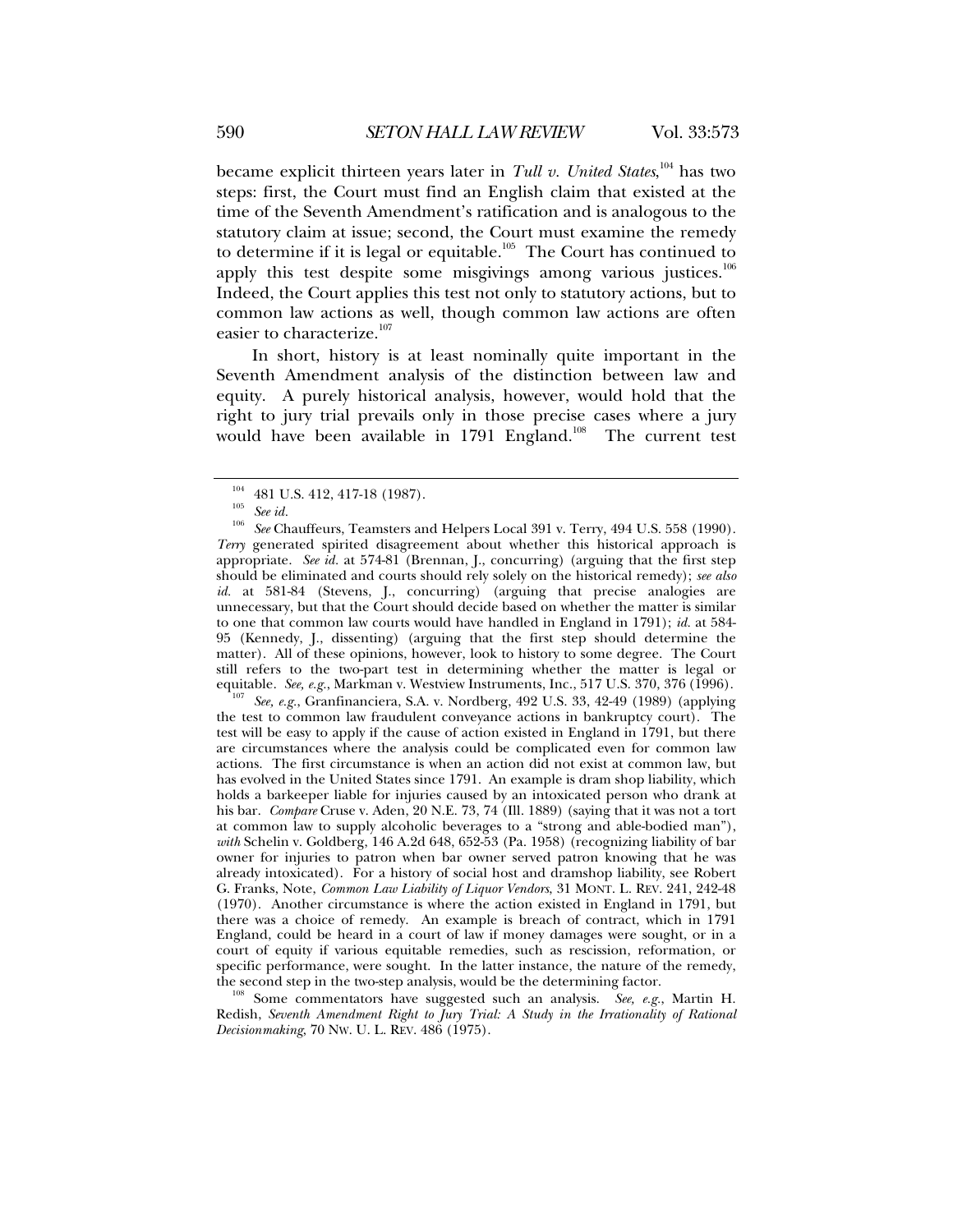requires jury trials in some actions that would have been equitable in eighteenth century England, and it requires jury trials in some actions that did not exist in eighteenth century England.<sup>109</sup> History, therefore, comes into play in analogizing modern actions to actions that existed in England in 1791.

# 3. Law and Fact

In *Beacon Theatres*, the Court allowed a procedural change, the merger of law and equity, to affect the right to a jury trial. The change resulted in more cases being tried to a jury than would have been tried to a jury in England in 1791. By contrast, a number of other procedural changes have affected analysis of the law/fact distinction, and the Court has been less protective of the jury in the face of those changes. The Court has repeatedly made it clear that courts are not tied to the precise procedures available in 1791 English courts, and therefore, that procedural changes can affect the jury's domain as long as they do not undercut the "fundamental" right to a jury trial.<sup>110</sup> The Court has not clearly defined the "fundamental" right, but has suggested that the jury's fact-finding role is  $fundamental.<sup>111</sup>$ 

Indeed, some recent cases have suggested that the Court is growing more concerned about protecting the jury's fact-finding authority. For example, in *Reeves v. Sanderson Plumbing Products, Inc.*,<sup>112</sup> the Court overturned a judgment as a matter of law on the grounds that the lower court, in granting the judgment, had ignored evidence in favor of the non-moving party and had failed to draw all reasonable inferences in favor of the non-moving party.<sup>113</sup> In fact, there is some evidence that the Supreme Court is somewhat more protective than lower courts of the jury's fact-finding role.<sup>114</sup> But if the Supreme Court is concerned about preserving the jury's factfinding role, it might have to reconsider 130 years of history. Over the course of that history questions of fact have been transformed

<sup>&</sup>lt;sup>109</sup> My own view is that the right to jury trial is sufficiently important that this expansion is quite proper. *See generally* SWARD, *supra* note 2, at ch. 2 (describing the

<sup>&</sup>lt;sup>110</sup> See Galloway v. United States, 319 U.S. 372, 388-92 (1943).<br>
<sup>111</sup> See, e.g., cases cited *supra* note 88.<br>
<sup>112</sup> 530 U.S. 133 (2000).<br>
<sup>113</sup> See id. at 152-54.<br>
<sup>114</sup> See, e.g., Paul W. Mollica, *Federal Summary Ju* REV. 141, 205-18 (2000) (discussing recent Supreme Court cases on summary judgment); Eric Schnapper, *Judges Against Juries – Appellate Review of Federal Civil Jury Verdicts*, 1989 WIS. L. REV. 237, 298-313 (discussing lower court and Supreme Court rulings on judgment notwithstanding the verdict).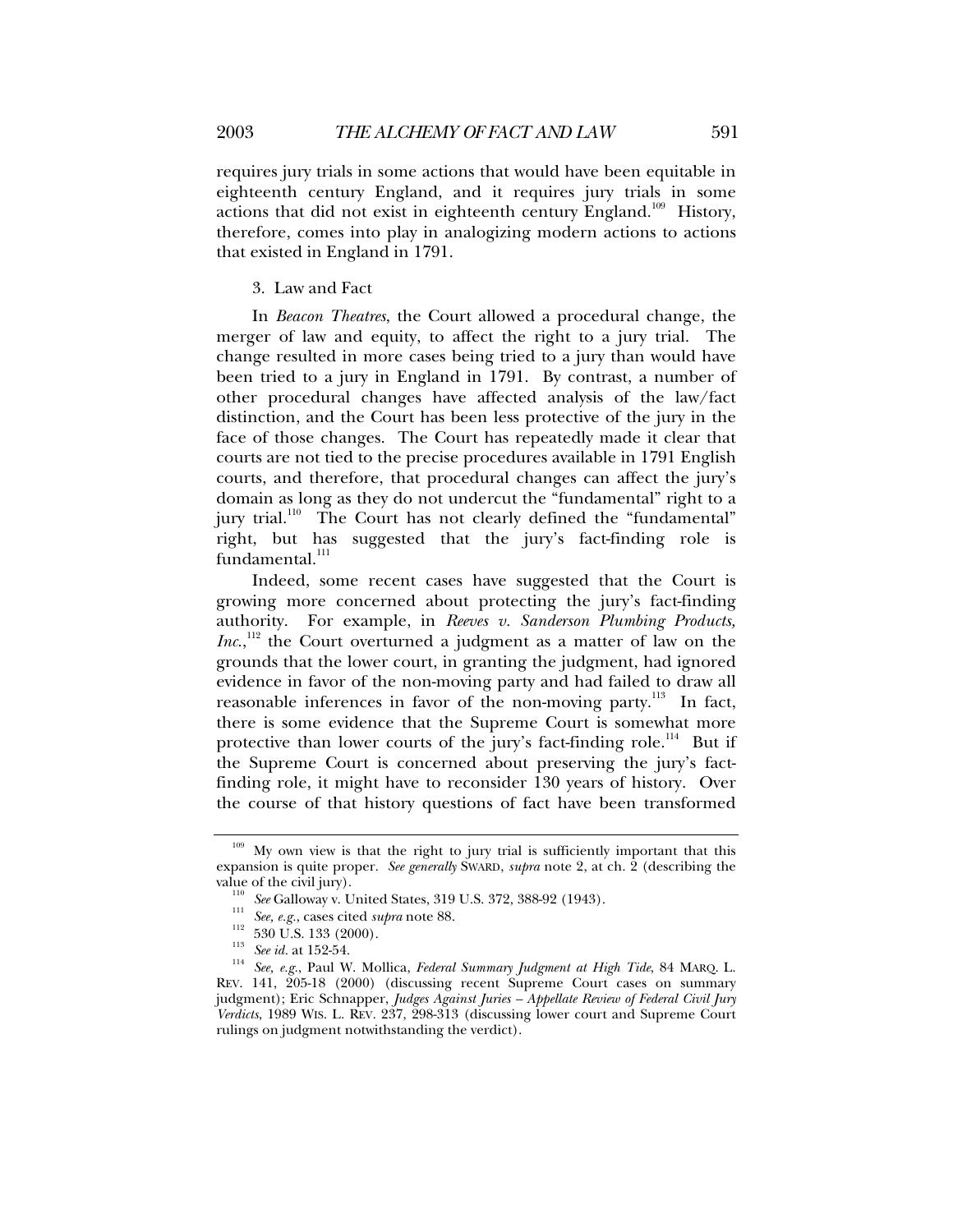into questions of law, with the result that judges decide matters today that would have been decided by juries in England in 1791. The next section details that development.

# III. HOW FACT BECAME LAW: TRACING THE ORIGINS OF DIRECTED VERDICT, JUDGMENT NOTWITHSTANDING THE VERDICT, AND SUMMARY JUDGMENT

The transformation of fact into law is best demonstrated by starting with the most significant case in this development and tracing the doctrine back through the cases it cites. This analysis starts with an important doctrinal change that preceded all procedural developments: the adoption of the "reasonable jury" test. It then examines the directed verdict and *Galloway v. United States*,<sup>115</sup> which held that the directed verdict procedure did not violate the Seventh Amendment. It then examines judgment notwithstanding the verdict, focusing on the most significant case, *Baltimore & Carolina*  Line, Inc. v. Redman.<sup>116</sup> Finally, the inquiry shifts to an evaluation of summary judgment. This is a more difficult analysis because the Supreme Court has not explicitly considered whether the current summary judgment procedure is constitutional. An early Supreme Court opinion and several lower court decisions shed light on the constitutionality of summary judgement, however, and serve as a starting point. Three 1986 cases, widely thought to have changed summary judgment practice, are also relevant. Finally, this section traces the transformation of fact into law and thereby illustrates this article's thesis: judges now decide matters that would have been decided by juries at common law.

#### *A. The Unifying Test: The Reasonable Jury*

The most significant shift in the law relating to the law-fact distinction was the recognition of the "reasonable jury" standard. Under this standard a judge can take a case from the jury by a variety of devices if there is no substantial evidence upon which a reasonable jury could reach a verdict in favor of one party; in other words, if there is only one reasonable outcome.<sup>117</sup> The key word is "reasonable" because the cases suggest that what is "reasonable" is often in the eyes of the beholder. Indeed, many of the cases

<sup>115 319</sup> U.S. 372 (1943). 116 295 U.S. 654 (1935). 117 *See* Anderson v. Liberty Lobby, 477 U.S. 242 (1986). The test is often referred to as the "substantial evidence" test. *See* JACK H. FRIEDENTHAL ET AL., CIVIL PROCEDURE 564-66 (3d ed. 1999).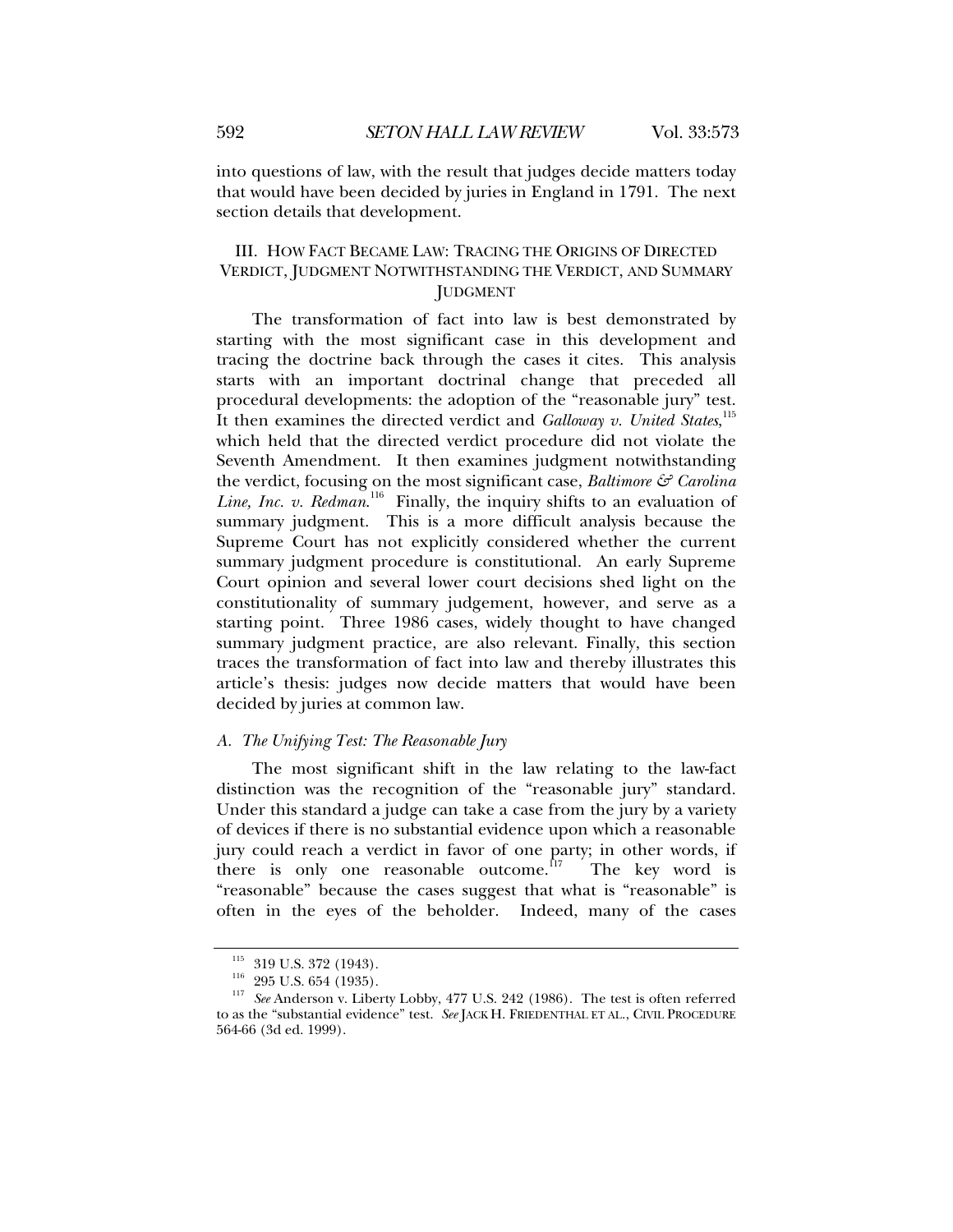discussed in this section demonstrate that reasonable people can disagree about what is reasonable. This section explores the origins of the shift to the reasonable jury standard.<sup>118</sup>

The shift began in the United States with the Supreme Court's 1871 decision in *Improvement Company v. Munson*.<sup>119</sup> It appears from the complicated facts that the plaintiffs and defendants had conflicting claims for land in Pennsylvania.<sup>120</sup> Surveys taken at the times of the initial land grants put the respective parcels some miles apart from one another.<sup>921</sup> A later survey produced the conflict.<sup>122</sup> The lower court instructed the jury to find for the plaintiffs on the ground that there was no evidence of authorization for the later survey and subsequent surveys done without authorization were invalid.<sup>123</sup> That being the case, the court held that there was no conflict in the ownership.<sup>124</sup>

The Supreme Court affirmed, applying the settled rule that a case should not be submitted to the jury where there is no evidence on the subject, but the court thought it was adopting a new rule for determining whether there was any evidence in the record.<sup>125</sup> The Court said:

Formerly it was held that if there was what is called a *scintilla* of evidence in support of a case the judge was bound to leave it to the jury, but recent decisions of high authority have established a more reasonable rule, that in every case, before the evidence is left to the jury, there is a preliminary question for the judge, not whether there is literally no evidence, but whether there is any upon which a jury can properly proceed to find a verdict for the party producing it, upon whom the *onus* of proof is imposed.<sup>126</sup>

The Court then found that the defendants were asking, in effect, that the court apply a presumption: that the presence of a second survey is

It is reasonable to ask, if we are examining a shift, what came before the "reasonable jury" standard. The answer is not entirely clear, though the former test has often been referred to as the "scintilla" test—as long as there was a scintilla of evidence for the non-moving party, the case had to go to the jury. *See, e.g.*, Improvement Co. v. Munson, 81 U.S. (14 Wall.) 442, 448 (1871). It is clear, however, that the reasonable jury standard made it easier to take cases away from the jury.<br>
<sup>119</sup> 81 U.S. (14 Wall.) 442 (1871).<br>
<sup>120</sup> *Id.* at 442-46.<br>
<sup>121</sup> *Id.* at 444-45.<br> *See generally id.* at 443-46.<br>
<sup>123</sup> *See id.* at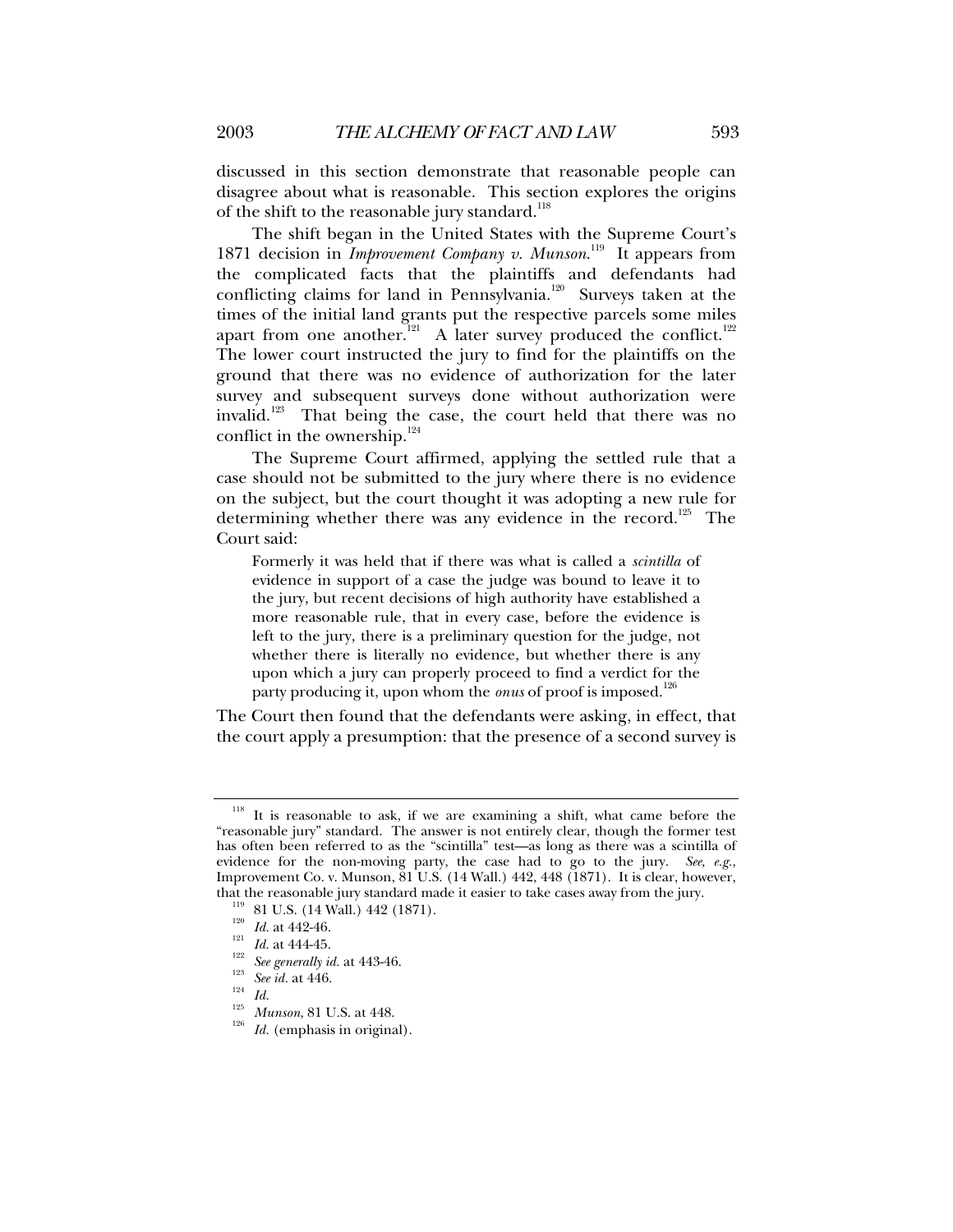presumptive evidence of that survey's proper authorization.<sup>127</sup> The Court refused to apply this presumption, and thus, the absence of any evidence establishing authorization was determinative.<sup>128</sup> In other words, the Court in *Munson* refused to allow the jury to infer authorization from the existence of the second survey because such an inference would undermine its ruling on an evidentiary presumption. A decision not to employ a presumption is more a question of law than of fact.<sup>129</sup> Under this reading, *Munson* has come to stand for more than its facts would seem to warrant because there was, literally, no evidence of a critical fact: authorization for the second survey.

The "recent decisions of high authority"  $130$  that the Court referred to were mostly English cases. The earliest of these was *Jewell v. Parr*, 131 decided in 1853, and it is apparently the first case to hold that a court can take a case from the jury even when there is some evidence on both sides.<sup>132</sup> *Jewell* was a suit by an indorsee on a bill of exchange against an acceptor for recovery of the value of the bill.<sup>133</sup> The acceptor claimed that he had accepted the bill without consideration solely to accommodate the drawer, and that the drawer had paid the bill when it became due.<sup>134</sup> Apparently, however, the drawer had thereafter used the fully-paid bill as payment for another debt, and the creditor presented it to the acceptor for payment.<sup>135</sup> There was no direct evidence as to payment by the drawer, who was dead, but there were some indeterminate notations on the bill, including a due date that was earlier than the creditor's acquisition of the bill. $136$  The only clear evidence of payment was the acceptor's testimony.<sup>137</sup> The jury returned a verdict for the acceptor, and the indorsee was given leave to move for judgment.<sup>138</sup>

The court then ordered judgment for the indorsee on the ground that there was no evidence to show that the bill had been

<sup>&</sup>lt;sup>127</sup> See id. at 451.<br>
<sup>128</sup> Id. at 451-52.<br> *see* THAYER, *supra* note 3, at 212-13.<br>
<sup>130</sup> Munson, 81 U.S. at 448.<br>
<sup>131</sup> 13. C.B. 909, 138 Eng. Rep. 1460 (1853).<br>
<sup>132</sup> Jewell, 138 Eng. Rep. at 1464-65.<br>
<sup>133</sup> Id. at 1 allegedly fully paid bill. *Id.* <sup>136</sup> *Id.* <sup>137</sup> *Id.* at 1460-61. 138 *Jewell*, 138 Eng. Rep. at 1461.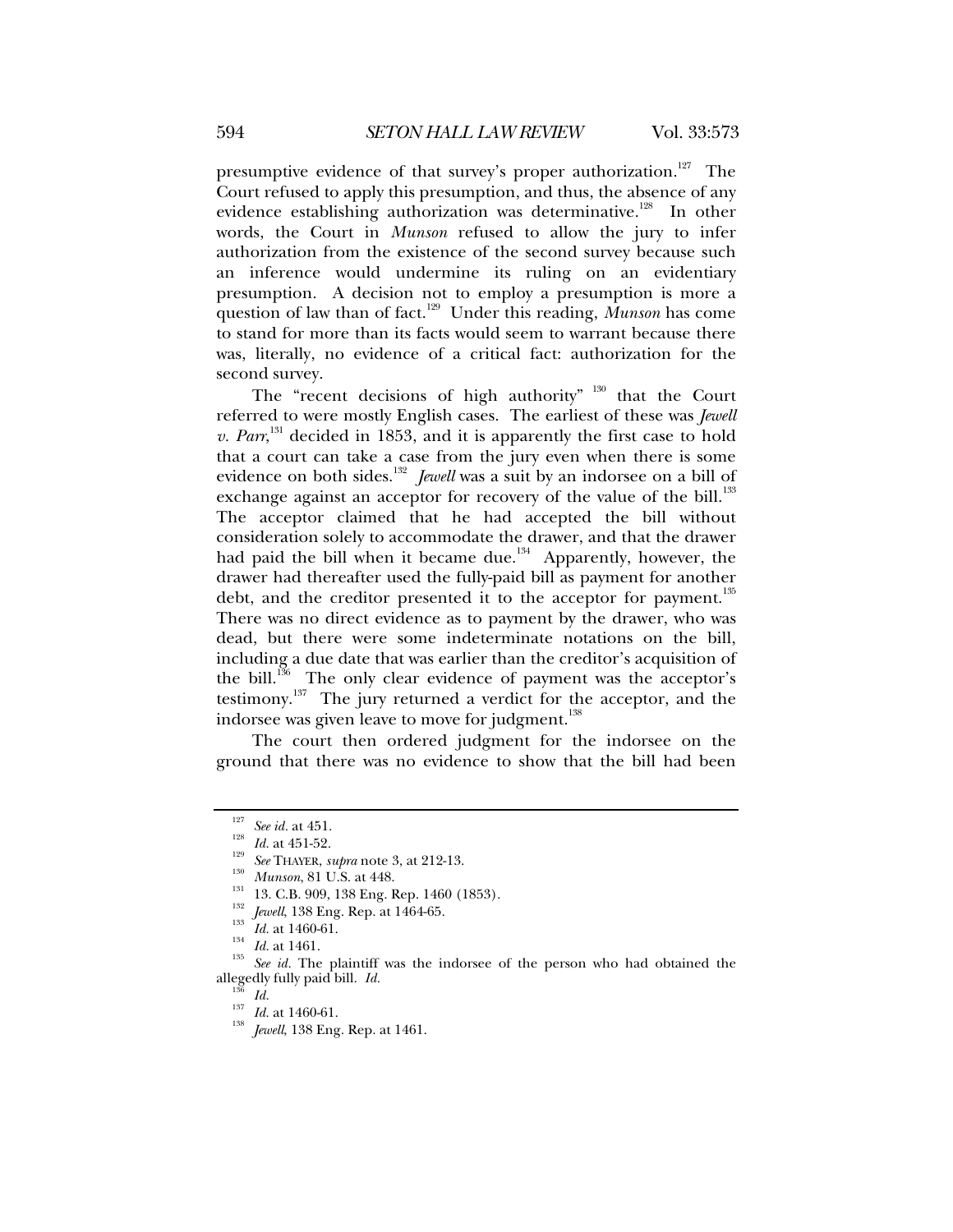paid and re-issued, as the acceptor claimed.<sup>139</sup> Justice Maule said,

Perhaps it cannot with strict propriety be said . . . that there is no evidence to go to the jury. . . . [W]hen we say that there is no evidence to go to a jury, we do not mean that there is literally none, but that there is none which ought reasonably to satisfy a jury that the fact sought to be proved is established.<sup>140</sup>

The issue was not strictly factual, however: there was a hint of a legal issue in the case as well. The chief justice noted that the acceptor, not the drawer, is the person primarily responsible for paying the bill. If the drawer had in fact paid it, the acceptor's recourse was against the drawer.<sup>141</sup> Thus, if the court had allowed the jury's verdict to stand, the rule that the acceptor was chiefly responsible for paying the bill would have been undermined, as any acceptor could claim payment by the drawer and put the credibility issue to the jury. The issue in *Jewell* can be characterized, therefore, as a mixed question of law and fact.

This case does indicate a shift in English practice toward awarding judgments inconsistent with the jury's verdict when there is evidence going both ways, but there are factors that should have limited its reach in American jurisprudence. First, as noted, the decision was necessary in order to preserve a rule of law concerning who had primary responsibility for paying a bill. Second, the case, decided in 1853, is not part of the background of the Seventh Amendment, which was adopted in 1791. Furthermore, the fact that *Jewell* cited no authority for the proposition that a court could take a case from the jury if there was no evidence upon which a reasonable jury could find for one of the parties suggests that this notion originated with the *Jewell* court, more than 60 years after the Seventh Amendment's ratification.

*Munson* next cited *Ryder v. Wombwell*, 142 decided in 1868. There, the question was whether a minor could be held to his debt on the ground that the debt was for "necessaries," goods that were necessary

<sup>&</sup>lt;sup>139</sup> *Id.* at 1463-65. Indeed the court suggested that the evidence on that question *Id.* at 1463. Indeed the court suggested that the evidence on that question allowed no firm conclusion for either party, which meant that the party with the burden of proof—the defendant on his defense of payment—could not prevail. *See id.* The defense of payment would now be deemed an affirmative defense in federal practice. *See* FED. R. CIV. P. 8(c). In common law parlance, it was called an avoidance. The court in *Jewell* did not use the term "avoidance," but it is clear that the court viewed the matter as imposing a burden of proof on the defendant, which could only be the case if the defense were an avoidance.<br><sup>141</sup> See *id.* at 1463.<br><sup>142</sup> L.R., 4 Ex. 32 (1868).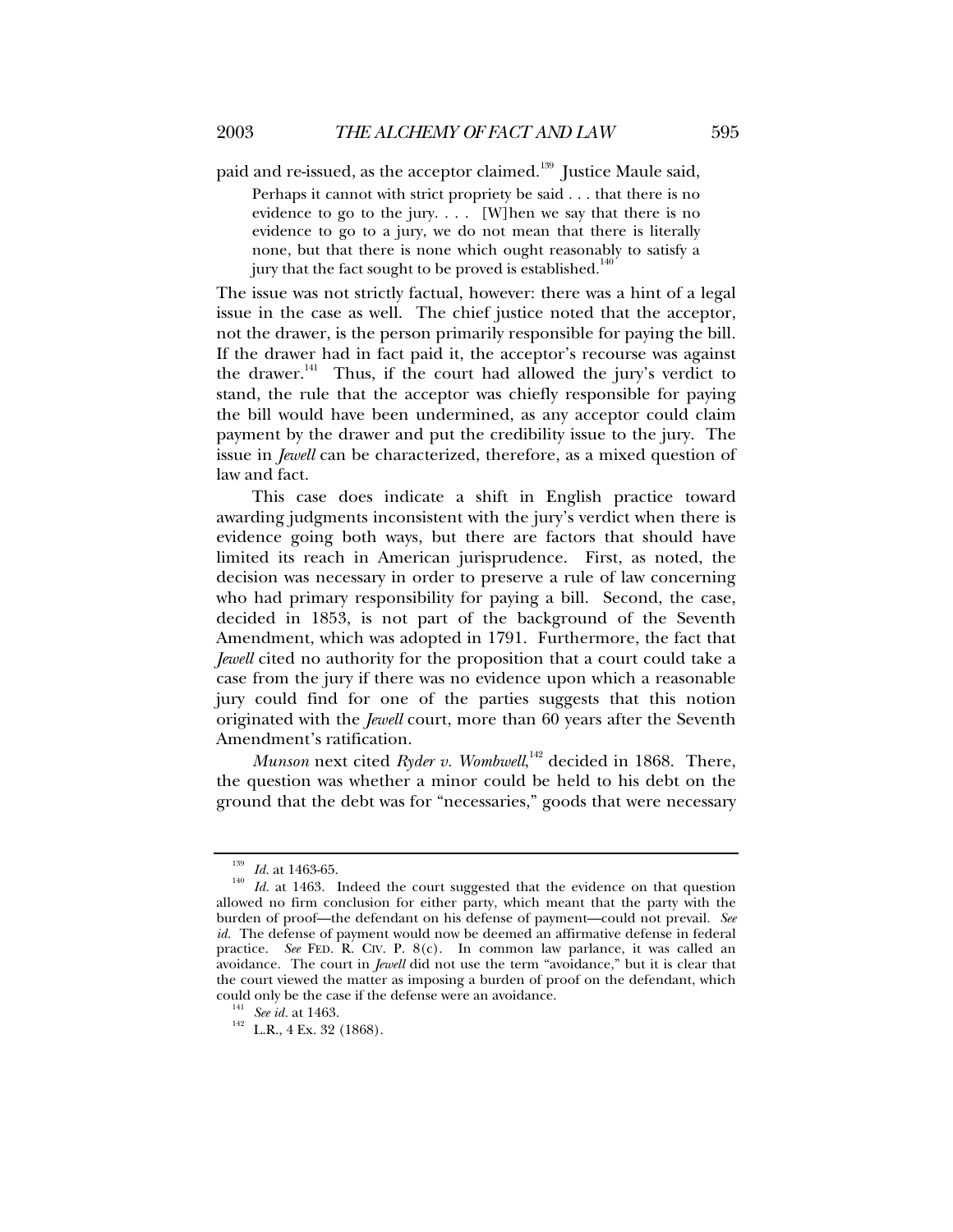to his station in life. $143$  The minor, a younger son of a deceased baronet, had purchased an antique silver goblet and a pair of jeweled solitaires.<sup>144</sup> The jury found that the goods were necessaries, but the court believed that there was no evidence that the goods were necessary to the defendant's station in life.<sup>145</sup> The court applied the reasonable jury test announced in *Jewell v. Parr*, 146 but it avoided deciding the question of fact by holding, in accordance with cited authority, that the goods were not *prima facie* necessary,<sup>147</sup> and that it was incumbent upon the plaintiff to offer evidence that they were necessary.<sup>148</sup> The court ordered a nonsuit<sup>149</sup> because the plaintiff did not provide such evidence.<sup>150</sup> Again, there are significant differences between this case and modern American practice. First, a nonsuit is not the same as entering a judgment for the defendant. A nonsuit gives the plaintiff the opportunity to try again with better evidence. Second, *Ryder* is really a decision that the plaintiff simply lacked necessary evidence under the substantive rule that the court was to apply. It did not involve weighing evidence, though it would have if the plaintiff and defendant had each presented evidence on whether the goods were necessaries. Thus, there was literally *no* evidence to support the plaintiff's claim.

The Court in *Munson* also cited two other English cases and one earlier decision of its own. The two English cases had been cited in *Ryder*, and both were decided in 1857—four years after *Jewell*. The first of these was *Toomey v. London, Brighton, and South Coast Railway Co*. 151 The plaintiff in *Toomey* was an illiterate man who asked a fellow passenger for directions to the rest room at the railroad station.<sup>152</sup> When he followed those directions, he found two doors and mistakenly chose the one leading to a basement.<sup>153</sup> He fell down the stairs and was injured.<sup>154</sup> The court, affirming that more than a scintilla was required to send the case to the jury, found for the

<sup>&</sup>lt;sup>143</sup> See id. at 38.<br><sup>145</sup> See id. at 33.<br><sup>145</sup> See id. at 37.<br><sup>147</sup> See id. at 40-41.<br><sup>148</sup> Id. <sup>149</sup> A nonsuit allowed the court to dismiss the case without prejudice to the plaintiff. It was generally done when the plaintiff had failed to produce evidence on

<sup>&</sup>lt;sup>150</sup> See id. at 42.<br>
<sup>151</sup> 3 C.B. (N.S.) 146, 140 Eng. Rep. 694 (1857).<br>
<sup>152</sup> *Id.* at 694-95.<br>
<sup>154</sup> *Id.* 154<br> *Id.*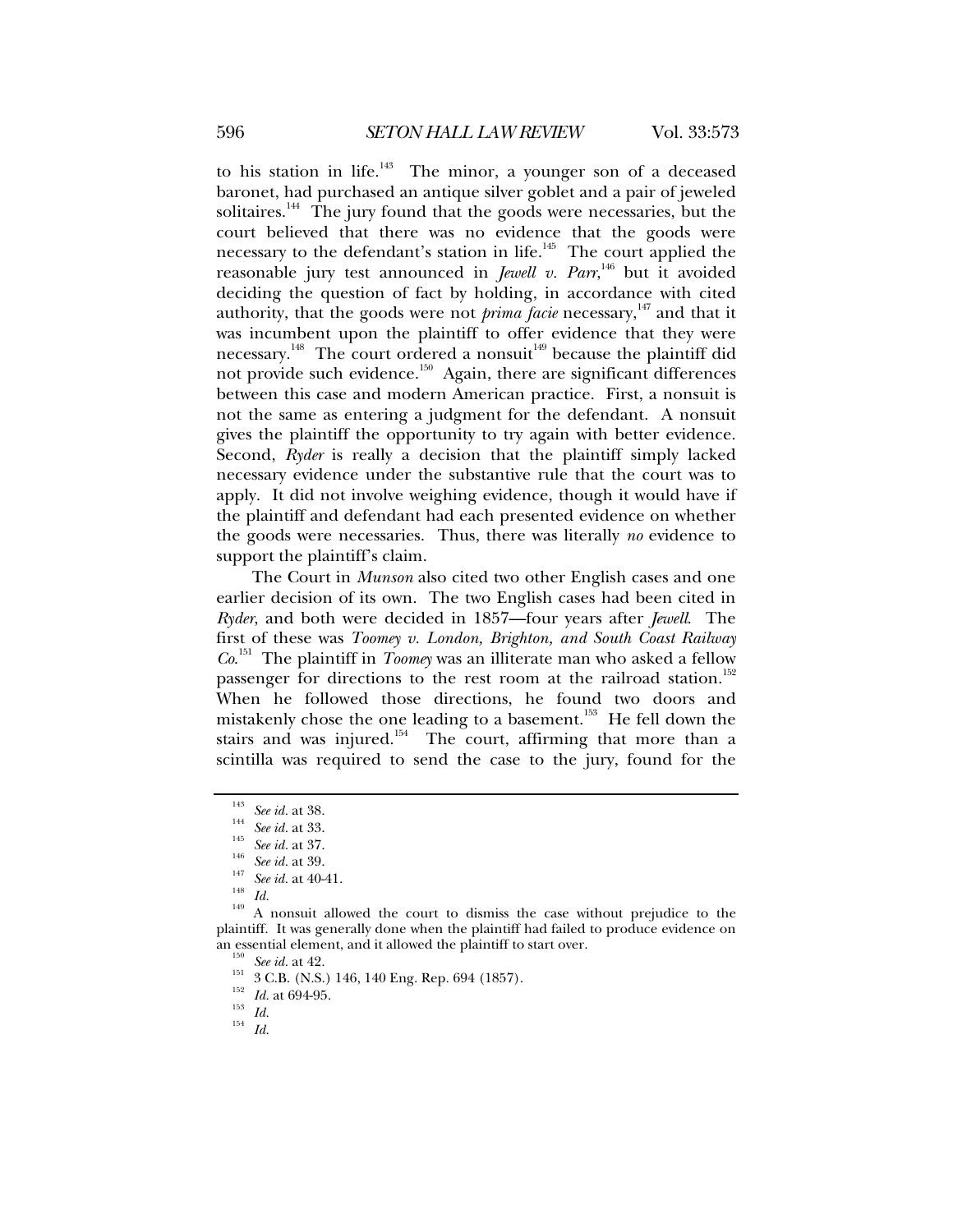defendant railroad on the question whether the railroad company was negligent.<sup>155</sup> The court seemed to blame the plaintiff for his own carelessness, but also noted that the stairs presented no more than the normal danger.<sup>156</sup> It suggested that if there had been evidence that the stairs were more than ordinarily dangerous, the plaintiff might have been successful.<sup>157</sup> A nonsuit against the plaintiff was, therefore, affirmed.<sup>158</sup>

In the second case cited by the *Munson* Court, *Wheelton v. Hardisty*, 159 the plaintiffs were beneficiaries under a life insurance policy.<sup>160</sup> The plaintiffs had loaned the insured a large sum of money with the insured's reversionary interest in his father's estate as security.<sup>161</sup> If the insured did not survive his father, however, the security would be worthless; hence, the need for the life insurance.<sup>162</sup> Upon the death of the insured, the insurance company refused to pay on the ground that the insured had given false statements about his health.<sup>163</sup> The false statements were given to the plaintiffs, however, and not to the insurance company.<sup>164</sup> Believing the statements to be true, the plaintiffs had transmitted the allegedly false medical information to the insurance company in their application for insurance.<sup>165</sup> The jury found no fraud on the part of the plaintiffs, and the court entered judgment for the plaintiffs on three counts.<sup>166</sup> However, the court entered judgment for the defendants on a claim that plaintiffs had warranted the truth of the statements made in their application.<sup>167</sup> The issues in the reported case were whether the insured's fraud should be imputed to the plaintiffs and whether the record contained any evidence of warranty.<sup>168</sup> The court held that the insured's fraud should not be imputed to the plaintiffs, who were also

<sup>&</sup>lt;sup>155</sup> *Id.* at 695-96.<br><sup>156</sup> *Id.* at 696.<br><sup>157</sup> *Toomey*, 140 Eng. Rep. at 696.<br><sup>158</sup> *See id.* at 695, 696. Recall that a nonsuit allowed the plaintiff to try again. Thus, if the plaintiff could amass additional evidence of extraordinary

dangerousness, he might ultimately succeed.<br>
<sup>159</sup> 8 El. & Bl. 232, 120 Eng. Rep. 86 (1857).<br>
<sup>160</sup> Id. at 86-87.<br>
<sup>161</sup> Id.<br>
<sup>162</sup> See id. at 89.<br>
<sup>163</sup> Id. at 86-87.<br>
<sup>164</sup> Id. at 92.<br>
<sup>165</sup> See Wheelton, 120 Eng. Rep.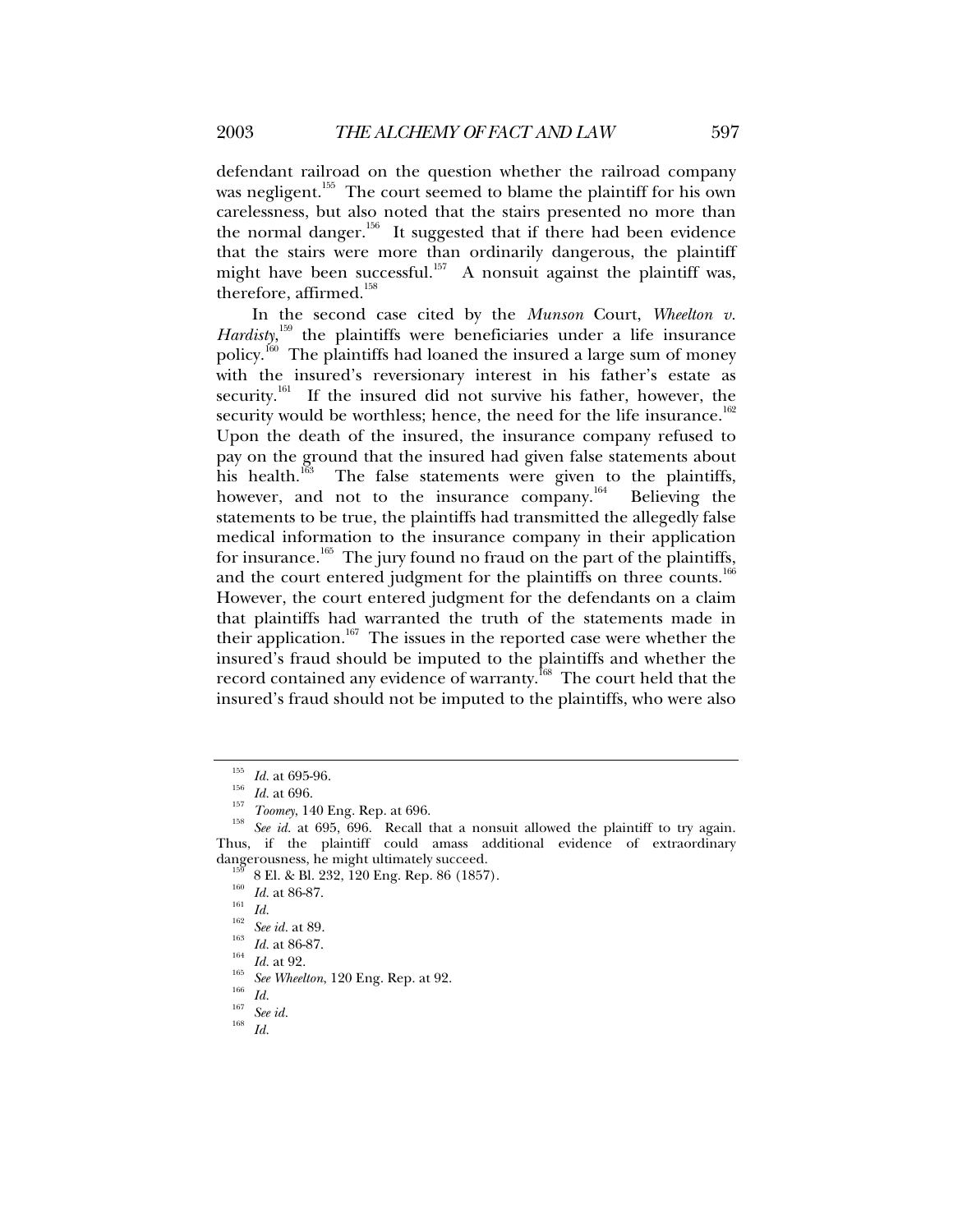victims of the insured's false statements.<sup>169</sup> But the court, emphasizing that the "scintilla" rule had been abandoned in favor of the reasonable jury standard, $170$  held that there was "no such proof in this case as would justify the jury in finding the issue [of warranty] for the plaintiffs. $"$ <sup>171</sup> The court found that the evidence was inconclusive as to whether the plaintiffs were induced to enter into the contract of insurance by a prospectus from the defendants in which the defendants said that their insurance would be unquestionable except in case of fraud.<sup>172</sup> As the plaintiffs had the burden of proof on this issue, they could not prevail.<sup>173</sup> The court also said, however, that it would be inclined to treat the insured's fraud as negating the policy under the terms of the prospectus.<sup>174</sup>

Both *Toomey* and *Wheelton* reaffirm the decision in *Jewell* to abandon the scintilla test in favor of a reasonable jury test. In both cases, however, there was no disputed fact for the jury to decide. In *Toomey*, there was no dispute about the circumstances under which the man fell down the stairs. The only question regarded the fall's legal significance. Similarly, in *Wheelton*, everyone agreed that the plaintiffs were as unaware of the insured's fraud as the defendants were. The issue was the effect of that fraud on the insurance policy that the plaintiffs had purchased.<sup>175</sup> Again, the question was more law than fact. These cases can be read as applications of the English rule that juries decide disputed questions of fact, but judges decide the application of law to those facts. $176$ 

The last case cited by *Munson* was a Supreme Court case, *Schuchardt v. Allens*. 177 In *Schuchardt* the plaintiffs claimed breach of warranty in connection with their purchase of material used in  $\alpha$  dyeing.<sup>178</sup> The plaintiffs had purchased the material based on a single bottle, despite the fact that they had not been permitted to open the bottle to inspect its contents. The defendant asked the court to instruct the jury that there was no warranty, or that if there was, it was an implied warranty such that plaintiffs would have to establish

<sup>&</sup>lt;sup>169</sup> See id. at 97.<br>
<sup>170</sup> See id. at 98.<br>
<sup>171</sup> Wheelton, 120 Eng. Rep. at 98.<br>
<sup>172</sup> See id.<br>
<sup>173</sup> Id.<br>
<sup>174</sup> See id. at 99.<br>
<sup>174</sup> See id. at 99.<br>
<sup>175</sup> *Id.*<br>
<sup>174</sup> See id. at 99.<br>
<sup>175</sup> See Gibson v. Hunter, 2 H. B 1793). For a discussion of this rule, see *supra* notes 30-35 and accompanying text. 177 68 U.S. (1 Wall.) 359 (1863). 178 *Id.* at 359-60.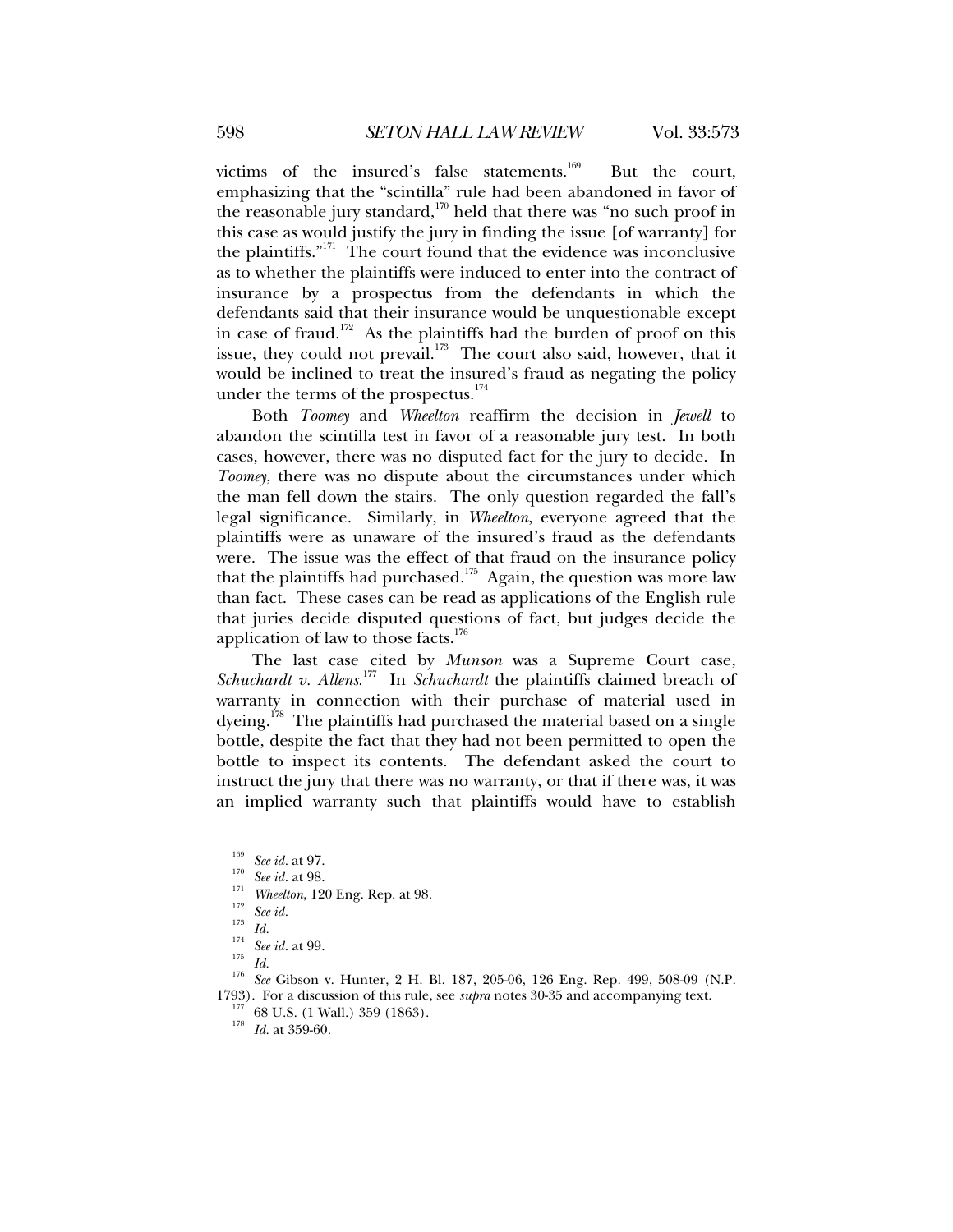fraud.<sup>179</sup> The court refused, and the jury returned a verdict for the plaintiffs.180 The Court found that the proposed instructions sought to take the case away from the jury<sup>181</sup> and noted that instructions that seek to bind the jury's fact-finding are proper because they are equivalent to a demurrer to the evidence.<sup>182</sup> However, the Court found that the jury was justified in inferring a warranty. In other words, the Court held that the lower court properly allowed the jury to decide whether the facts supported an inference of a warranty.<sup>183</sup> Thus, *Munson* cited *Schuchardt* primarily for its language suggesting that a case could be taken from the jury on a demurrer to the evidence.

In short, neither *Munson* nor the cases it relies on support a radical transformation of the law/fact distinction whereby judges can take pure questions of fact away from the jury. At best, these cases suggest that courts can take such matters from the jury when allowing the jury to decide the matter could undermine a rule of law. They might also reinforce the English rule that judges decide the application of law to undisputed facts. They might even be characterized as mixed questions of law and fact. However, in no way can these cases be construed as allowing judges to take cases away from the jury when there are disputes of pure questions of fact, unmixed with law.

#### *B. Directed Verdict:* Galloway v. United States

The first case to explicitly approve the directed verdict procedure provided for in the Federal Rules of Civil Procedure was *Galloway v. United States.*184 In *Galloway*, the Court tied the directed verdict to the common law demurrer to the evidence, which gave it a grounding in common law procedure, but *Galloway* also held that courts were not bound to the precise contours of common law procedural devices. Therefore, the fact that the directed verdict operated differently from the demurrer to the evidence did not render the directed verdict unconstitutional.<sup>185</sup> This notion was not new; *Galloway* cited several earlier U.S. Supreme Court cases in support of the proposition that the Seventh Amendment did not

<sup>1&</sup>lt;sup>79</sup> Id. at 393.<br><sup>180</sup> Id. at 363.<br><sup>181</sup> Id. at 370.<br><sup>182</sup> Id. at 370.<br><sup>184</sup> 319 U.S. 372 (1943).<br><sup>185</sup> Id. at 392.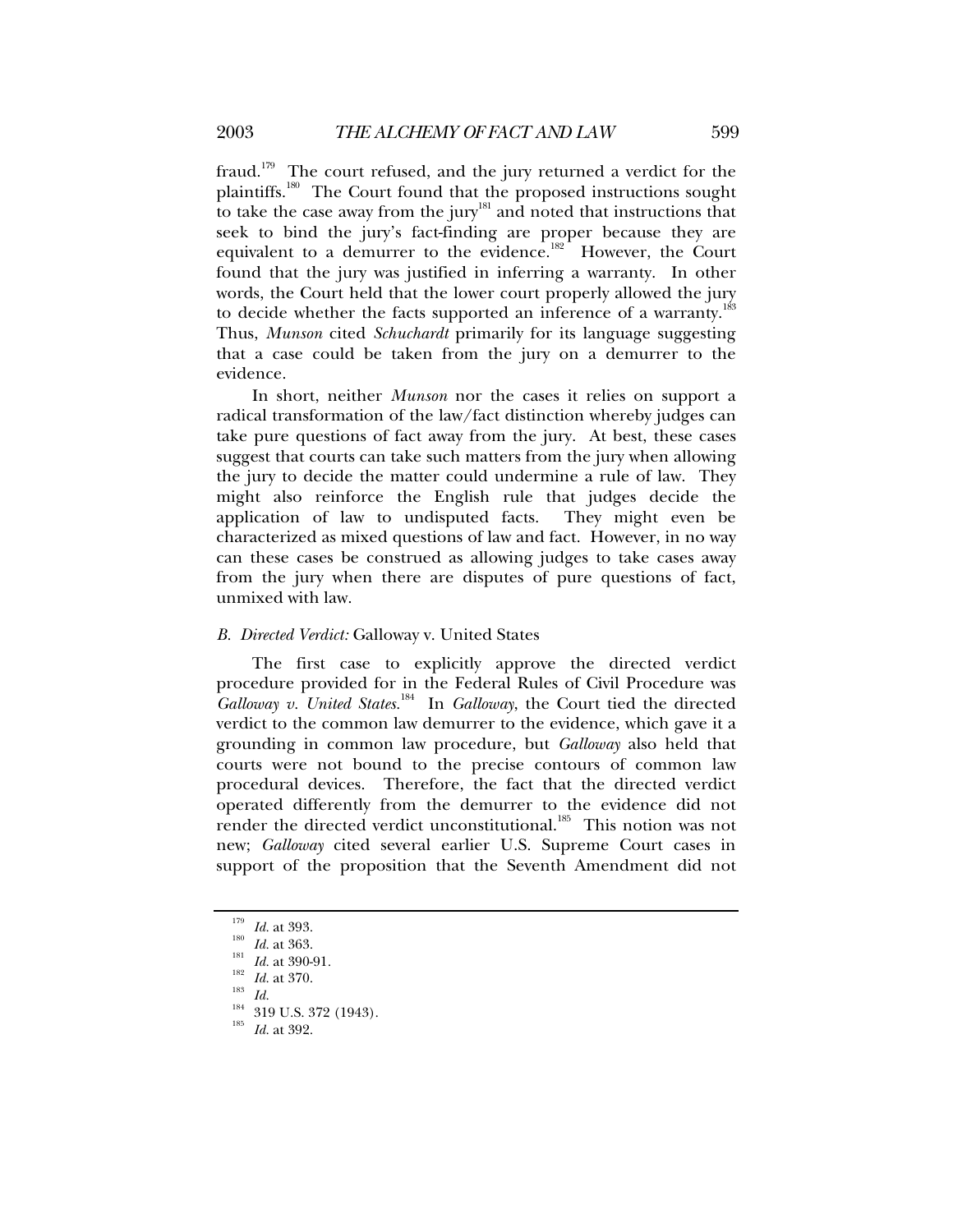demand fidelity to common law procedures.<sup>186</sup> Each of these cases, however, involved procedural changes that nevertheless left the factfinding in the jury's hands. One case allowed courts to order new trials limited to damages. $187$  Another approved the appointment of auditors to conduct accountings, with the final decision as to the accounting left with the jury.<sup>188</sup>  $\overrightarrow{A}$  third approved a procedure where a jury trial could be held before a justice of the peace, with an appeal permitted to the ordinary trial court, which would then conduct a second jury trial.<sup>189</sup>

*Galloway* is inconsistent with the precedent it cited in two ways. First, unlike the cases discussed earlier, *Galloway* approved a procedure that took a disputed question of fact out of the hands of the jury. In that sense, it went beyond being a mere procedural change. Second, the kinds of questions that the old demurrer to the evidence took from the jury were really questions of law. *Galloway*, by contrast, involved a disputed question of fact.<sup>190</sup> In other words, while earlier cases distinguished fairly effectively between both substance and procedure and law and fact, *Galloway* muddied both distinctions. In the remainder of this section, I will concentrate on the law/fact distinction. To see the difference between *Galloway* and the cases it relied on, I will present a detailed exposition of all of these cases. I start with *Galloway* itself.

*Galloway* concerned an insurance claim by an Army veteran, under a military insurance policy that paid benefits for permanent and total disability.<sup>191</sup> The policy expired on May 31, 1919, so Galloway had to prove that he was permanently and totally disabled as of that date.<sup>192</sup> This is quite clearly a question of fact, though it can be a complicated one. The suit was brought in 1938, by which time everyone involved agreed that Galloway had been permanently and

See id.(citing Gasoline Prods. Co., Inc. v. Champlin Ref. Co., 283 U.S. 494 (1931); *Ex Parte* Peterson, 253 U.S. 300 (1920); Capital Traction Co. v. Hof, 174 U.S.

<sup>1 (1899);</sup> Walker v. N.W. & S. Pac. R.R. Co., 165 U.S. 593 (1897)).<br><sup>187</sup> See Gasoline Prods., 283 U.S. at 500.<br><sup>188</sup> See Peterson, 253 U.S. at 306-11.<br><sup>189</sup> See Capital Traction, 174 U.S. at 45. The Court avoided the stri Seventh Amendment's Reexamination Clause by holding that a jury trial before a justice of the peace is not a jury trial within the meaning of the Seventh Amendment. *Id.* A fourth case cited by *Galloway* approved the special verdict, with the jury finding facts and the judge applying the law to those facts. *See Walker*, 165 U.S. at 598. The Court in *Walker* noted, however, that this procedure was consistent with the common law. *See id.* at 596-97. 190 *Galloway*, 319 U.S. at 372. 191 *Id.* at 373-75. 192 *Id.*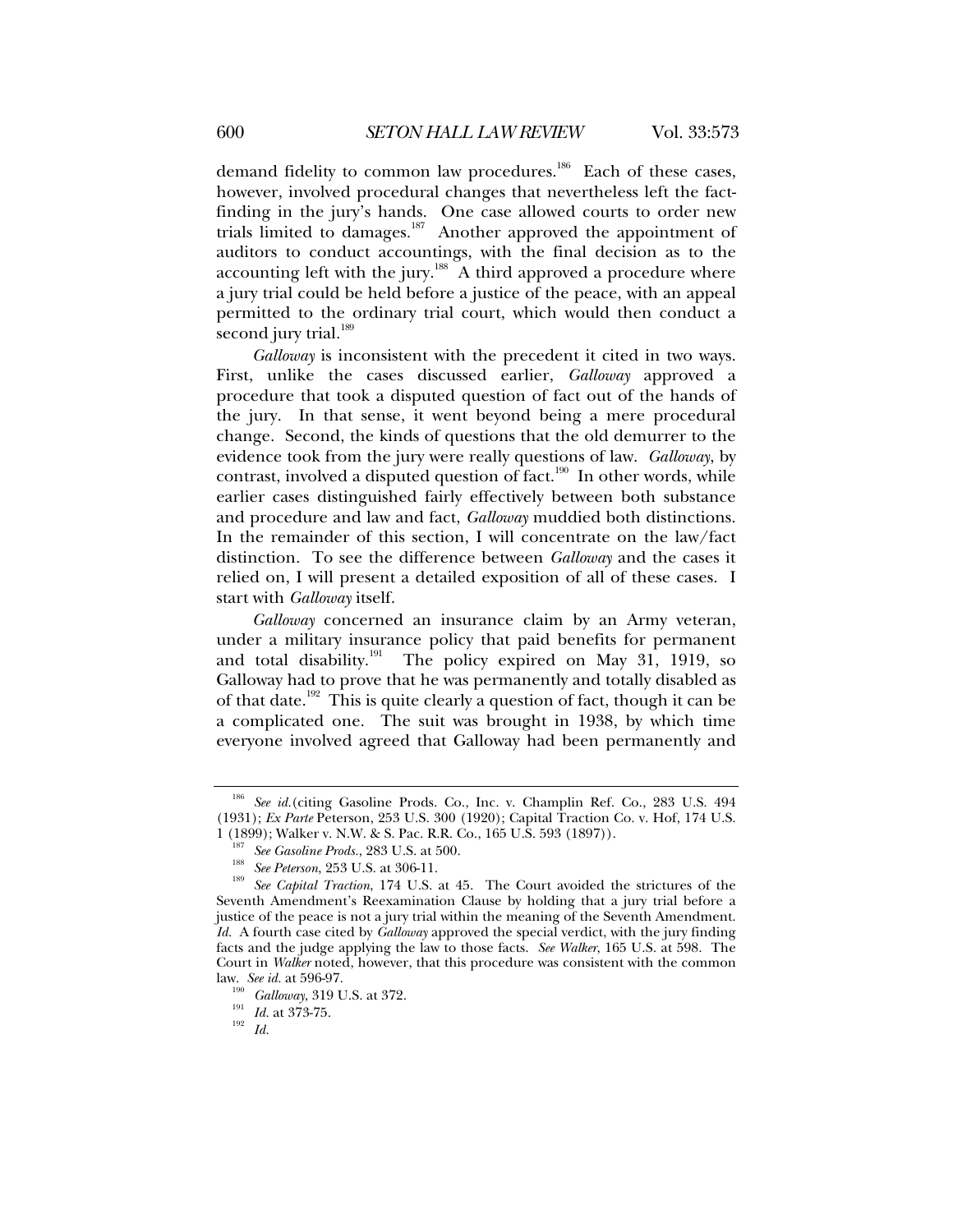totally disabled by reason of mental illness for at least six years.193 Galloway's evidence consisted of testimony from a boyhood friend who described Galloway's mental condition before and after Galloway served in France during World War I; the testimony of two fellow soldiers from the war; the testimony of two superior officers from two tours of duty after the war; and the testimony of a chaplain who thought he had seen Galloway in a mental hospital in  $1920.^{194}$  The trial court discounted the chaplain's testimony, however, because it was inconsistent with records showing that Galloway was serving in the Navy at that time.<sup>195</sup> The rest of the evidence tended to show mental instability during and after the war. This evidence showed Galloway to be mentally unstable from about 1918 to the early- to mid-1920s, and possibly as late as  $1925$ ;<sup>196</sup> however, there was no evidence for the period between 1925 and 1930.<sup>197</sup> The most crucial evidence in favor of Galloway's claim was the testimony of an expert witness, a medical doctor who examined Galloway shortly before the trial and testified that some people are born with an inherent instability that can be triggered by traumatic experiences, such as Galloway's service in the war.<sup>198</sup> The doctor expressed the opinion that Galloway had become insane during the war and had continued in that state ever since, though the nature of his illness meant that he could have periods of relative stability.<sup>199</sup>

The trial court directed a verdict for the government, and the court of appeals affirmed.<sup>200</sup> The Supreme Court by a vote of six to three agreed, holding that no reasonable jury could find for the plaintiff when there was so large and so unexplained a gap in the evidence.<sup>201</sup> The Court found that the plaintiff should have been able to produce evidence as to his condition between 1925 and 1930, and his failure to do so could lead only to the conclusion that he was sane during those years.<sup>202</sup> Galloway's attorney had attempted to explain

<sup>193</sup> A guardian was appointed in February 1932. *Id.* at 374. However, there was also evidence that Galloway had sought treatment for mental illness as early as 1930. *Id.* at 383 n.10.

<sup>&</sup>lt;sup>195</sup> *Galloway*, 319 U.S. at 379-80. The Supreme Court stated that "[t]he chaplain's testimony . . . should have been stricken had the case gone to the jury . . . ." *Id.* at 384-85 n.11.<br><sup>196</sup> *Id.* at 381-82.<br><sup>197</sup> *Id.*<br><sup>198</sup> *Id.*<br><sup>201</sup> Galloway v. United States, 130 F.2d 467 (1942).<br><sup>201</sup> *Galloway*, 319 U.S. at 396.<br><sup>202</sup> *Id.* at 384-87.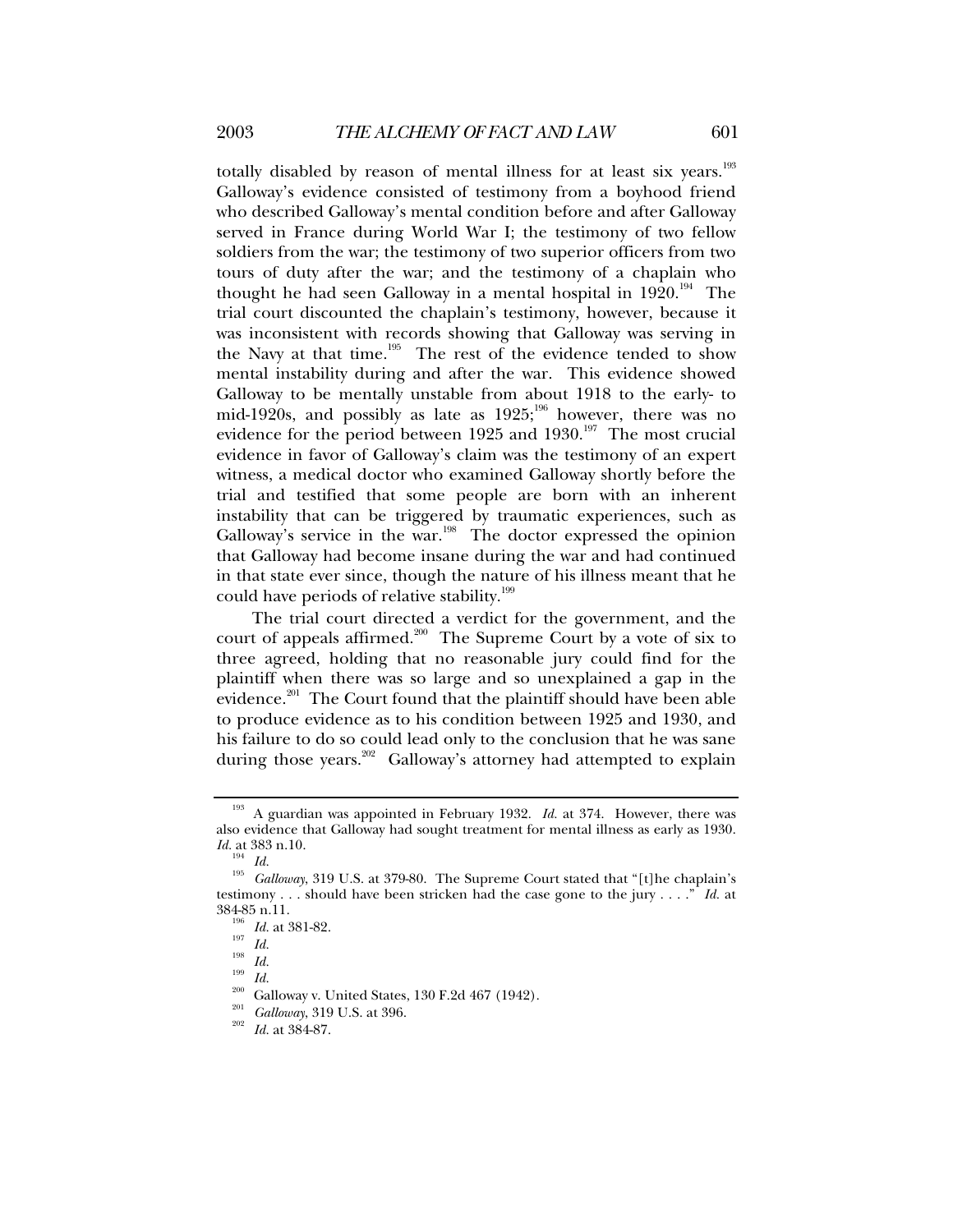the absence of evidence by noting that Galloway was a deserter from the Army and sought to avoid people he knew in order to escape detection and punishment.<sup>203</sup> The Court rejected this explanation on the ground that, among other things, Galloway married during the period and his wife, who was his legal guardian, could have testified. $204$ 

The Supreme Court also rejected Galloway's argument that the directed verdict violated the Seventh Amendment, reasoning that the practice was too well-established in the United States to question it at that late date.205 The Court held that the Seventh Amendment did not bind courts to the exact procedural devices that existed in England in 1791, but allowed for some development in procedures while preserving "the basic institution of jury trial in only its most fundamental elements."206 The Court emphasized that jury practice was evolving even when the Seventh Amendment was ratified, and was, therefore, not "crystallized in a fixed and immutable system."207 The Supreme Court finally held that changes in the standards of proof for submitting the case to the jury were irrelevant because no formulation of those standards allowed the jury to engage in speculation, which the record in *Galloway* would have required.<sup>208</sup>

Three justices dissented, primarily on Seventh Amendment grounds, though they also disagreed with the majority's conclusion that no reasonable jury could find for Galloway.<sup>209</sup> The dissenters thought that the demurrer to the evidence, from which the directed verdict descended, $210$  was too different from the modern directed

<sup>203</sup> *Id.* at 385 n.13. 204 *Id.* The marriage took place on February 14, 1929. *See Galloway*, 130 F.2d at 470. The Court also noted that Galloway continued to be a deserter in 1930 when doctors examined him for mental illness, and that his ability to successfully hide himself for eight years suggested some mental agility. *Gallowa*y, 319 U.S. at 385 n.13.

See Galloway, 319 U.S. at 389. For a discussion as to whether post-1791 precedent can solidify a diminution of Seventh Amendment rights, see *infra* notes

<sup>&</sup>lt;sup>200</sup> *Id.* at 392.<br>
<sup>207</sup> *Id.* at 390-92, 391 n.23.<br>
<sup>208</sup> *See id.* at 395.<br>
<sup>209</sup> *See id.* at 396-411 (Black, J., dissenting).<br>
<sup>210</sup> Everyone seems to agree that the directed verdict descended from the demurrer to the evidence, and that assumption is quite reasonable. *See infra* notes 216-302 and accompanying text. It is likely, however, that the nonsuit is also in the family tree, and the nonsuit did not require entry of judgment, but allowed the plaintiff to try again with more evidence. *See* Hopkins v. Nashville, C. & St. L. Ry., 34 S.W. 1029 (Tenn. 1896) (comparing demurrer to the evidence, involuntary nonsuit, and directed verdict).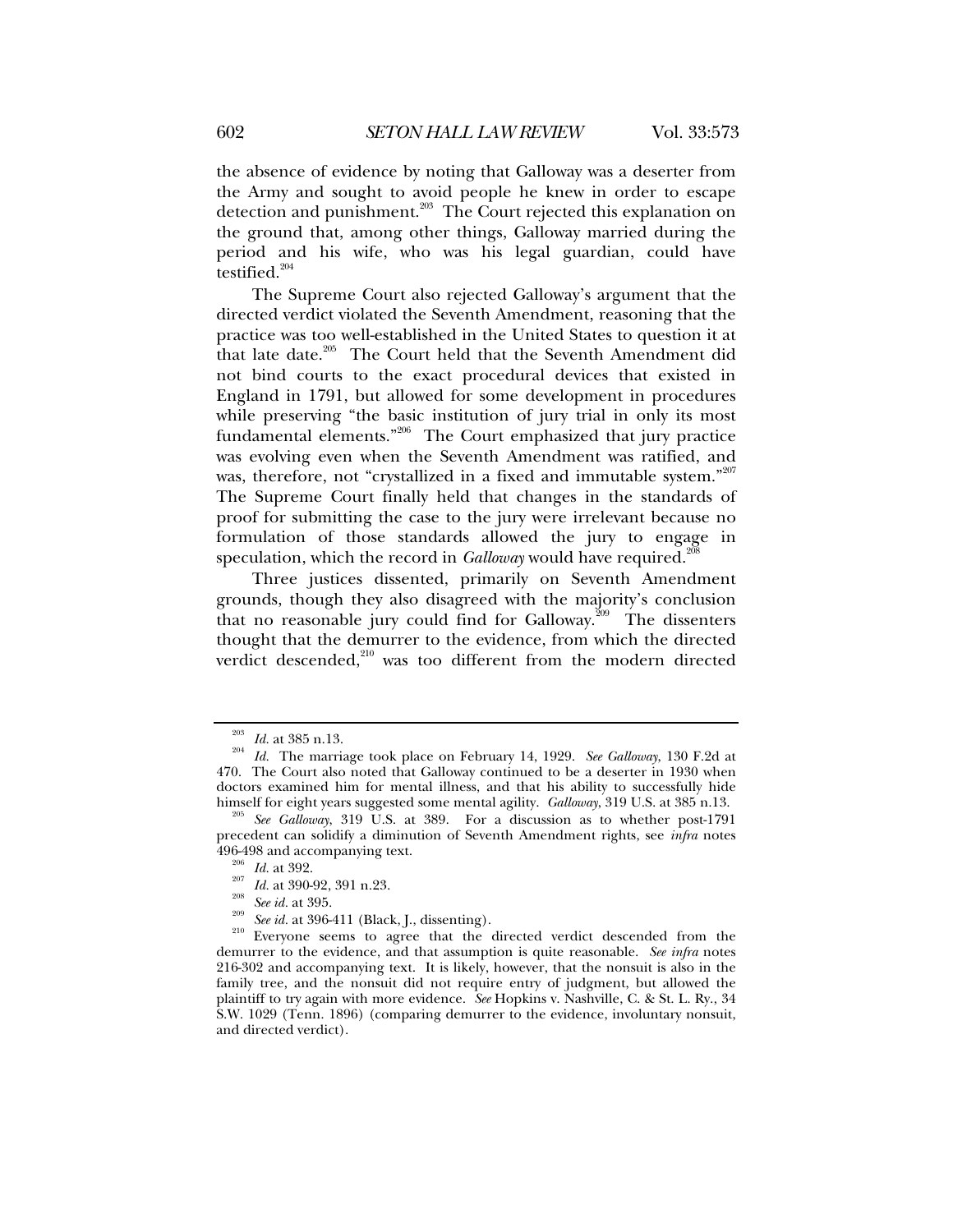verdict to withstand a Seventh Amendment challenge. $^{211}$  In particular, the dissenters noted that the demurrer to the evidence was quite risky because it required the demurring party to give up his right to present evidence: once he had admitted the truth of the opposing party's evidence, as well as all reasonable inferences from that evidence, he could not challenge the evidence or the inferences.<sup>212</sup> The directed verdict has no such rule and, therefore, makes it likely that more cases will be withdrawn from the jury. The dissenters also complained that the evolution of the substantial evidence or reasonable jury standard meant that courts took cases from the jury under directed verdict practice that would have gone to the jury under demurrer to the evidence practice. $213$  Thus, the dissenters saw the decision in *Galloway* as part of a pattern of decisions that undermined the Seventh Amendment.<sup>214</sup>

In contrast, the majority in *Galloway* saw their decision as the logical and reasonable extension of a long line of previous cases. An examination of authorities relied on by the Court suggests that the dissenters were closer to the mark. The reason is not so much the change in procedure—the directed verdict does seem to be a reasonable development from its common law sources—but a change in how the Court viewed questions of law and fact. The issue in *Galloway* could not be classified as anything other than a question of fact: was Galloway permanently and totally disabled by reason of mental illness as of May 31, 1919, or not? Yet the Court treated it as a question of law, holding that there was only one "reasonable" inference from the facts, and therefore that Galloway had failed to establish his case *as a matter of law*. 215 After *Galloway*, fact has become law. How did the Court get there?

The Court in *Galloway* cited several cases where courts had directed verdicts due to insufficiency of the evidence. Only one of these cases predated *Munson*, which had adopted the "reasonable jury" test for federal courts. The early case, *Parks v. Ross*, 216 is credited as the first Supreme Court case involving a directed verdict. Decided in 1850, *Parks* involved the westward migration of the Cherokee Nation at the instigation of the United States in the late 1830s. Ross, a Cherokee chief, was responsible for contracting with persons who

<sup>&</sup>lt;sup>211</sup> See Galloway, 319 U.S. at 399-404.<br><sup>212</sup> Id. at 402-03.<br><sup>213</sup> See id. at 403.<br><sup>214</sup> See id. at 405-06.<br><sup>215</sup> Id. at 396.<br><sup>216</sup> 52 U.S. 362 (1850).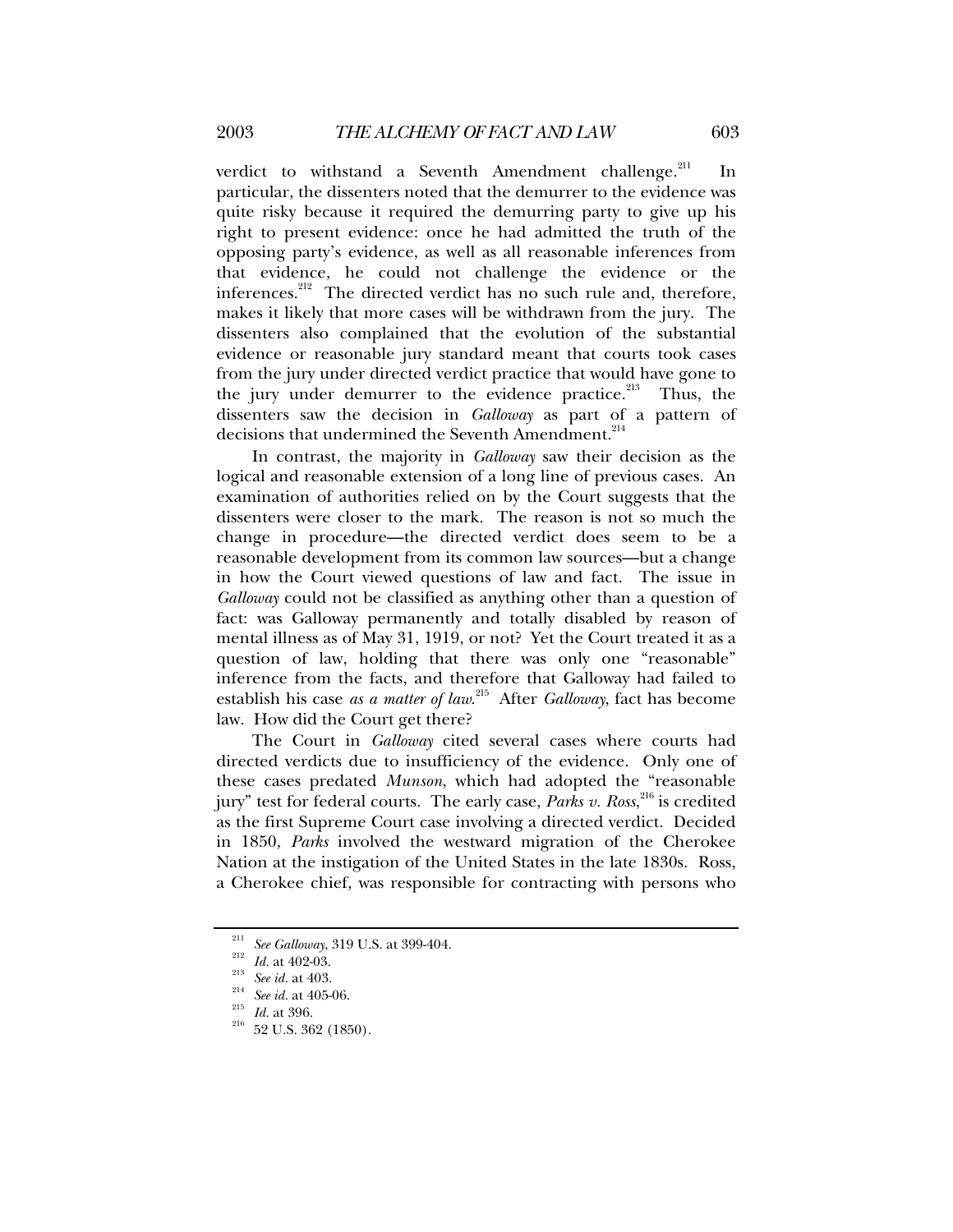were helping with the migration. $217$  Among the items budgeted for was the cost of returning wagons used in the migration.<sup>218</sup> Plaintiff's intestate had owned four of the wagons, but he was a Cherokee and did not intend to return.<sup>219</sup> Thus, he had settled his account in full with Ross, who was acting on behalf of the Cherokee Nation.<sup>220</sup> Nevertheless, plaintiff Parks, on behalf of the decedent's estate, sued Ross *personally* seeking recovery of the cost of returning the wagons.<sup>221</sup> Following presentation of Parks's case, Ross asked the court to instruct the jury that if it believed the evidence, Parks was not entitled to recover.<sup>222</sup> This the court did, and the jury held for Ross.<sup>223</sup>

On appeal, the Supreme Court held that seeking the instruction was similar to demurring to the evidence and, therefore, would be tested by the same standard, which the Court described as whether there was "some evidence legally sufficient to establish [the fact]." $^{224}$ The question, then, was whether Parks had produced legally sufficient evidence that he was entitled to personally recover from Ross the cost of returning the wagons. Unlike *Galloway*, this was a case in which there was *no* evidence supporting plaintiff's position. The Court noted that Ross was a public official acting on behalf of the Cherokee Nation, and that such officials are not personally liable absent "satisfactory evidence of an absolute and unqualified engagement to be personally liable."<sup>225</sup> However, there was "no evidence whatever tending to show a special contract by John Ross personally to pay for the teams and wagons, either for going or returning."<sup>226</sup> Indeed, the plaintiff's intestate himself had never made a claim for the return.<sup>227</sup> Arguably, the budget presented some evidence that wagon owners would be paid for the return, but that did not mean that Ross was personally liable.<sup>228</sup> Thus, there was no evidence to weigh. Furthermore, because the case turned in part on Ross's status as an agent for the Cherokee Nation, $229$  this can be viewed as a mixed question of law and fact.

<sup>&</sup>lt;sup>217</sup> See id. at 373-74.<br>
<sup>218</sup> See id. at 364.<br>
<sup>218</sup> See id. at 364.<br>
<sup>219</sup> See id. at 365.<br>
<sup>221</sup> Id. at 365-66, 374.<br>
<sup>222</sup> Id. at 368.<br>
<sup>223</sup> Parks, 52 U.S. at 365.<br>
<sup>225</sup> Parks, 52 U.S. at 374.<br>
<sup>225</sup> See id.<br>
Id. at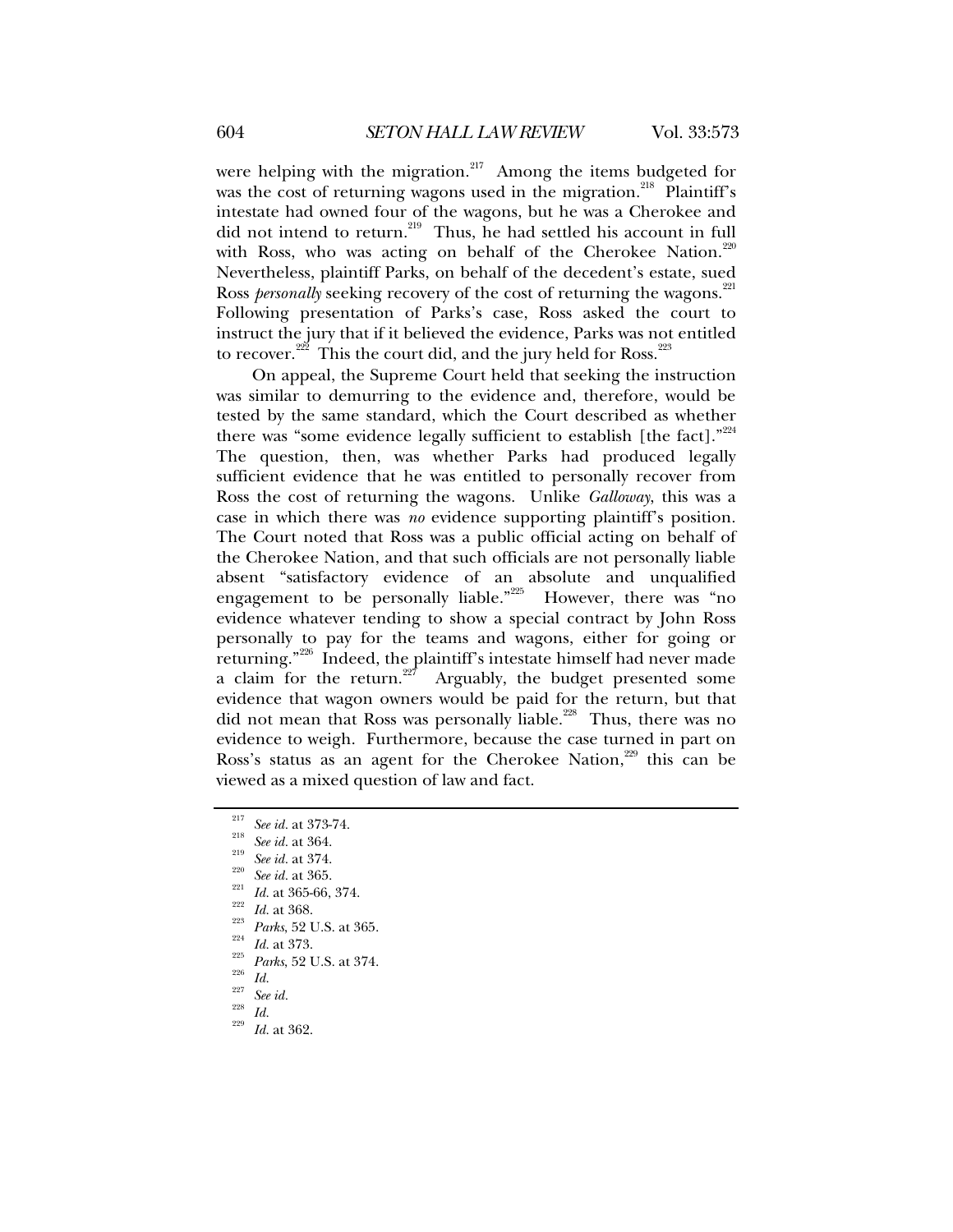In addition to *Parks*, the other cases cited by *Galloway* are similarly inapposite. For example, the decision in *Munson*, as I have demonstrated, was primarily a ruling on evidence: whether the court should allow the jury to infer a fact when to do so would be inconsistent with the court's ruling on an evidentiary presumption.<sup>230</sup> The existence of a presumption has always been a legal matter to be decided by the judge.<sup>231</sup> Thus, the issue in *Munson* was quite different from the issue in *Galloway*.

In another case cited by *Galloway*, *Pleasants v. Fant*, 232 the question was whether the defendant Fant was a partner in a firm, a status that would make him liable for the firm's debts. $233$  The evidence showed that Fant had assisted the firm in securing a loan for the purchase of cotton, and that the firm had voluntarily promised to give him a part of any profits, though no sum was agreed upon. $^{234}$ The trial court instructed the jury that there was no evidence of partnership, and entered judgment for Fant.<sup>235</sup> The Supreme Court agreed, finding that because Fant could not have demanded an accounting in a court of equity, he could not be considered a partner.<sup>236</sup> The Court conceded that the case might nonetheless have gone to the jury under earlier case law but, citing *Parks v. Ross* and *Improvement Co. v. Munson*, applied the reasonable jury standard.<sup>237</sup>

*Fant* also differs from *Galloway* because there was no dispute about what happened, at least on the record before the Court.<sup>238</sup> The outcome seemed to result from an application of what the Court called "one of the most approved criteria of the existence of the partnership,"<sup>239</sup> the ability of the alleged partner to seek an accounting. Fant, who had only a voluntary promise that the firm would pay him an unknown sum of money, had no power to seek an accounting.<sup>240</sup> Thus, the Court's decision can be viewed as applying

<sup>&</sup>lt;sup>230</sup> *Id.* at 448-51.<br>
<sup>231</sup> *See* THAYER, *supra* note 3 at 318-19. *See generally id.* at ch. VIII.<br>
<sup>232</sup> 89 U.S. 116 (1874).<br>
<sup>233</sup> *Id.* at 116.<br>
<sup>235</sup> *Id.* at 116.<br> *Id.* at 110.<br>
<sup>235</sup> *Id.* at 110.<br> *Id.* at 120 had told the creditor that Fant was a partner in the company, but the trial court excluded the evidence, possibly on hearsay grounds. *See Pleasants*, 89 U.S. at 117. Decisions about the admission or exclusion of evidence were questions of law for the judge at common law. *See* FORSYTH, *supra* note 3, at 235-36. 239 *See Pleasants*, 89 U.S. at 120. 240 *Id.* at 119-20.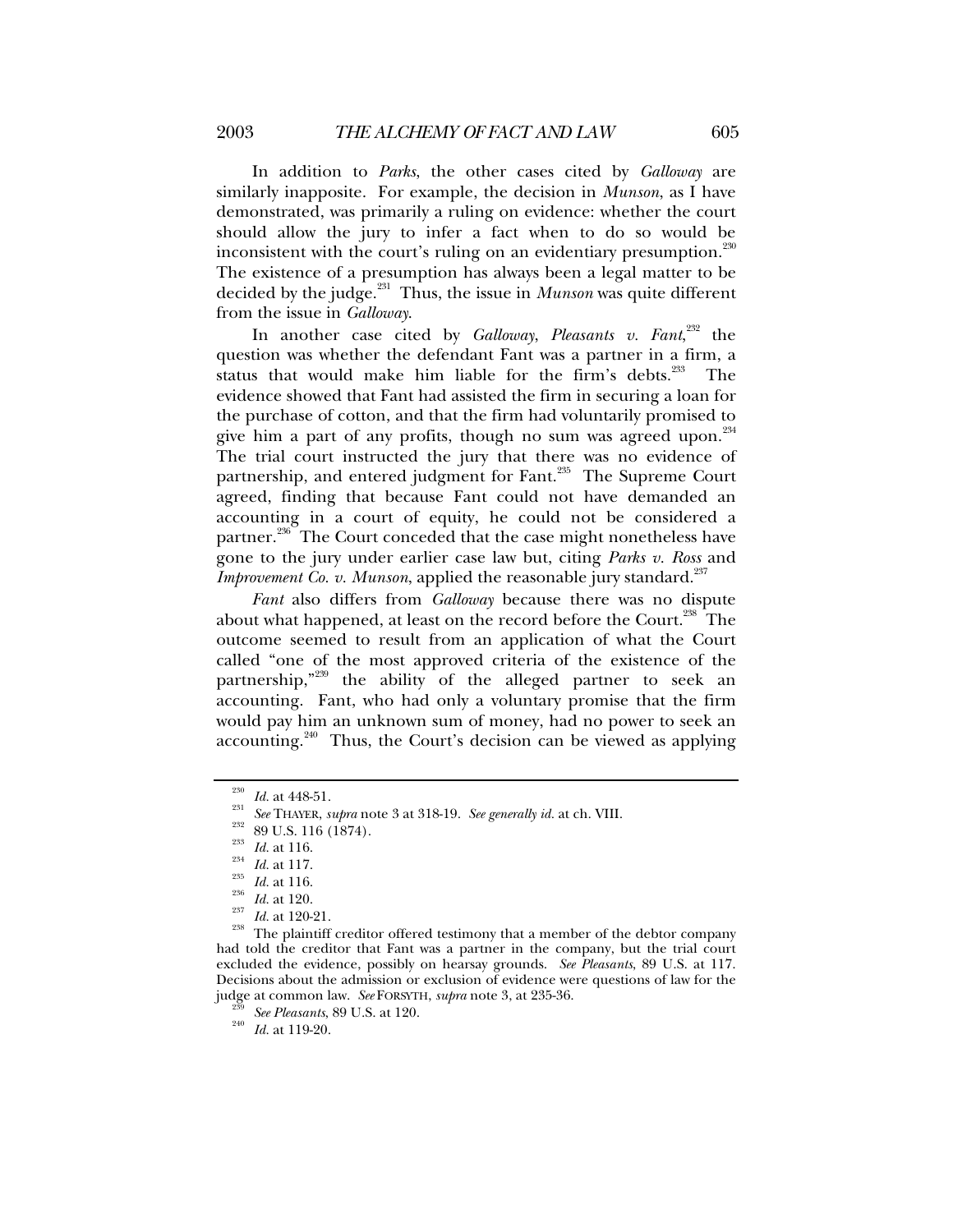established law to established facts, a proper role for the judge under eighteenth-century English law.

Next, the *Galloway* Court cited *Commissioners of Marion County v. Clark*, 241 which addressed whether a plaintiff bank was a *bona fide* purchaser for value of bonds that had been issued based on fraudulent misrepresentations to the County.<sup>242</sup> The lower court instructed the jury that there was no evidence that the bank had any notice of the fraud, and the jury returned a verdict in favor of the bank, consistent with that instruction.<sup>243</sup> The County objected to the instruction, but the Court, citing *Munson* and other U.S. and English cases employing the reasonable jury rule, found that the instruction was proper.<sup>244</sup> There is little in the reported case, however, revealing whether there was evidence establishing the bank's *bona fide* purchaser status. The case report states that the County alleged in its answer that the bank was not a *bona fide* purchaser, and that the bank denied that allegation.<sup>245</sup> The report's description of the evidence is minimal, but it appears that the Court applied the legal rule that a bondholder who takes from a *bona fide* purchaser takes a valid title even if the bondholder knew of the fraud at the time he acquired the bonds.<sup>246</sup> Thus, this case appears to involve an application of law to settled facts, and not a dispute of fact.

In *Galloway*, the Court also cited *Ewing v. Goode*, 247 a lower court opinion involving a medical malpractice action in which the plaintiff developed glaucoma following cataract surgery.<sup>248</sup> The plaintiff claimed that the doctor had failed to monitor and treat her condition properly, resulting in the loss of one eye and impaired vision in the other.249 Expert testimony established that glaucoma occasionally follows cataract surgery, and that if it does, little can be done to treat

<sup>241 94</sup> U.S. 278 (1876). 242 *Id.*at 282-84. 243 *See id.* at 281-83. 244 *See id.* at 284-85. In addition to *Munson*, the Court cited *Pleasants v. Fant*, *Parks v. Ross*, *Merchants' Bank v. State Bank*, 77 U.S. 604 (1870); *Hickman v. Jones*, 76 U.S. 197 (1869); *Jewell v. Parr*, 13 C.B. 909, 138 Eng. Rep. 1460 (1853); *Toomey v. London, Brighton, and South Coast Ry. Co.*, 3 C.B. (N.S.) 146, 140 Eng. Rep. 694 (1857); *Wheelton v. Hardisty*, 8 El. & Bl. 232, 120 Eng. Rep. 86 (1857); *Schuchardt v. Allen*, 68 U.S. 359 (1863); and *Grand Chute v. Winegar*, 82 U.S. 355 (1872). Most of these cases

<sup>&</sup>lt;sup>245</sup> See Commissioners, 94 U.S. at 282.<br><sup>246</sup> See *id.* at 284-86.<br><sup>247</sup> 78 F. 442 (S.D. Ohio 1897).<br><sup>248</sup> Id. <sup>249</sup> Id. at 443.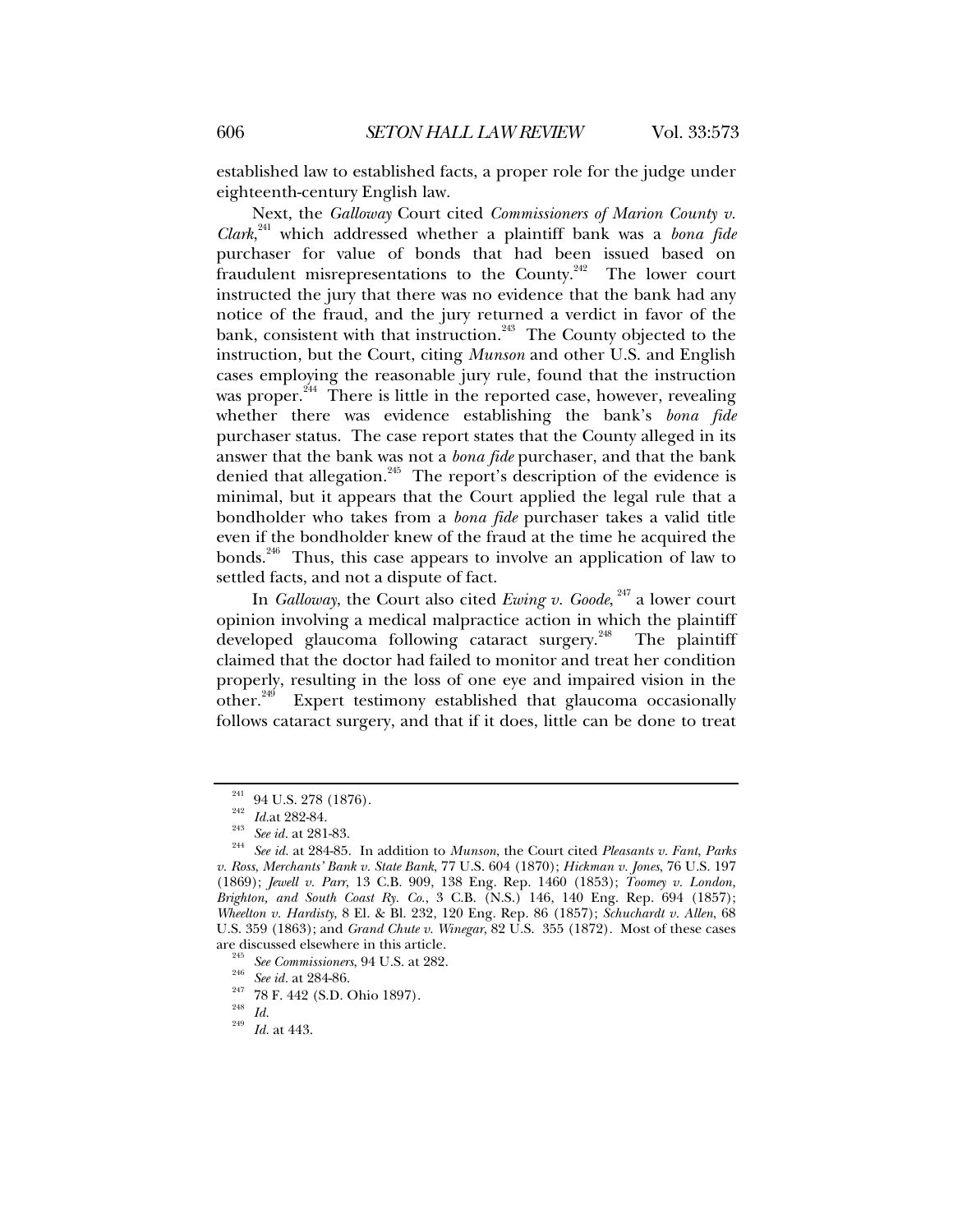it.<sup>250</sup> The expert witness also found nothing improper in the way the defendant operated on the plaintiff or in his follow-up care.<sup>251</sup> Although there was some dispute over whether the defendant adequately provided for the plaintiff's care while the defendant was out of town, the court found that there was no more than a scintilla of evidence in support of the plaintiff's claims because the defendant was already treating her for glaucoma during that period despite scant evidence of the disease.<sup>352</sup> Thus, the court, relying heavily on the expert testimony, directed a verdict for the defendant. $^{253}$ 

*Ewing* is different from the earlier cases and provides some support for *Galloway* because the issue presented appears to be one of fact: did the defendant doctor give the plaintiff proper care in treating her eye? Two aspects of *Ewing*, however, tie it to the earlier cases: first, the issue of negligence has some legal content; and second, the facts on which the court based its opinion—especially the fact that the doctor was already treating the plaintiff for glaucoma when he went away—were undisputed. Although the evidence for the plaintiff was scant, this case shows movement in the lower courts toward more judicial decisions on issues of fact.<sup>254</sup>

The *Galloway* Court also cited *Southern Railway Co. v. Walters*<sup>255</sup> and *Gunning v. Cooley*. 256 In *Walters*, the plaintiff, a child who had been hit by a train and severely injured, sued the railway company alleging that it negligently failed to stop the train and flag the crossing as required by an order of the Illinois Commerce Commission.<sup>257</sup> While this case concerned a fact dispute—whether the train had stopped—it also posed an evidentiary question: whether the court could justify excluding certain questionable testimony. Witnesses disagreed over whether the train had stopped. Five

<sup>&</sup>lt;sup>250</sup> See id. at 446.<br><sup>251</sup> See id. at 448.<br><sup>252</sup> See id. at 448-50.<br><sup>253</sup> 78 F. at 450.<br>Recent studies suggest that the lower courts are more eager to take cases away from juries than is the Supreme Court. *See, e.g.*, Mollica, *supra* note 114; Schnapper, *supra* note 114. This conclusion seems inconsistent with numerous studies suggesting that judges generally think that juries do a good job. *See, e.g.*, Prentice H. Marshall, *A View from the Bench: Practical Perspectives on Juries*, 1990 U. CHI. LEGAL F. 147 (1990); Valerie P. Hans, *Attitudes Toward the Civil Jury: Crisis of Confidence?*, *in* VERDICT: ASSESSING THE CIVIL JUSTICE SYSTEM 248 (Robert E. Litan ed., 1993); Patrick E. Higginbotham, *Continuing the Dialogue: Civil Juries and the Allocation of Power*, 56 TEX. L. REV. 47 (1977); Mark Curriden, *Putting the Squeeze on Juries*, 86 A.B.A. J. 52, 56 (2000). 255 284 U.S. 190 (1931). 256 281 U.S. 90 (1930). 257 *Gunning*, 284 U.S. at 191-92.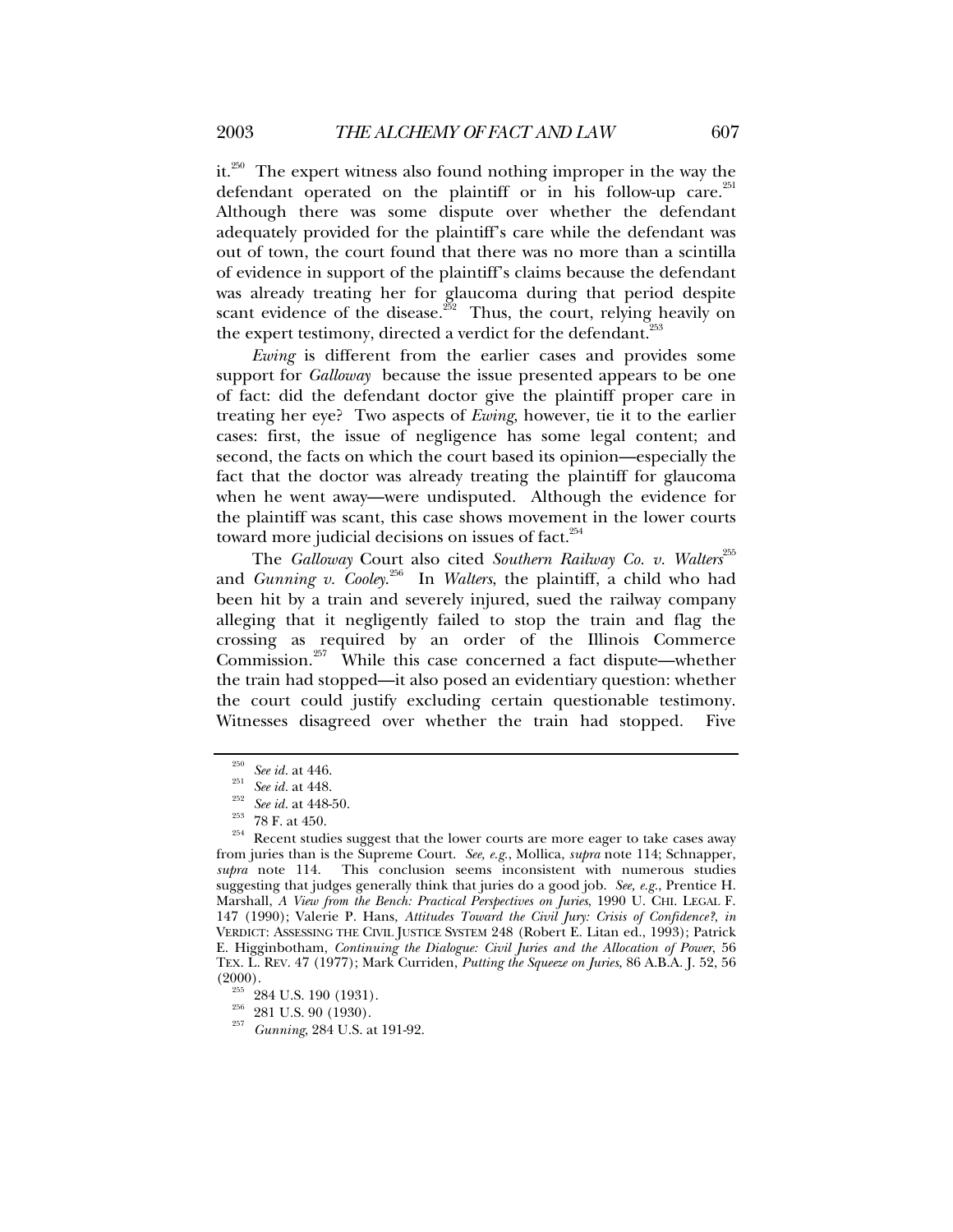witnesses testified that it had stopped, $258$  while two witnesses testified that the train did not stop. The Court found, however, that the latter witnesses were not in a position to see whether the train had stopped.<sup>259</sup> Ultimately, the Court found that the plaintiff's evidence "was so insubstantial and insufficient that it did not justify a submission of that issue to the jury." $260$  In fact, the Court said that "[t]here is no proof whatever that the alleged failure to stop before entering the crossing was the proximate cause of the plaintiff's injury."<sup>261</sup>

Finally, the *Galloway* Court cited *Gunning v. Cooley*, 262 a medical malpractice case upholding a lower court's refusal to direct a verdict for the defendant. In *Gunning*, the plaintiff claimed that the doctor had put acid in her ears, causing severe pain and loss of hearing.<sup>263</sup> The defendant testified to the contrary, and physical evidence suggested that it was unlikely that acid had been applied to the plaintiff's ears.<sup>264</sup> Nevertheless, the court viewed the issue as turning on the credibility of the witnesses, and held that that was a question for the jury.265 In the course of reaching that conclusion, the Court repeated the rules governing when a case can be taken from a jury, including the rule requiring more than a scintilla of evidence before a case may go to the jury.<sup>266</sup> That language probably explains why the Court in *Galloway* cited *Gunning*. Galloway had relied on *Gunning* in arguing his cause to the Court, and his reliance was certainly reasonable. If Galloway's expert witness had been believed, there would have been evidence of mental illness dating to Galloway's service in the war. However, the Court never gave a jury an opportunity to consider the credibility of that expert.

Galloway also relied on two other decisions, each coming within two years of the decision in his case and squarely on point. In both cases, the Court found the evidence sufficient to go to the jury on the question whether the claimant had been permanently and totally disabled as of the date when his War Risk Insurance had expired. In the earlier of the two, *Berry v. United States*, 267 the plaintiff lost a leg

<sup>&</sup>lt;sup>258</sup> See Walters, 284 U.S. at 194.<br><sup>259</sup> See id. at 193-94.<br><sup>260</sup> Id. at 194.<br><sup>261</sup> 281 U.S. 90 (1930).<br><sup>263</sup> 281 U.S. 90 (1930).<br><sup>263</sup> See id. at 95-97.<br><sup>264</sup> See id. at 97.<br><sup>265</sup> See id. at 97.<br><sup>265</sup> Id. at 94.<br><sup>267</sup> 31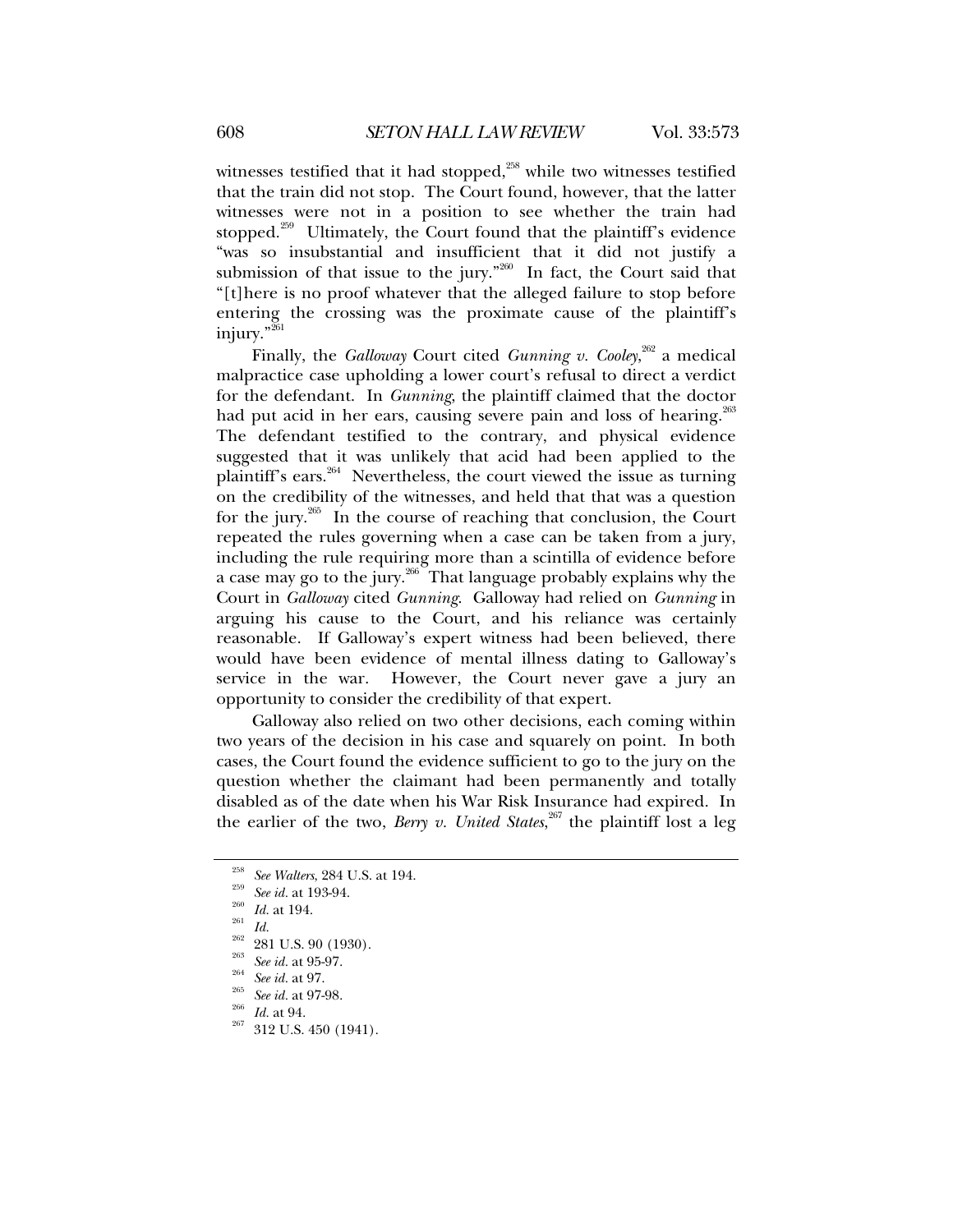during World War I and subsequently failed at numerous attempts to hold gainful employment upon his return to the United States. The Court found that the jury could have returned a verdict either way, such that the trial judge had properly denied the Government's motion for directed verdict.<sup>268</sup> Additionally, the Court stated that Federal Rule of Civil Procedure 50(b), which governs directed verdicts, "has not taken away from juries and given to judges any part of the exclusive power of juries to weigh evidence and determine contested issues of fact—a jury being the constitutional tribunal provided for trying facts in courts of law."269

Galloway also relied on *Halliday v. United States*, 270 another case involving a claim under a War Risk Insurance policy. Halliday's disability, like Galloway's, was mental.<sup>271</sup> Halliday had refused to seek hospitalization, but he presented evidence of mental incapacity beginning during the life of his policy and continuing for fifteen years.<sup>272</sup> Although there was no gap in the evidence, the evidence in *Halliday* was otherwise similar to that offered by Galloway. The gap in *Galloway*, therefore, was clearly determinative.

In *Galloway*, the Court cited no authority on the demurrer to the evidence that predated *Munson* other than *Parks v. Ross*. 273 The Court noted, however, that practice relating to the common law devices of demurrer to the evidence and nonsuit was changing at the time of the Seventh Amendment's ratification.<sup>274</sup> Evidently the Court thought that this meant that the practice was not so hardened as to be an immutable part of the Seventh Amendment, but the cases the Court cites as examples of that changing practice are revealing. As for demurrer to the evidence, the Court cited two English cases and invited a comparison between the two. The earlier of the two, *Cocksedge v. Fanshaw*, 275 addressed whether certain tradesmen were exempt from taxes on goods sold in London through third parties. The evidence showed that these tradesmen had been treated as exempt for a long period of time, but the exemption required a legal act, such as an Act of Parliament, in order to be given legal effect, and there was no evidence of such an Act. $276$  The court noted that on

<sup>&</sup>lt;sup>268</sup> *See id.* at 453-56.<br>
<sup>269</sup> *Id.* at 453.<br>
<sup>270</sup> 315 U.S. 94 (1942).<br>
<sup>271</sup> *Id.* at 96-99.<br>
<sup>272</sup> *See id.*<br>
<sup>273</sup> *See Galloway*, 319 U.S. 372 (1943).<br>
<sup>274</sup> *See id.* at 391 & n.23.<br>
<sup>275</sup> 1 Doug. 118, 99 Eng. Re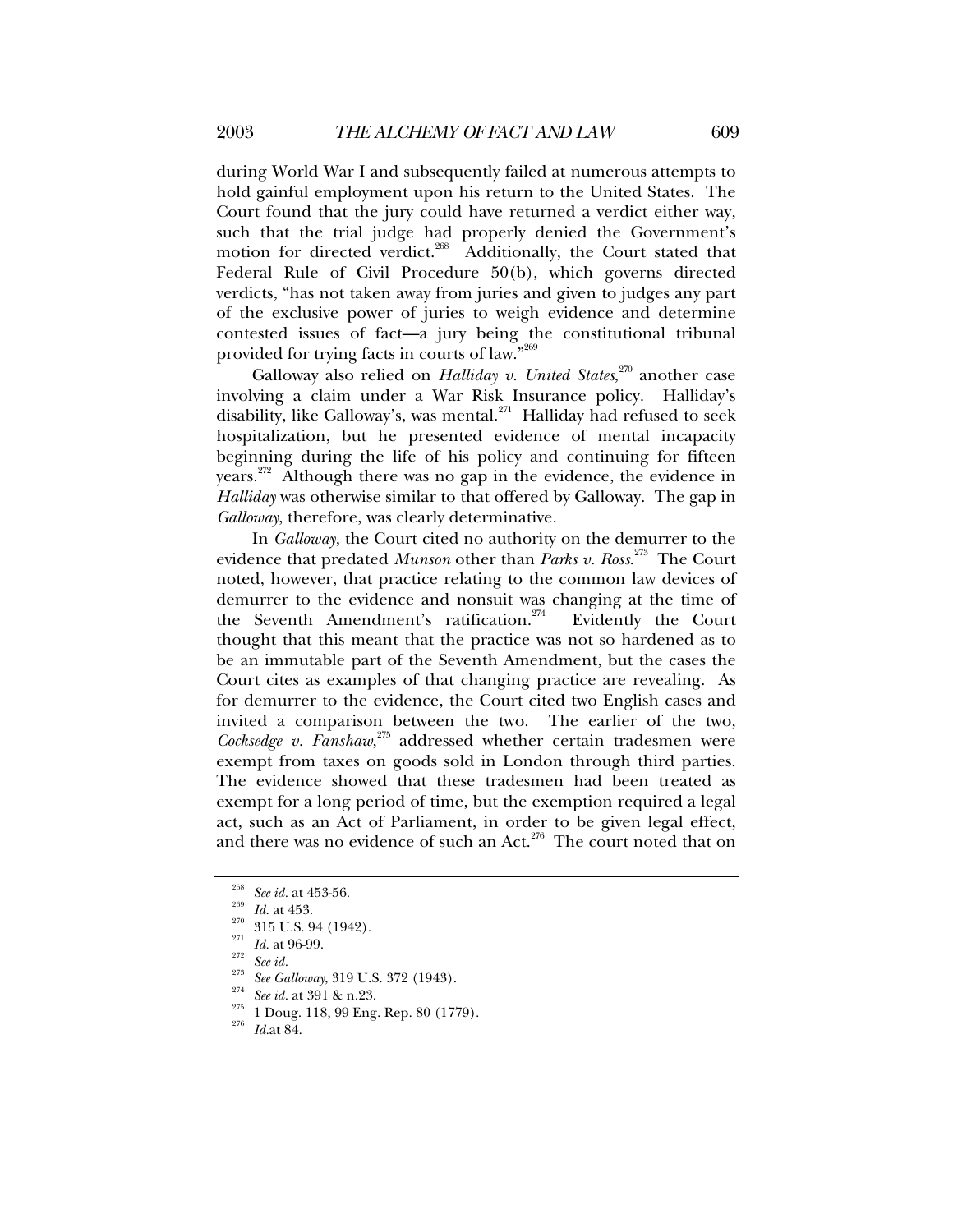a demurrer to the evidence, "the defendant admits every fact which the jury could have found upon the evidence."<sup>277</sup> The court found that the jury could have inferred that the practice of exempting the tradesmen, which concededly dated to "time immemorial," had been supported initially by an Act of Parliament or other legal act that is no longer part of the record.<sup>278</sup>

The Court in *Galloway* invited a comparison between *Cocksedge* and a later English case, *Gibson v. Hunter*, 279 decided in 1793, and therefore roughly contemporaneous with the ratification of the Seventh Amendment. In *Gibson*, which concerned an allegedly fraudulent bill of exchange, there was some dispute over whether the acceptor knew of the fraud. The court required the party demurring to his opponent's evidence to admit on the record the truth of the evidence, which the demurring party had not done.<sup>280</sup> The court also found that the evidence was so uncertain that no judgment could be given, and ordered a new trial.281 As *Galloway* noted, comparison of *Cocksedge* and *Gibson* suggests a change in the practice governing demurrer to the evidence, but the change seems to make demurrer to the evidence more difficult to sustain. *Cocksedge*, the earlier case, allowed courts to draw all inferences that the jury could have drawn from the evidence, but *Gibson* required the demurring party to admit everything, including inferences, on the record before his demurrer could be sustained. One commentator noted that this made the device "cumbersome" so that "it fell into disuse soon after this decision."282 Thus, the nature of the shift in demurrer to the evidence does not sustain *Galloway*'s apparent conclusion that changes in the demurrer to the evidence in late eighteenth century England should make it easier for judges to take cases from the jury.

The Court in *Galloway* also sought to illustrate the changing state of the law by citing three state cases decided in the late 1700s and early 1800s. None of these cases required the party demurring to admit all the facts on the record; rather they allowed the judge to draw inferences that the jury could have drawn against the demurring party. In *Patrick v. Hallett*,<sup>283</sup> a New York case, the question was whether a ship that had suddenly sprung a leak and sunk was

<sup>&</sup>lt;sup>277</sup> *Id.* at 88.<br><sup>278</sup> *Z* H. Bl. 187, 126 Eng. Rep. 499 (1793).<br><sup>280</sup> *Id.* at 510.<br><sup>281</sup> *Id.*<br><sup>282</sup> Henderson, *supra* note 43, at 289, 304-05.<br><sup>283</sup> 1 Johns. Rep. 241 (N.Y. 1806).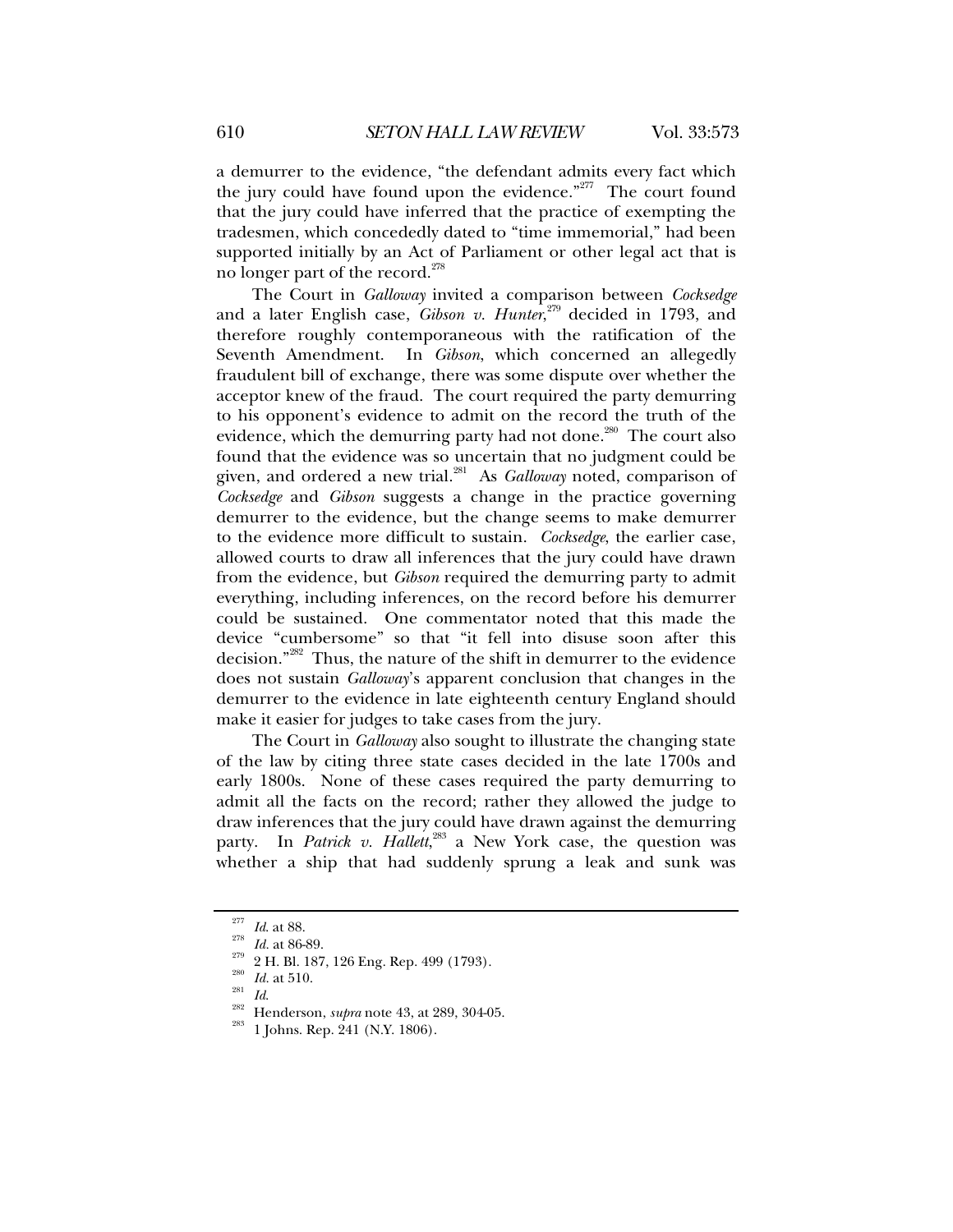seaworthy. If it was not, the insurers were relieved of liability. $284$  The court held that if the evidence allowed any inference that the ship was seaworthy, that inference was considered admitted by the demurrer.285 The court stated that this rule prevented judges from becoming triers of fact.<sup>286</sup> The court then held that the sudden springing of a leak alone is not evidence of unseaworthiness, and thus the shipowner prevailed. $287$  The dissent, by contrast, would have applied a presumption that the sudden springing of a leak is prima facie evidence of unseaworthiness.<sup>288</sup> The difference of opinion between the majority and the dissent in *Patrick* concerned whether an evidentiary presumption of unseaworthiness should apply based on the sudden springing of a leak. The existence of a presumption, like other evidentiary rulings, is a question of law for the judge. $^2$ 

The second state court case cited by *Galloway* that suggested a change in demurrer to the evidence law was *Stephens v. White*, 290 a legal malpractice action. The question in *Stephens* was whether the defendant was an attorney of record when the alleged malpractice occurred.<sup>291</sup> The case contains the language that a demurrer to the evidence "admits the truth of all facts which can be *fairly*, and *consequently* inferred from the evidence, yet that inference must grow necessarily out of the evidence."<sup>292</sup> However, that language only appears in the report of the parties' arguments, not in the court's opinion. The court found no issue as to when the defendant attorney was employed.<sup>293</sup> According to the court, the only indication in the record that he was part of the proceedings occurred in 1784, more than five years after the action originally commenced and long after the alleged malpractice.<sup>294</sup> Thus, this might be seen as a case where there was no evidence in support of the plaintiff's position.

In *Whittington v. Christian*, 295 the court noted a change in the practice of demurrer to the evidence in Virginia. While Virginia had at one time followed the English practice of requiring the party

 $\begin{array}{lllllllll} \frac{284}{164} & \text{Id. at 241-45.} \ \frac{285}{164} & \text{Id. at 245.} \ \frac{285}{164} & \text{Id. at 246-47.} \ \frac{288}{164} & \text{Set 1. at 247-49.} \ \frac{289}{164} & \text{Set 203, 1-2 Va. Rep. Ann. 709 (1796).} \ \frac{290}{164} & \text{Id. at 203-09.} \ \frac{290}{284} & \text{2 Wash. at 207.} \$ 

- 
- 
-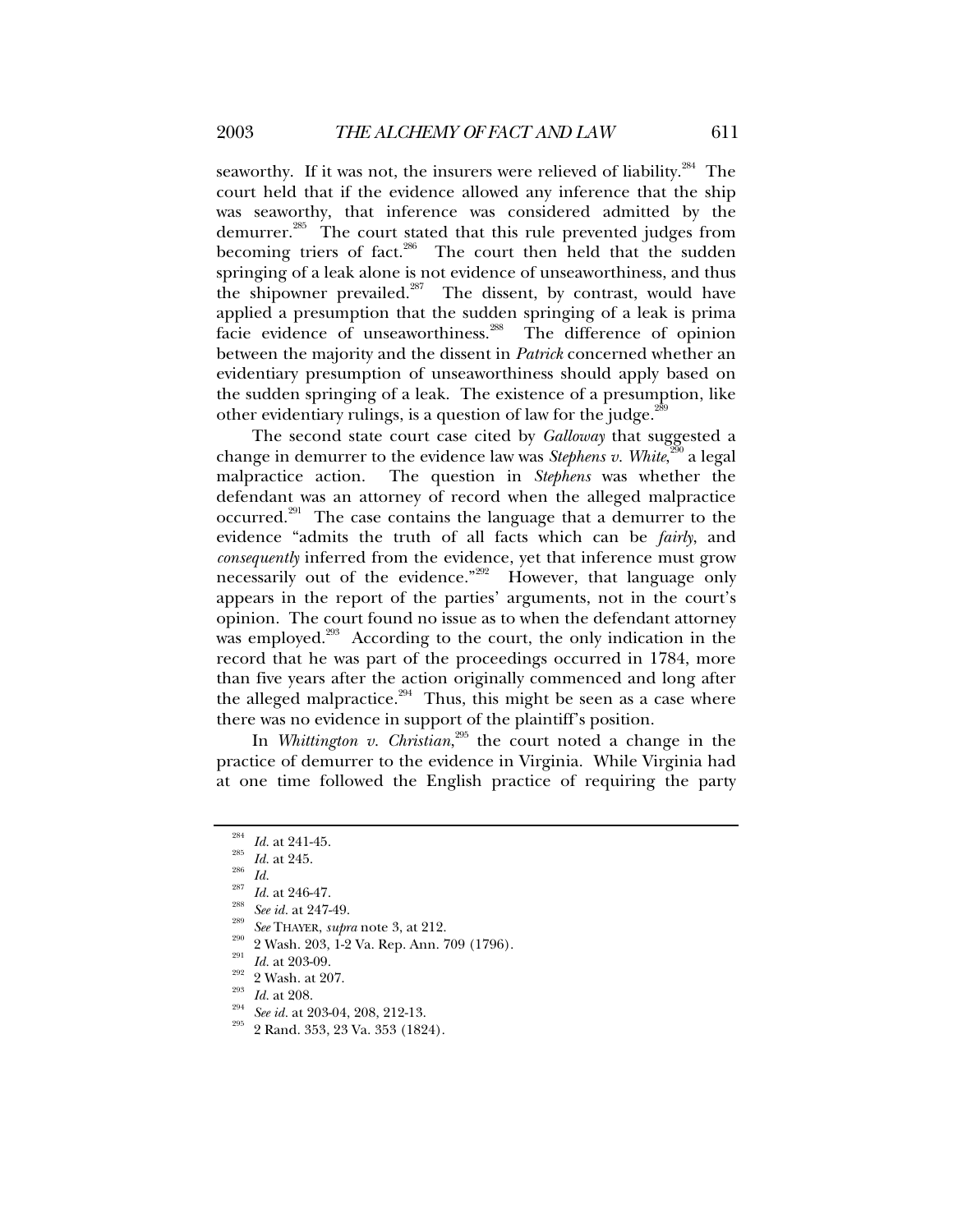demurring to admit all facts that the opposing party's evidence "conduced to prove,"296 the rule was now

to consider the demurrer, as if the demurrant had admitted all that could reasonably be inferred by a jury, from the evidence given by the other party, and waived all the evidence on his part, which contradicts that offered by the other party, or the credit of which is impeached; and all inferences from his own evidence, which do not necessarily flow from it.<sup>297</sup>

Thus, *Whittington* certainly supports *Galloway*'s statement that the law was in flux early in the country's history, but in no way suggests that courts can weigh evidence as to disputed questions of fact. Instead, the court is to put all the weight on the non-moving party's side. Even if *Whittington* suggested that the judge could weigh evidence, it would have no bearing on the Seventh Amendment, which applies in federal courts but not in state courts.<sup>298</sup>

It is also interesting to consider a case that the Court in *Galloway* did not cite, *Pawling v. United States*. 299 The demurrer to the evidence was in use early in the country's history, but its use was quite different from *Galloway* in the way it defined questions of fact and questions of law. In *Pawling*, the issue was whether a bond had been delivered as an escrow conditioned on others becoming sureties on the bond.<sup>300</sup> There was nothing on the face of the bond suggesting it was delivered as an escrow.<sup>301</sup> The Court found the evidence sufficient for a jury to find for either party, but on the demurrer to the evidence the judgment had to be for the party opposing the demurrer—in this case, the defendants.<sup>302</sup> The Court stated the rule as

[t]he party demurring admits the truth of the testimony to which he demurs, and also those conclusions of fact which a jury may fairly draw from that testimony. Forced and violent inferences he does not admit; but the testimony is to be taken most strongly against him, and such conclusions as a jury might justifiably draw, the court ought to draw.<sup>303</sup>

<sup>&</sup>lt;sup>296</sup> 2 Rand. at 357. This is the rule stated in *Gibson v. Hunter*, 2 H. Bl. 187, 126 Eng. Rep. 499 (1793). *See supra* notes 280-282 and accompanying text.

Eng. Rep. 499 (1793). *See supra* notes 280-282 and accompanying text. 297 *Whittington*, 2 Rand. at 357-58. 298 *See, e.g.*, Minneapolis & St. Louis R.R. Co. v. Bombolis, 241 U.S. 211, 216-18 (1916); Chesapeake & Ohio Ry. Co. v. Carnahan, 86 S.E. 863, 864-66 (Va. 1915); Austin W. Scott, *Trial By Jury and the Reform of Civil Procedure*, 31 HARV. L. REV. 669, 670-71 (1918).<br><sup>299</sup> 8 U.S. (4 Cranch) 219 (1808).<br><sup>300</sup> *Id.* at 222.<br><sup>302</sup> *See id.* at 223-24.<br><sup>303</sup> *Id.* at 221-22.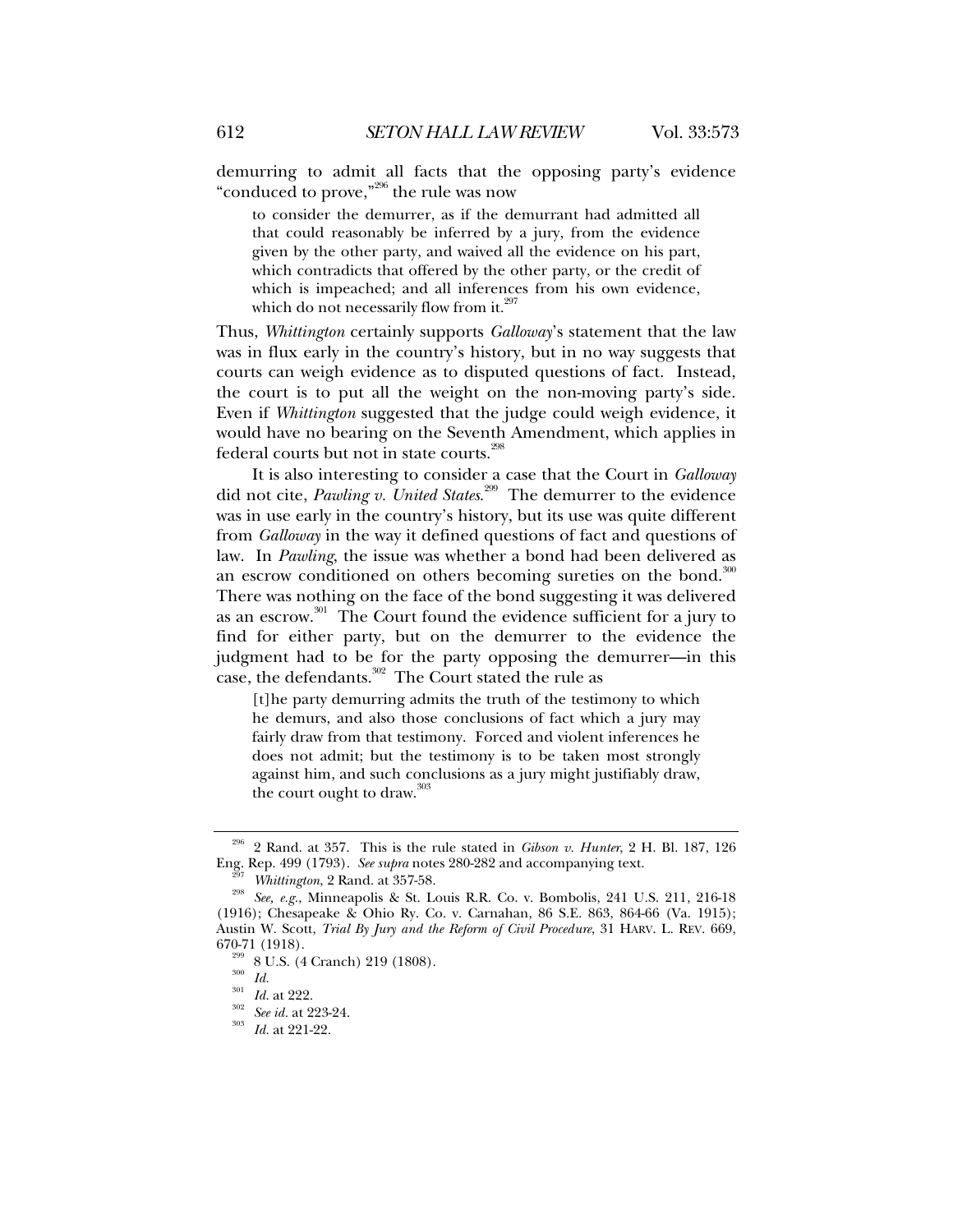This language suggests that the court can assess the reasonableness of a decision for the demurring party, but also makes it plain that the court must construe the evidence strongly against the demurring party. This is, perhaps, the most significant shift between the demurrer to the evidence as seen in *Pawling* and the directed verdict as interpreted by *Galloway*, and it depends heavily on the *Munson* decision's adoption of the reasonable jury standard.

This review of the cases cited in *Galloway* suggests that *Galloway* misapplied the precedent it purportedly relied on. Drawing on *Munson*'s reasonable jury standard, itself of questionable lineage, the Court in *Galloway* permitted a directed verdict to be entered on a disputed question of pure fact, when none of the authority it cited had gone so far.

# *C. Judgment Notwithstanding the Verdict:* Baltimore & Carolina Line, Inc. v. Redman

*Baltimore & Carolina Line, Inc. v. Redman*<sup>304</sup> predated the Federal Rules of Civil Procedure by three years, and, therefore, did not use the term "judgment notwithstanding the verdict," but the Federal Rules codified the approach adopted in *Redman*. The appellate court in *Redman* found that the evidence supporting the jury's verdict for the plaintiff was insufficient, and ordered a new trial, believing that it could not order judgment for the defendant because of the Court's decision in *Slocum v. New York Life Insurance Company*. In *Slocum*, the Court held that a court could not enter a judgment inconsistent with the jury's verdict because to do so would violate the Reexamination Clause of the Seventh Amendment.<sup>305</sup> Thus, the Court was limited to ordering a new trial, which was the practice at common law. By constrast, the Supreme Court in *Redman* noted that the trial judge in that case, unlike the trial judge in *Slocum*, had explicitly reserved judgment on the sufficiency of the evidence.<sup>306</sup> This, the Court found, was consistent with a well-established eighteenth century practice of taking a jury's verdict subject to the court's opinion on a reserved question of law.307 The Federal Rules of Civil Procedure still follow the practice of reserving decisions on the sufficiency of evidence, and its constitutionality is considered settled.<sup>308</sup>

<sup>&</sup>lt;sup>304</sup> 295 U.S. 654 (1935).<br><sup>305</sup> Slocum v. New York Life Ins. Co., 228 U.S. 364, 423-24 (1913).<br><sup>306</sup> Redman, 295 U.S. at 656.<br><sup>307</sup> Id. at 656-57.<br><sup>308</sup> See FED. R. CIV. P. 50(b) (providing that when a judge denies a mot judgment as a matter of law before the case is submitted to the jury, "the court is considered to have submitted the action to the jury subject to the court's later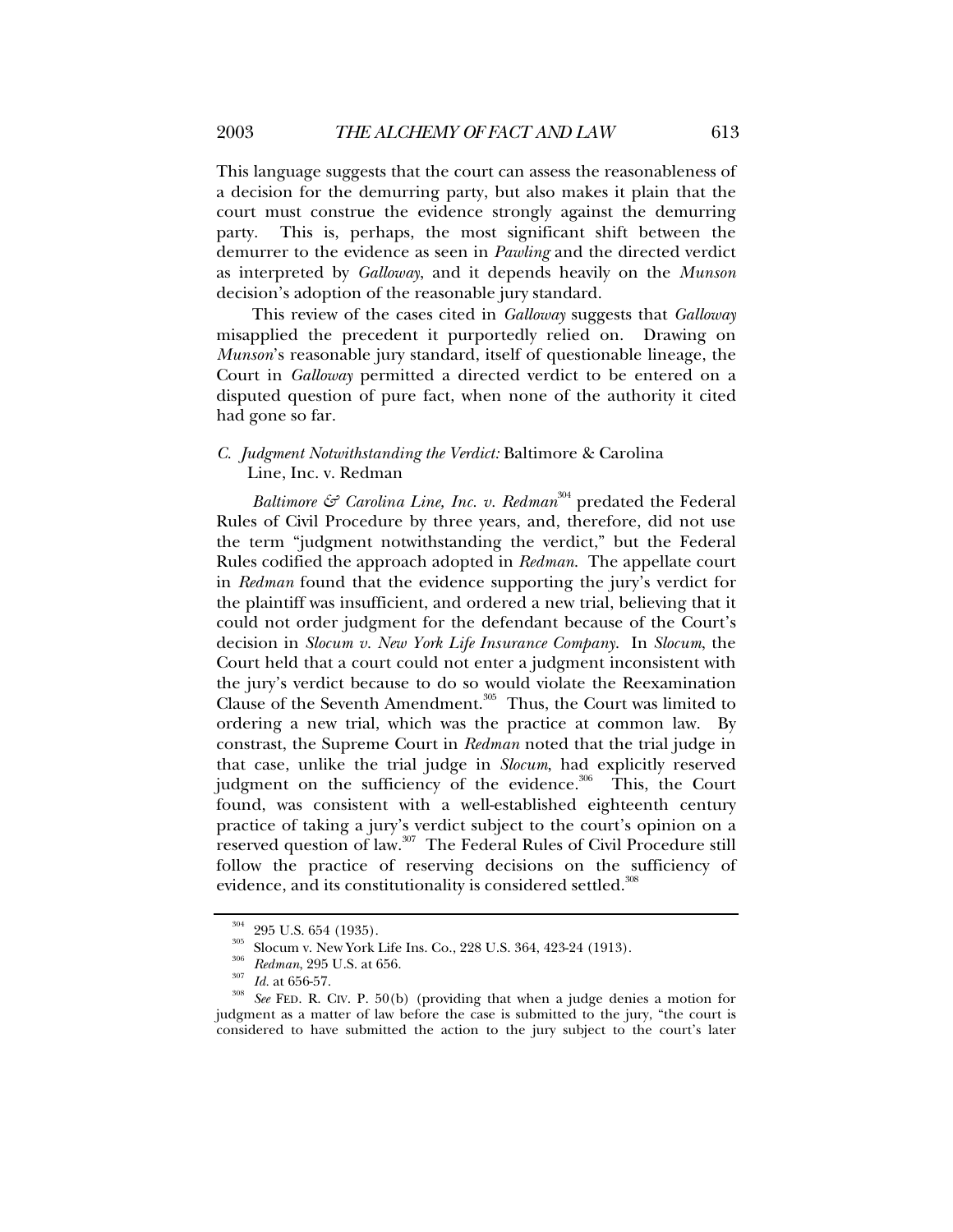Once again, however, the cases cited in *Redman* fail to support its decision. The Supreme Court in *Redman* did not describe the facts of the case at all. $309$ <sup>-</sup> Indeed, the Court granted certiorari only on the question whether the court of appeals correctly held that it could not order a judgment to be entered for the defendant; it denied certiorari on the question whether the evidence in support of the plaintiff's verdict was sufficient.<sup>310</sup> The court of appeals set out the facts of the case in detail, however, and they tell a story considerably more complicated than the Supreme Court's decision suggests.<sup>311</sup>

The plaintiff was a ship's cook who suffered gangrene in his left foot, which required amputation of the lower third of his leg.<sup>312</sup> He testified that he stepped on a box slat that had a nail in it while on his way to work in the galley at 5:00 a.m. He stated that there was no light on the deck, which was littered with debris. He washed the foot with hot water, and went to work, but the next day, the foot was swollen and painful. The plaintiff testified that he told the chief steward about the injury. The plaintiff then went ashore, procured some medication for the foot, spent the night ashore, and missed the ship's sailing the next day. The foot continued to get worse until, almost two weeks after the initial injury, he was taken to the hospital by ambulance, where he was diagnosed with gangrene. Doctors amputated the leg nearly two months later. Plaintiff claimed that gangrene resulted from the initial injury.<sup>313</sup>

The court of appeals, however, recited a litany of evidence that contradicted the plaintiff's story. The chief steward denied that the plaintiff told him about the injury. Doctors who treated the plaintiff at the hospital testified that he did not tell them about the injury from the nail.<sup>314</sup> The plaintiff also did not tell a medical examiner for his employer, who determined that he was fit to sail with the ship. $^{315}$ The plaintiff filed a claim with his company, but the written statement, taken down by an agent, was inconsistent with his testimony, and never mentioned the nail.<sup>316</sup> The hospital doctors

deciding the legal questions raised by the motion"). It is well established that one cannot move for judgment as a matter of law after the verdict if one has failed to move for judgment as a matter of law before the case was submitted to the jury. *See*

MILLAR, *supra* note 43, at 330-35.<br><sup>309</sup> See Redman, 295 U.S. at 656.<br><sup>310</sup> See id.<br><sup>311</sup> See Redman v. Baltimore & Carolina Line, Inc., 70 F.2d 635 (2d Cir. 1934).<br><sup>312</sup> Id. at 636-37.<br><sup>313</sup> Id. at 636.<br><sup>314</sup> Id.<br><sup>315</sup> I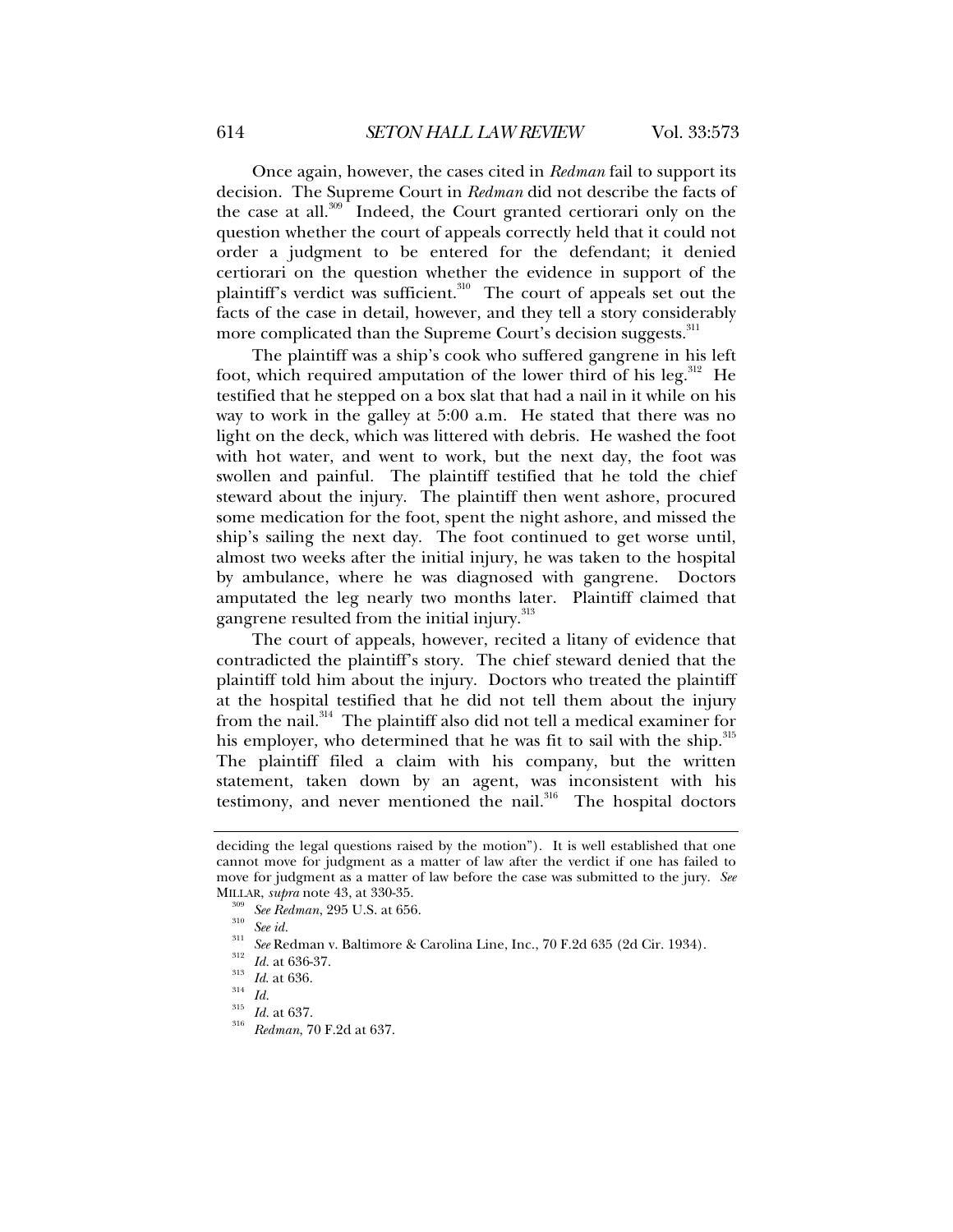plaintiff, but that doctor did not take account of the diagnosis of

"dry" gangrene.<sup>318</sup> A dissent in the case, however, gives a somewhat different view of the facts. The dissent noted that the plaintiff's testimony about stepping on the nail was uncontradicted and that the chief steward, who denied having been told about it, had apparently offered his testimony to the highest bidder.<sup>319</sup> The dissent also noted that the plaintiff might not have mentioned the foot to the ship's doctor because that doctor was on board to check for venereal disease. $320$ Furthermore, the doctor who first examined the plaintiff at the hospital did not speak English well, and resented any questions about his professional ability. $321^\circ$  The dissent suggested that the plaintiff's subsequent failure to inform other doctors about the nail could be attributed to the initial doctor's dismissal of the information. The dissent also found conflicting medical testimony about whether a wound such as the plaintiff reported could cause "dry" gangrene. $322$ In addition, the dissent noted that the doctors who testified that the plaintiff had not suffered an infection in his foot had not seen the plaintiff until after gangrene had set in.<sup>323</sup>

The defendant moved for a directed verdict and for a dismissal of the complaint, claiming that the evidence was insufficient to support a verdict for the plaintiff.<sup>324</sup> The judge reserved his decision on the two motions, and sent the case to the jury.<sup>325</sup> Based on the evidence presented in court, the jury found for the plaintiff and awarded him \$5000.<sup>326</sup> The trial judge, ruling on the reserved The trial judge, ruling on the reserved motions, then decided that the evidence was sufficient to support the verdict and entered judgment for the plaintiff.<sup>327</sup> The defendant appealed the case to the United States Court of Appeals for the

<sup>&</sup>lt;sup>317</sup> *Id.* at 638. *Id.* The court of appeals also noted at the outset of the opinion that the plaintiff was "a colored seaman." *Id*. at 636. One wonders whether this influenced the court, as it discounted most of what the plaintiff said.<br><sup>319</sup> Id. at 638-39.<br><sup>320</sup> Id.<br><sup>321</sup> Redman, 70 F.2d at 638-39.<br><sup>322</sup> Id.<br><sup>323</sup> Id. at 638.<br><sup>324</sup> Baltimore & Carolina Line, Inc. v. Redman, 295 U.S. 654, 656 (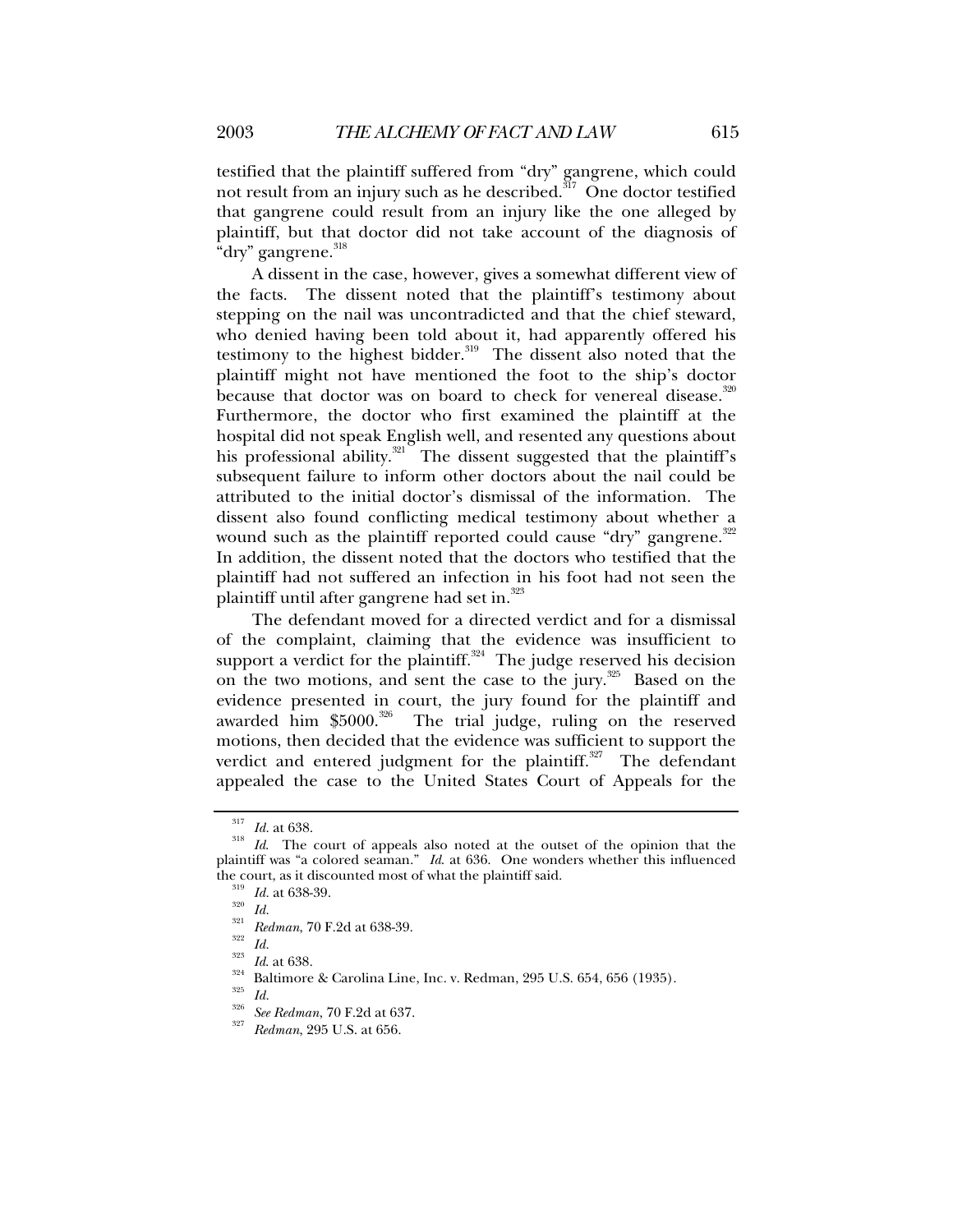Second Circuit, which, in a two to one decision, produced the two very different views of the evidence described above.<sup>328</sup> Thus, by the time the case got to the Supreme Court, four judges had considered the sufficiency of the evidence, with two believing that the evidence was sufficient, and two believing that it was not. In spite of this conflict, the Supreme Court denied certiorari on this issue.<sup>329</sup>

The state of the "facts" in *Redman* is particularly telling in light of the authority cited for the Court's position that the trial judge can enter judgment for the verdict loser if he has explicitly reserved decision on the sufficiency of the evidence. In support of this position, the Court first noted that the Seventh Amendment preserves the right to a jury trial, "which existed under English common law when the amendment was adopted."<sup>330</sup> The Court later said that "[a]t common law there was a well-established practice of reserving questions of law arising during trials by jury and of taking verdicts subject to the ultimate ruling on the questions reserved."<sup>331</sup>

There certainly was such a common law practice, commonly called the "case reserved," but the cases that the *Redman* Court cited suggest that the Court misused the "case reserved" concept.<sup>332</sup> For example, the Court cited *Carleton v. Griffin*,<sup>333</sup> an English case from 1758 in which a testator had written a will without the required formalities. The testator subsequently added a codicil, which conformed to the requirements and acknowledged that the original informal will was his. $334$  The plaintiff, the testator's heir at law, claimed certain properties the testator left to his wife and daughter under the informal will.<sup>335</sup> The jury returned a verdict for the plaintiff, but two questions were "reserved for the opinion of [the] Court": $336$  first, whether the republication of the first will by means of the codicil constituted a republication under the Statute of Frauds; and, second, whether the first will had left a freehold interest to either the daughter or her mother. $337$  The court answered both questions in favor of the daughter.<sup>338</sup> The justices interpreted the first

<sup>&</sup>lt;sup>328</sup> Redman, 70 F.2d at 637.<br><sup>329</sup> Redman, 295 U.S. at 656.<br><sup>330</sup> Id. at 657.<br><sup>331</sup> Id. at 659.<br><sup>332</sup> See Henderson, *supra* note 43, at 305-07.<br><sup>333</sup> 97 Eng. Rep. 443 (1758).<br><sup>333</sup> Id. 1d. 443-44.<br><sup>336</sup> Id. at 443-44.<br><sup>3</sup>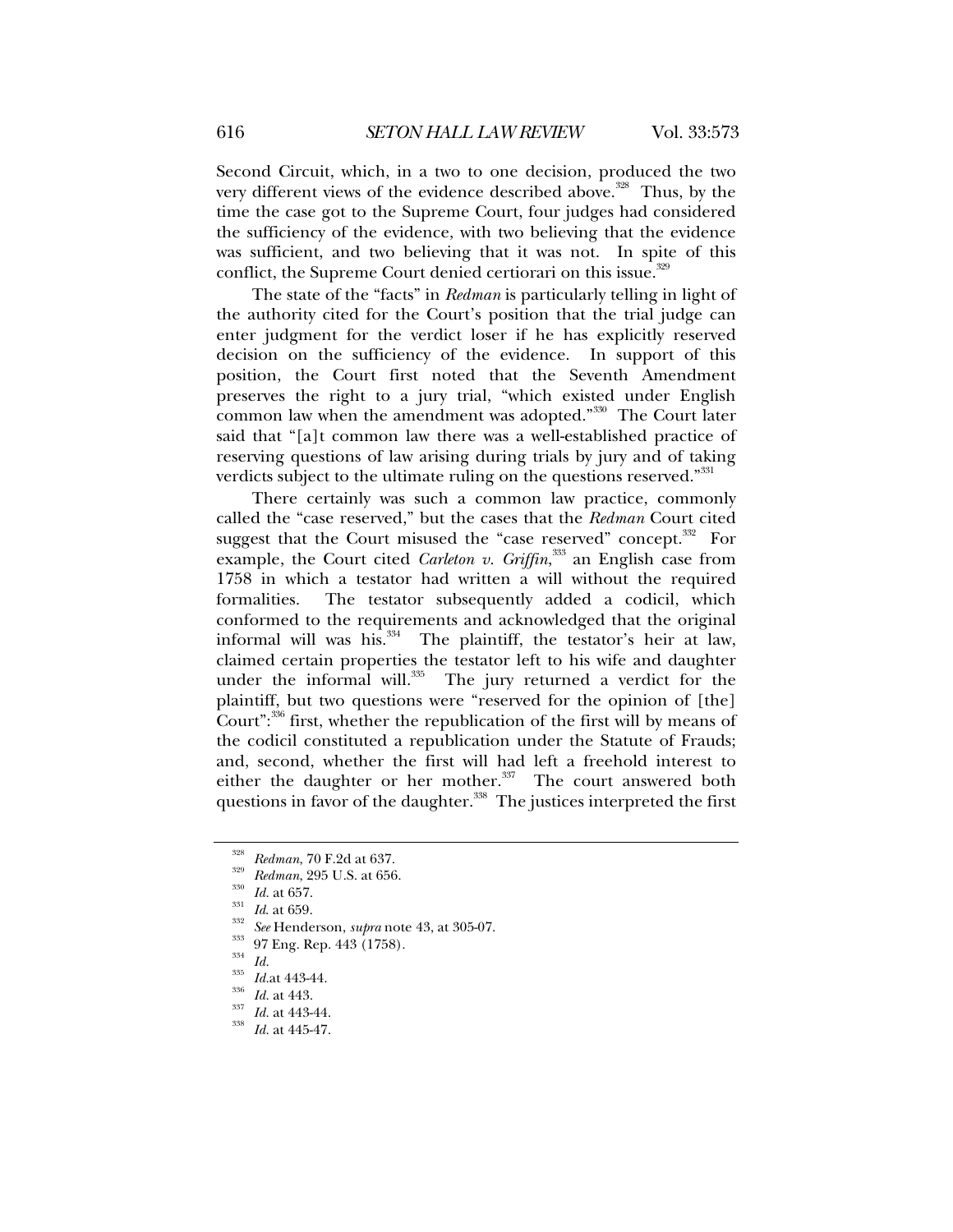will and the codicil as a single instrument, and then held that the will clearly devised the property to the daughter. $339$  Therefore, the court granted judgment for the daughter even though she had lost the jury verdict.

In contrast to *Redman*, there was no dispute about the facts in *Carleton* because they were written plainly in the will. The only question was the effect given to those facts. Thus, the case is consistent with two rules followed by English courts at the time. The first is that juries are to decide only disputed facts, and if the facts are not disputed, the court decides the application of law to the facts. $340$ The second is that judges, not juries, interpret written documents.<sup>341</sup> Unlike the wills in *Carleton*, the evidence in *Redman* consisted largely of testimony—testimony that was quite inconsistent. In other words, it is much easier to classify the questions at issue in *Carleton* as questions of law than the questions at issue in *Redman*.

The other cases cited by the Court in *Redman*, which all concerned reserved questions of law, are similar to *Carleton*. *Coppendale v. Bridgen*<sup>342</sup> involved an action against a sheriff for a false return on an execution. The facts were clear.<sup>343</sup> A man named Debonaire was arrested for a debt and remained in prison for over two months. He was released pursuant to his adjudication as a bankrupt. While the return on the execution was due during Debonaire's two months in prison, the sheriff did not actually return it until four months after Debonaire's release. At that time, the sheriff returned it "*nulla bona*." But the question was whether the sheriff, who had levied on Debonaire's small amount of property, should have turned it over to the plaintiff, who had sought the execution. Plaintiff alleged that on the due date, the sheriff could not have known that Debonaire would be adjudged a bankrupt because that adjudication was based on his being imprisoned for two months, which had not yet elapsed.<sup>344</sup> By the time the sheriff actually returned the writ, Debonaire was clearly bankrupt. The court noted that the statute provides that a debtor who is imprisoned for two months is presumed to have been bankrupt upon his incarceration. Thus, the sheriff's return was proper. Debonaire was, in fact, bankrupt on the original return date because of this relation back

<sup>&</sup>lt;sup>339</sup> *Id.* at 445-47. All three justices expressed opinions, but they were unanimous.<br> *See* FORSYTH, *supra* note 3, at 240.<br> *See* THAYER, *supra* note 3, at 203-06; *see also* supra note 38.<br>
2 Burr. 814, 97 Eng. Rep.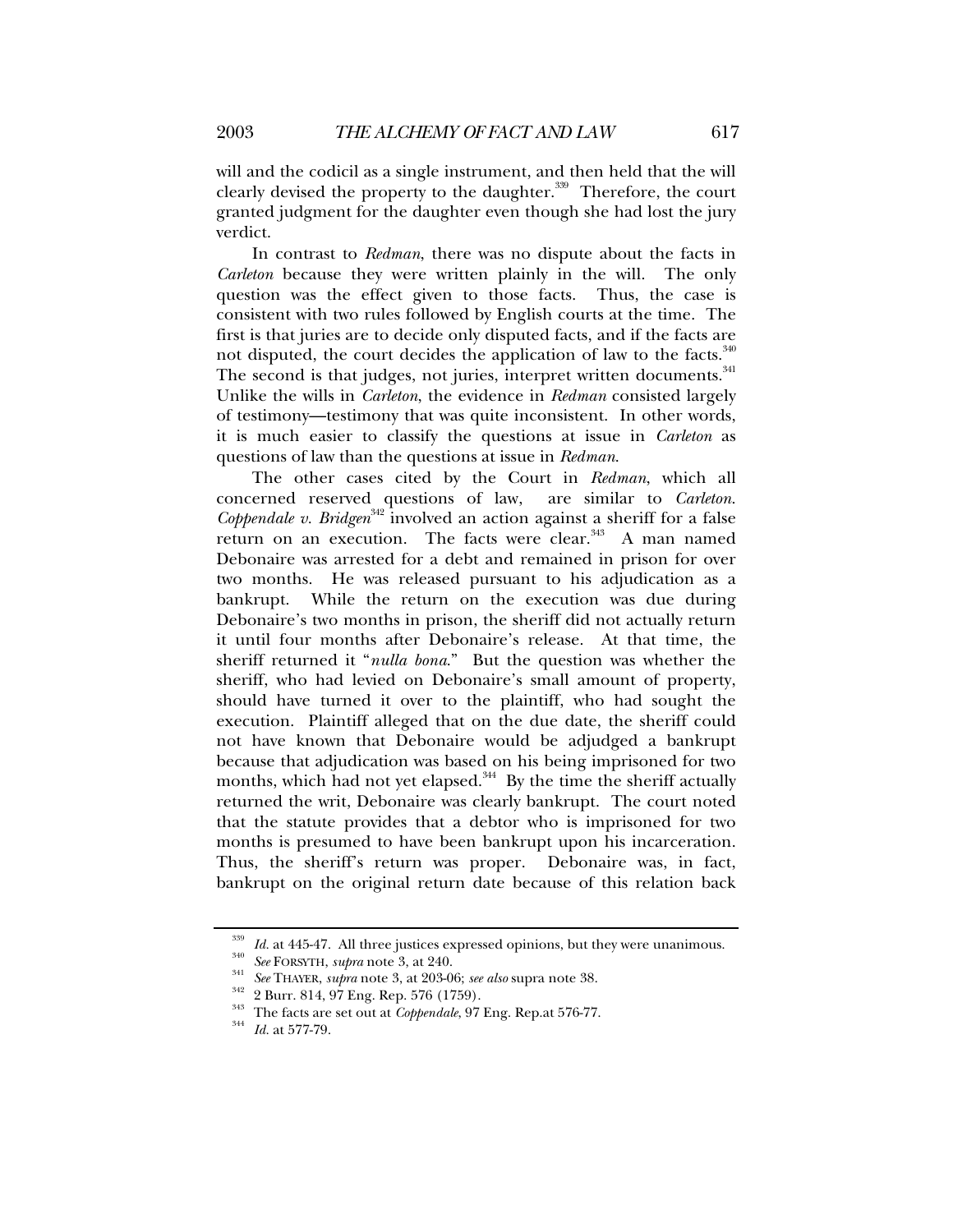provision.<sup>345</sup> Indeed, the plaintiff would have gained nothing had the sheriff returned the writ on the due date, because the plaintiff would have been required to turn the goods over to the debtor's assignees.<sup>346</sup> This case, like *Carleton*, seems to be a clear question of law as it concerns the interpretation of a statute and its application to undisputed facts.

The *Redman* Court next cited *Bird v. Randall*, 347 a case in which the plaintiff obtained a verdict subject to the opinion of the court on a reserved question of law. The question was whether a plaintiff who had recovered damages for breach of contract could also recover damages against the person who had allegedly induced the breach.<sup>348</sup> The plaintiff filed the second suit after he obtained a judgment in the first, but before recovering that judgment.<sup> $349$ </sup> The court noted that the plaintiff could not maintain a suit against the person who had induced the breach if the first judgment was paid before the second suit commenced.<sup>350</sup> The court held that the result should be the same where the plaintiff has recovered from the first defendant before the second suit is tried.<sup>351</sup> There is nothing in this case that looks There is nothing in this case that looks remotely like a question of fact.

The Court next cited *Price v. Neal*. 352 In *Price*, the question reserved was whether a person who paid forged notes could recover the value from the innocent person to whom they had been paid. $353$ Plaintiff's counsel noted that it would be impossible to recover from the drawer because no drawer existed, nor from the forger, because he had been hanged for forgery.<sup>354</sup> Although the jury found for the plaintiff, the court held that because the defendant had given value for the payments in good faith, with no suspicion of forgery, he was not required to pay the plaintiff. $355$  In other words, the plaintiff had the burden of ascertaining the genuineness of the notes. Once again, there was no question about the facts; the only question was the clearly legal question about the rights of a bona fide purchaser for value.

- 
- <sup>345</sup> *Id.* at 478.<br>
<sup>345</sup> *Id.* at 579.<br>
<sup>347</sup> O7 Eng. Rep. 866 (1762).<br>
<sup>348</sup> <sup>349</sup> *Id.* at 867.<br> *Id.* at 869-70.<br>
<sup>351</sup> *Id.* at 870-71.<br>
<sup>352</sup> 97 Eng. Rep. 871 (1762).<br>
<sup>353</sup> *Id.*<br> *Id.* at 872.<br> *Id.* at 872.
- 
- 
-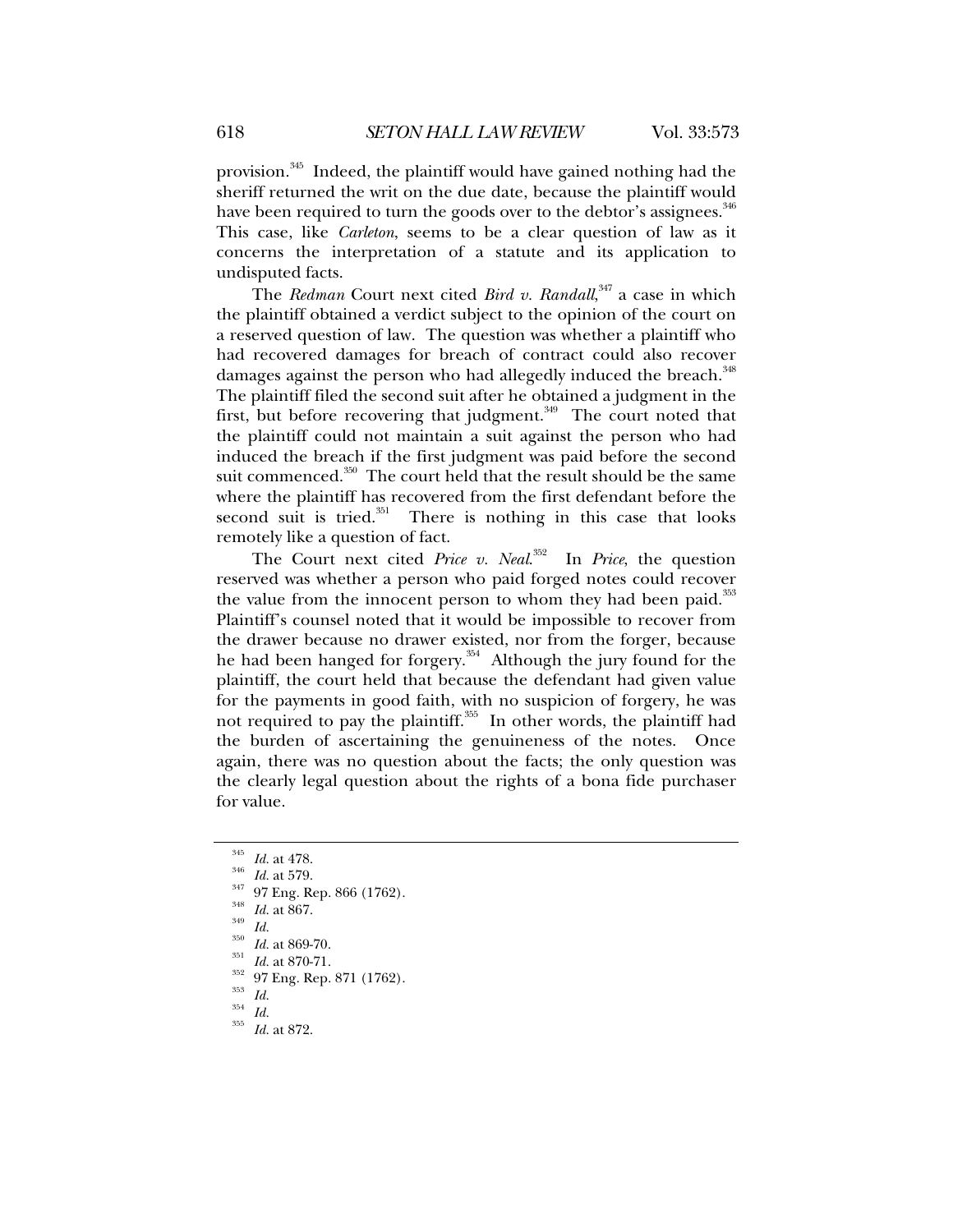The *Redman* Court next cited *Basset v. Thomas*, 356 in which the reserved question was whether a lease was valid. The court held that the lease was valid, in large part based on the meaning of words used in the document.357 In this respect, *Basset* is consistent with the rule that documents are interpreted by the judge, not the jury. In addition, none of the evidence in *Basset* was in dispute,<sup>358</sup> so the court's holding is consistent with the rule that the judge can decide the legal effect of undisputed facts.

The last eighteenth-century English case that the *Redman* Court relied on was *Timmons v. Rowlinson*. 359 The reserved issue was whether the plaintiff was liable for double rent for a half year after he had given notice of his intent to vacate the premises, but had failed to leave.<sup>360</sup> The lease and the notice of intent to vacate were both oral. Accordingly, the questions were, first, whether a statute that allowed double rent for holding over after giving notice governed oral leases, and, second, whether the statute governed leases for a period as short as a year.<sup>361</sup> These are clearly questions of statutory construction questions of law—and the court decided them, finding the statute applicable. $362$ 

In short, the *Redman* Court relied on eighteenth century English cases where the questions reserved significantly differed from the question at issue in *Redman*. The earlier cases involved applications of law to fact, interpretations of the legal language used in documents, and constructions of statutes. In *Redman*, by contrast, there was conflicting evidence on whether the defendant's negligence caused the plaintiff's injury.<sup>363</sup> The *Redman* Court, however, ignored that conflicting evidence and chose not to reconsider the lower court's two to one decision that the evidence was so one-sided as to render the factual dispute a question of law.<sup>364</sup>

In addition to these cases, *Redman* also cited a number of treatises. While most merely mention the rule governing the case reserved,<sup>365</sup> Thayer's evidence treatise is more illuminating. Thayer

<sup>356</sup> 97 Eng. Rep. 916 (1763).<br>
<sup>357</sup> Id. at 919.<br>
Id. at 916-20.<br>
<sup>359</sup> 97 Eng. Rep. 1003 (1765).<br>
<sup>360</sup> Id. at 1003-04.<br>
<sup>361</sup> Id. at 1004-05.<br>
<sup>362</sup> Id. at 1005-07.<br>
<sup>362</sup> *See Redman*, 70 F.2d 635 (2d Cir. 1934).<br> *Se* BENCH IN PERSONAL ACTIONS AND EJECTMENT 188, 192 (1823); THOMAS STARKIE, A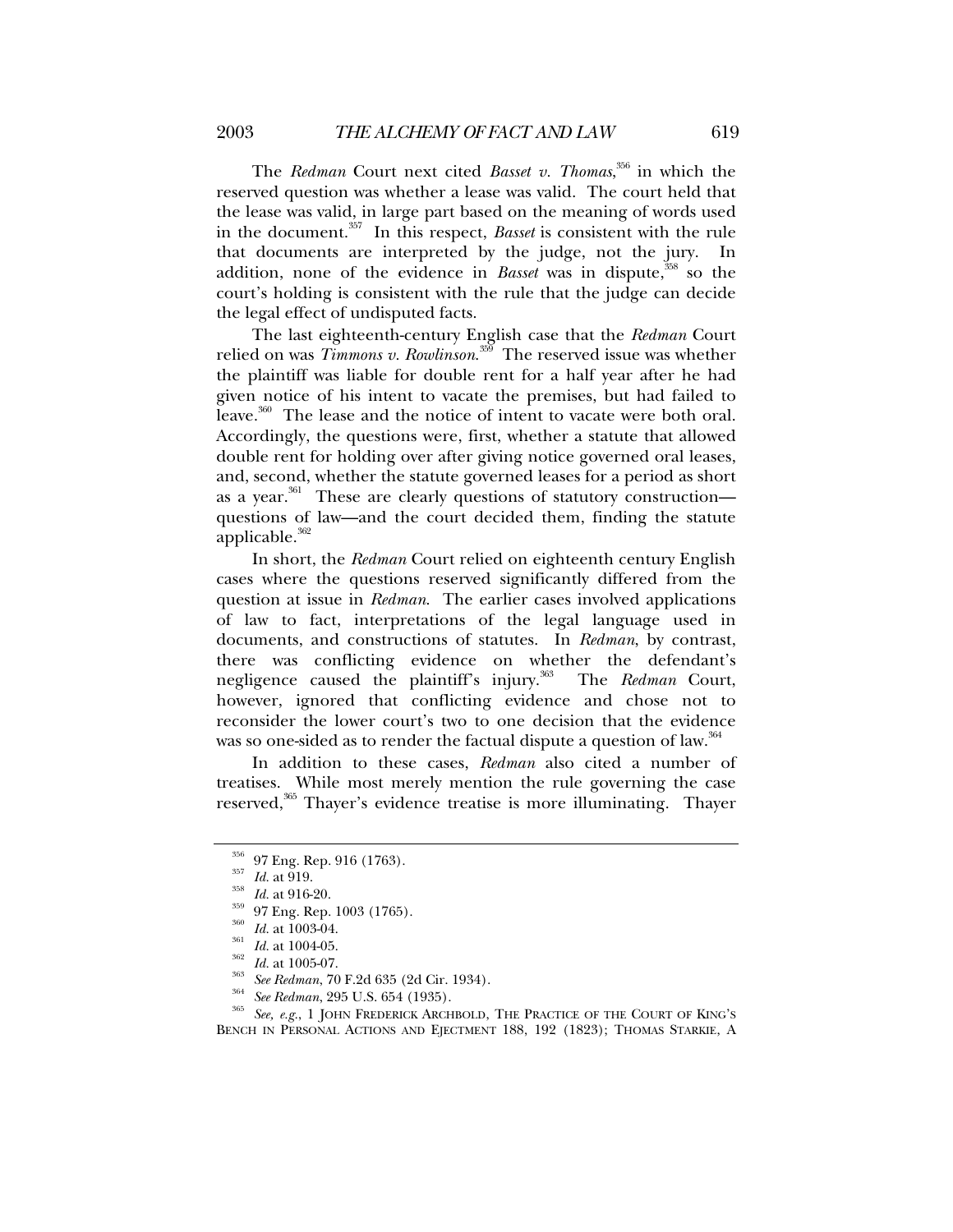says little about the practice of reserving questions on his own account,366 but he does report at length on what Lord Blackburn said about the practice in the late  $1800s$ .<sup>367</sup> This report is not particularly relevant to English practice in the late 1700s, as the law can change dramatically in a hundred years. If the Court, however, had reviewed *Dublin, Wicklow, and Wexford Railway Co. v. Slattery*, <sup>368</sup> the case cited in Thayer's treatise, it would have found that Lord Blackburn was a dissenter in that case, and that the majority made it clear that when evidence is in dispute, the question is for the jury.<sup>369</sup> The *Dublin* case concerned a railroad accident in which a train hit and killed a man while he was crossing the tracks at a station.<sup>370</sup> The plaintiff alleged that the railroad's engineer negligently failed to blow the train's whistle.<sup> $371$ </sup> The defendant claimed that the decedent was The defendant claimed that the decedent was contributorily negligent in failing to take adequate precautions when crossing the track.<sup> $372$ </sup> A jury found for the plaintiff, who was the widow of the deceased, but the railroad contended that there was no evidence of its own negligence but ample evidence showing that the deceased was contributorily negligent. $373$  Finding that evidence existed in plaintiff's favor on both counts, the majority allowed the verdict to stand even though the evidence was weak.<sup>374</sup> In particular, there was some question about whether the train's engineer had actually blown the whistle. $375$  More importantly, while there was evidence suggesting that the deceased might have seen the train coming if he had exercised care, crossing the tracks was necessary in order to buy a ticket, and the deceased crossed at a spot that had

- 
- 
- 
- 
- 
- 

PRACTICAL TREATISE OF THE LAW OF EVIDENCE 808-09 (10th Am. ed. 1876); WILLIAM TIDD, THE NEW PRACTICE OF THE COURTS OF KING'S BENCH, COMMON PLEAS, AND EXCHEQUER OF PLEAS IN PERSONAL ACTIONS AND EJECTMENT 539 (1837). The Court also cited WILLIAM TIDD, THE PRACTICE OF THE COURTS OF KING'S BENCH AND COMMON PLEAS IN PERSONAL ACTIONS AND EJECTMENT 900 (4th Am. ed. 1856). The Third American Edition of that treatise contains the same reference to the case reserved at page 900, without elaboration but with a number of citations. 2 WILLIAM TIDD, THE PRACTICE OF THE COURTS OF KING'S BENCH AND COMMON PLEAS IN PERSONAL ACTIONS

AND EJECTMENT (Robert H. Small ed., 3d Am. ed. 1840).<br><sup>366</sup> See THAYER, *supra* note 3, at 241 & n.1.<br><sup>367</sup> See id. at n.1.<br><sup>368</sup> 3 App. Cas. 1155 (1878).<br><sup>368</sup> See id. Thayer referred to Lord Blackburn's remarks in anoth but cites only the *London Times.* See THAYER, supra note 3, at 241 n.l.<br><sup>370</sup> See Dublin, 3 App. Cas. at 1155.<br><sup>371</sup> Id. at 1155-56.<br><sup>372</sup> Id. at 1155, 1159.<br><sup>374</sup> Id. at 1155, 1159.<br><sup>374</sup> Id. See Dublin, 3 App. Cas. at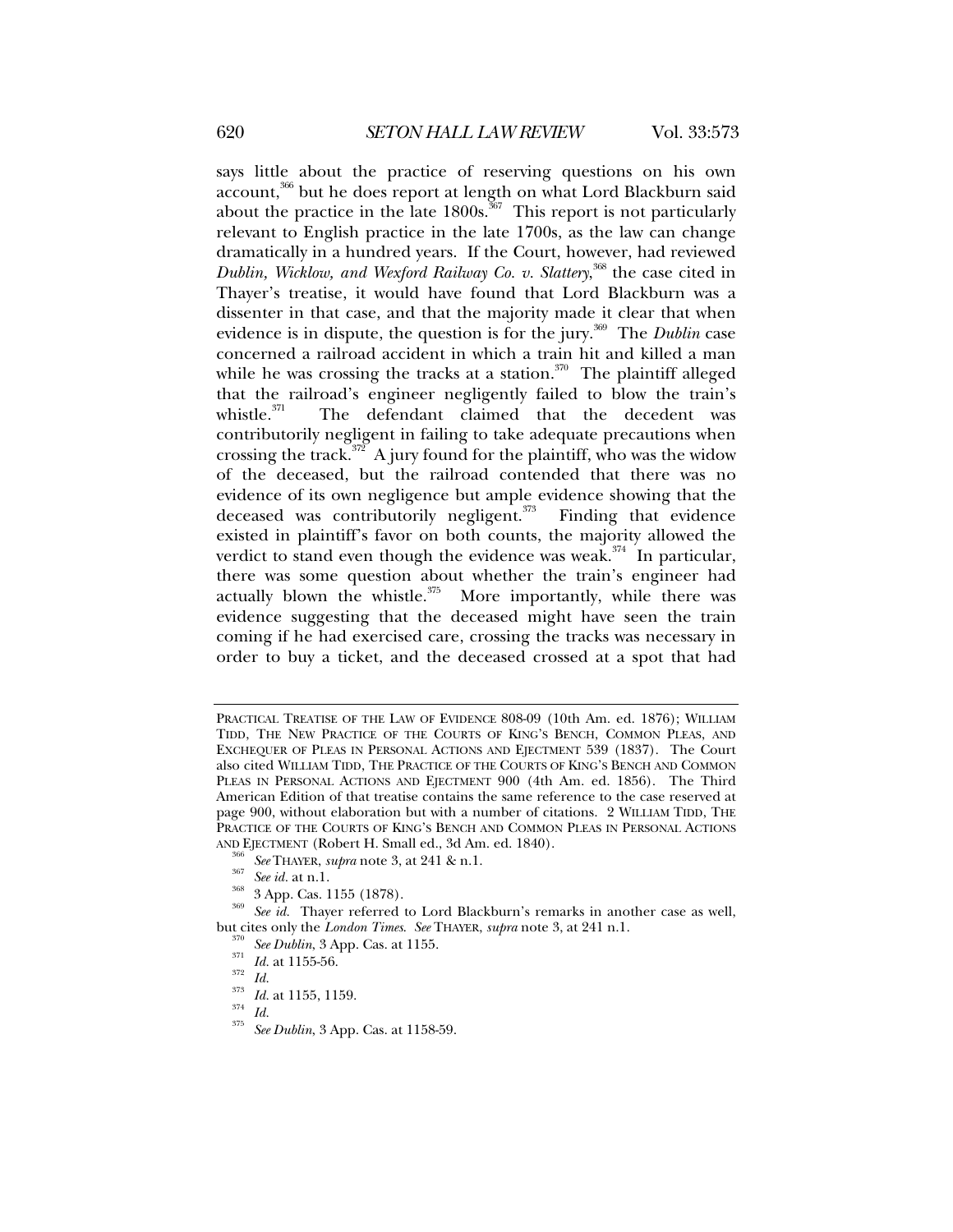become customary for making the crossing.<sup>376</sup> In light of this uncertainty as to the facts, the case stands for the traditional rule in England that the jury decides any factual disputes. $377$ 

The *Redman* Court also referred to three later English cases in support of the practice of reserving questions of law. The first, *Treacher v. Hinton*, 378 did not involve the case reserved, but rather a procedure more akin to a directed verdict. In *Treacher*, the acceptor of a bill of exchange was sued by the plaintiff-indorsee after the bank refused payment. $379$  The plaintiff failed to prove that he had given notice of non-payment to the defendant acceptor. The court nonsuited the plaintiff, with leave for the plaintiff to seek a judgment based on a question of law.380 The question of law was whether the acceptance had the legal effect of requiring the acceptor to pay regardless of whether he was given notice of the bank's nonpayment.<sup>381</sup> The court answered this legal question in the affirmative and ordered judgment for the plaintiff. $382$  Interestingly, two of the judges, in answering the question whether the court could enter judgment for the plaintiff, as opposed to nonsuiting him, employed a legal fiction: because the trial judge had nonsuited the plaintiff and given him leave to move for a judgment in the hearing of the jury, the jury was presumed to have consented to the judgment.<sup>383</sup> More to the point, there was no dispute about what happened in the case; the only existing dispute was the legal effect of the facts.

The Court also cited *Jewell v. Parr<sup>384</sup> and Ryder v. Wombwell*,<sup>385</sup> both of which had been relied on in *Improvement Co. v. Munson*386 in support of the reasonable jury standard.<sup>387</sup> Neither of those cases, however, supports the outcome in *Redman*. As I have noted, *Jewell*  concerned the question whether an acceptor of a bill of exchange

<sup>376</sup> *See id*. at 1157. 377 The question in *Dublin* might also be viewed as a mixed question of fact and law, though one where the jury was allowed to decide the matter. The question of the duty of the railroad to passengers who had to make a dangerous crossing

certainly has an element of law in it.<br>
<sup>378</sup> 106 Eng. Rep. 988 (1821).<br>
<sup>379</sup> *Id.*<br>
<sup>380</sup> *See Treacher*, 106 Eng. Rep. at 988.<br>
<sup>381</sup> *Id.*<br>
<sup>382</sup> *Id.*<br>
<sup>383</sup> *Id.*<br>
<sup>384</sup> 138 Eng. Rep. 1460 (1853).<br>
<sup>385</sup> 4 L.R. Ex. text.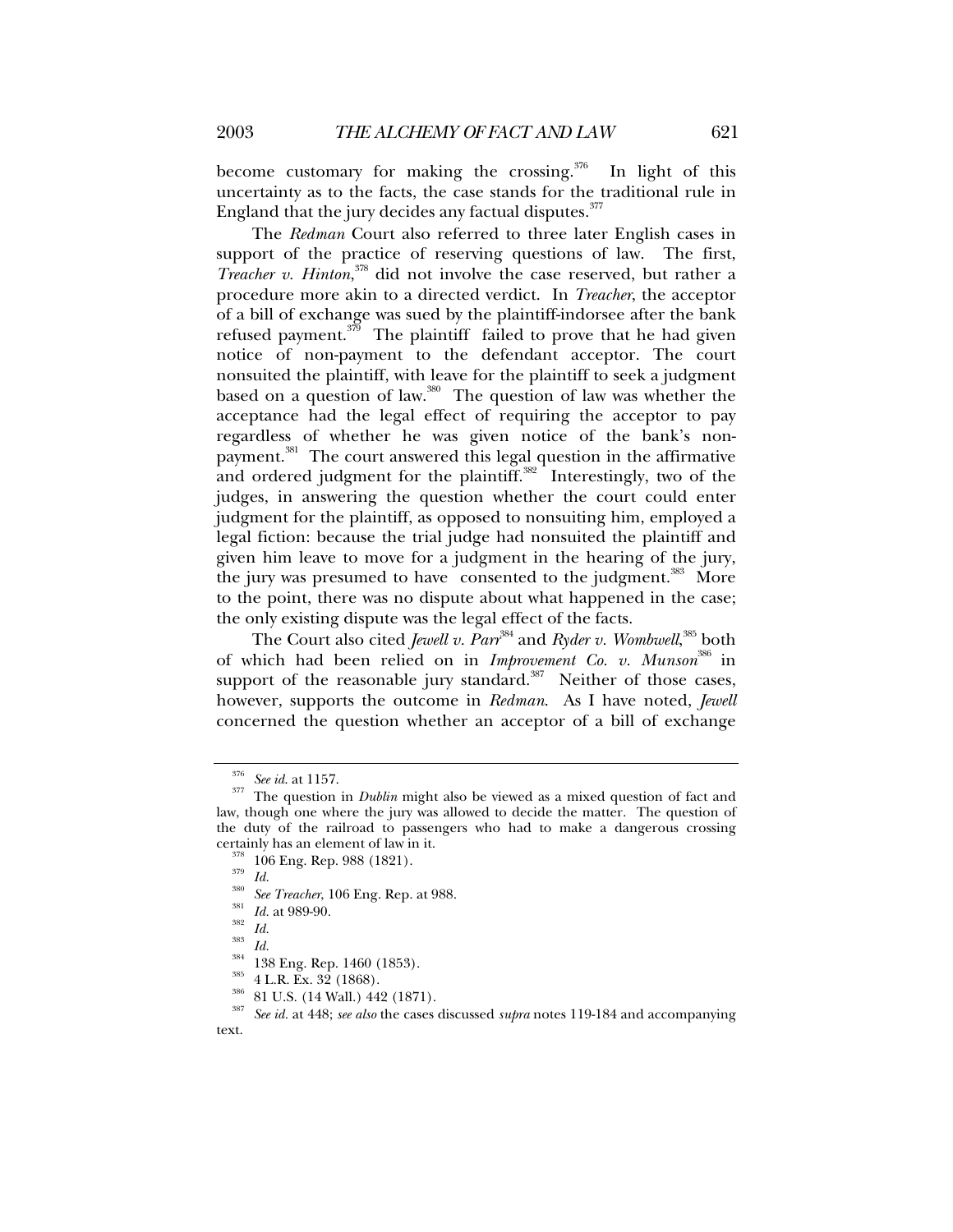could escape liability by testifying that the bill had been paid by the drawer.<sup>388</sup> The court, relying largely on the rule that an acceptor in such circumstances is generally liable to the holder but has recourse against the drawer, did not allow the jury verdict in favor of the acceptor to stand, even though the jury could have believed the acceptor's testimony.389 Thus, the *Jewell* ruling was more legal than factual.

Similarly, the court in *Ryder* relied largely on a legal rule: one who seeks to establish that jewels and other luxury items are "necessaries" so as to overcome the defense of minority in a breach of contract action must produce an affirmative evidence showing that the goods are necessary to the person's station in life.<sup>390</sup> Thus, *Ryder* was a case where there was *no* evidence for the plaintiff on the disputed question. Neither case is anything like *Redman*, where there was a substantial dispute as to a pure question of fact.

The Court in *Redman* noted that some of its own earlier cases had approved of the case reserved. The earliest was the 1809 case, Brent v. Chapman,<sup>391</sup> which addressed whether ownership of a slave had passed from the estate of the father to his son.<sup>392</sup> Creditors of both the father and the son claimed the slave.<sup>393</sup> The jury returned a verdict for the plaintiff, a creditor of the son, subject to the opinion of the court on an agreed set of facts.<sup>394</sup> The Court found that, while not formally administered, the father's estate provided for transfer of the slave to the son because of the assent of an executor who was competent to assent to the division of property.<sup>395</sup> Thus, the court held that the slave was the property of the son.<sup>396</sup> The legal effect of an executor's assent seems primarily a question of law. Thus, this case is consistent with the early English cases in that the facts are undisputed, and only their legal effect was at issue, and the case differs from *Redman*.

Another case relied on by *Redman*, *Chinoweth v. Haskell*, 397 also presented a distinct question of law. This case was an ejectment

<sup>&</sup>lt;sup>388</sup> *Id.* at 1462.<br><sup>389</sup> *Jewell*, 138 Eng. Rep. at 1463.<br><sup>391</sup> 9 U.S. (5 Cranch) 358 (1809).<br><sup>392</sup> *Id.*<br><sup>393</sup> *Id.* at 358-60.<br>*Id.* at 361.<br>*Id.* at 361.<br>*Id.* The opinion, by Chief Justice Marshall, was only two para cited no authority. *See id.* <sup>396</sup> *Id.* 28 U.S. (3 Pet.) 92 (1830).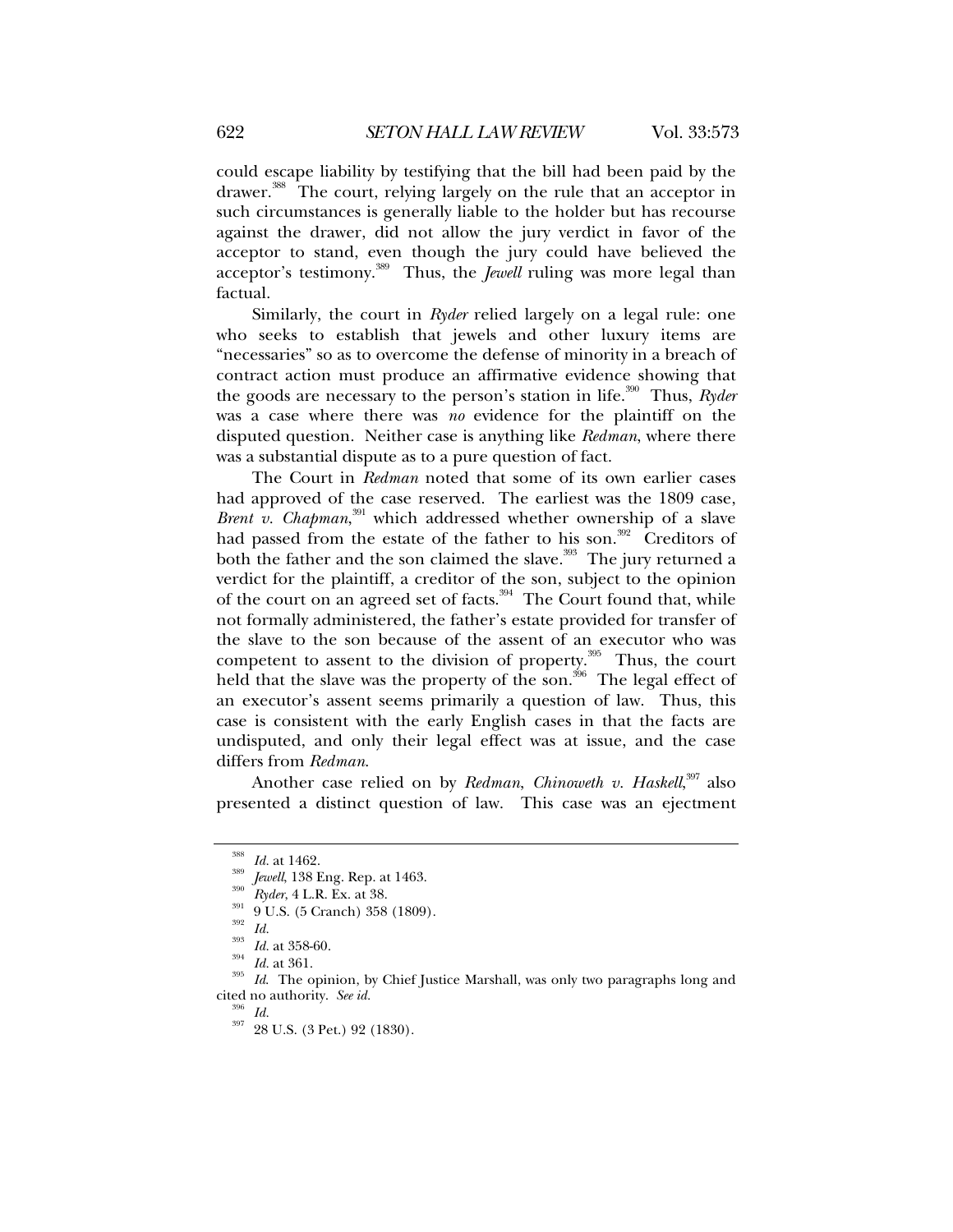action in which a land grant was inconsistent with a survey.<sup>398</sup> The plaintiff's survey encompassed land that the defendants occupied, but the defendants argued that the grant did not include this land.<sup>399</sup> The defendants demurred to the evidence, and the jury returned a verdict for the plaintiff subject to a ruling on the demurrer.<sup> $400$ </sup> The Court found that the grant prevailed largely because the sloppily performed survey<sup>401</sup> conformed neither to the courses and distances in the grant, nor to the general description of the property in the grant. $402^{\circ}$  On its face, this appears to be a case where evidence was in dispute and the Court decided it inconsistently with the jury verdict. It can also be read, however, as turning largely on the Court's interpretation of documents, which in eighteenth century England, was a job for the judge. Indeed, the Court notes that "neither the grant nor the face of the plat furnishes any information by which the corner called for in the grant can be controlled." $403$  In other words, the plaintiff presented no evidence to support his position that the survey should prevail over the grant.

Finally, the *Redman* Court cited *Suydam v. Williamson*, 404 an ejectment action that turned entirely on the procedural niceties of the method of appeal. The Court in *Suydam* mentioned the practice of the case reserved,<sup>405</sup> but found that the lower court had not taken proper steps to reserve questions of law.406 Indeed, the Court found that that the trial court had used no recognized method of questioning the judgment and it affirmed judgment for the plaintiffs. $407$  Thus, while the Supreme Court acknowledged the case reserved procedure during the early to mid-nineteenth century, its practice was generally consistent with English practice.

This survey of cases reveals that *Redman*, like *Munson*, read far too much into the cases upon which it relied. While English

<sup>&</sup>lt;sup>398</sup> *Id.*<br><sup>399</sup> *Id.* at 92-95.<br><sup>400</sup> *Id.* at 96.<br><sup>401</sup> *See id.* at 94-96. The surveyor made the original disputed line in his office, and did not have an axeman to mark trees or a chain to measure distances when he went to the land. The markers he was looking for were trees, and they were largely indistinguishable from other trees in the area. In addition, the surveyor was looking for a corner of property previously surveyed, but the the grant did not describe the corner with reference to previous surveys.<br>  $^{402}_{302}$  See id. at 96-98.<br>  $^{403}_{610}$  Chinoweth, 28 U.S. (3. Pet.) at 98.<br>  $^{404}_{61}$  61 U.S. (20 How.) 427 (1857).<br>  $^{405}_{302}$  See id. at 434.<br>  $^{406}_{104}$  Id. at 434-35.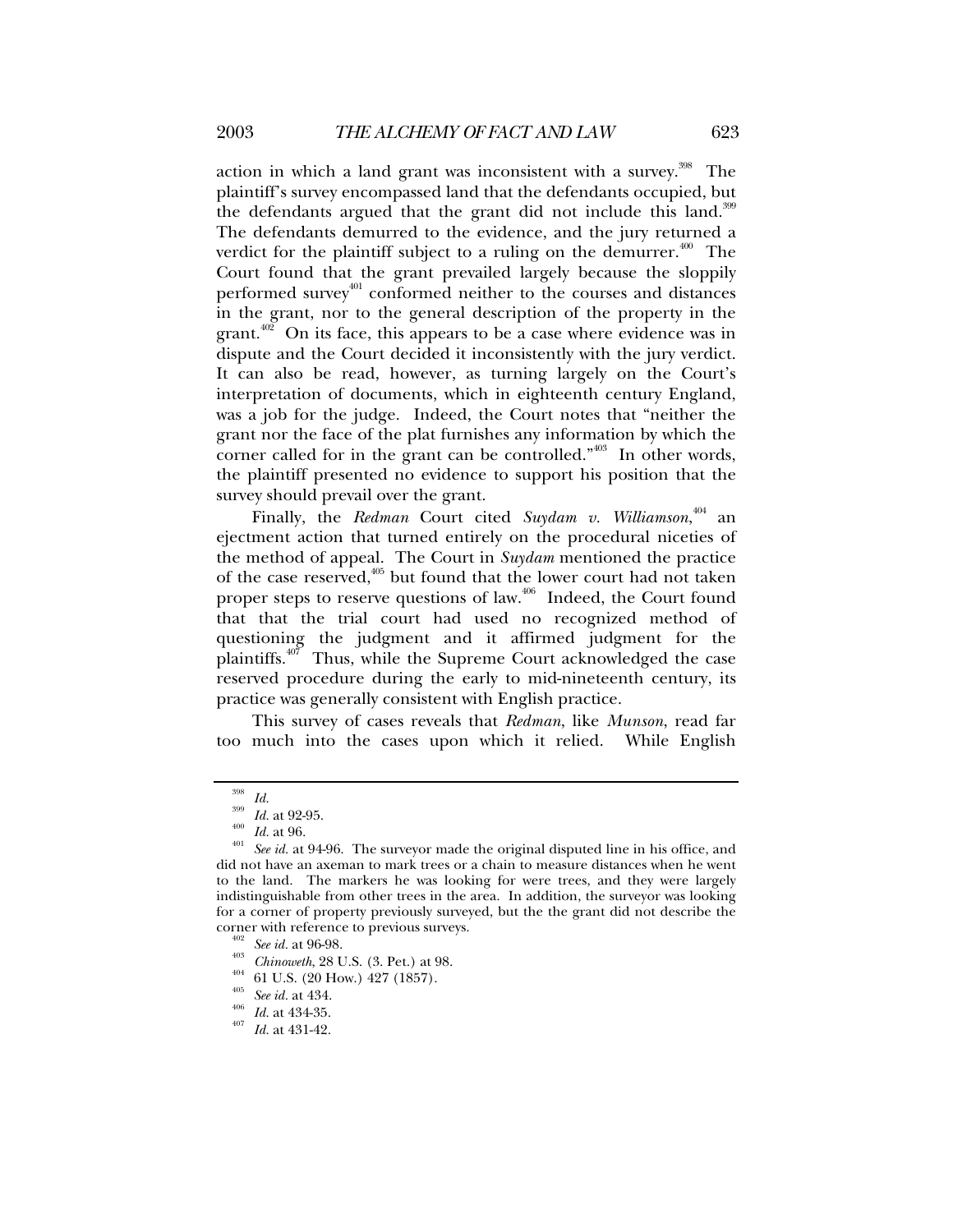common law practice had a procedure whereby jury verdicts could be taken subject to later decisions by the court on questions of law, the reserved questions in the English cases really were questions of law. Eighteenth century English judges surely would be surprised to see *Redman* decided by the court as if no dispute of fact existed. By incorporating the reasonable jury standard enunciated in *Munson*, the *Redman* Court treated disputed facts as law. Under this approach, judges can decide matters that juries would have decided in 1791.

# *D. Summary Judgment: The Trilogy*

The summary judgment has much more recent origins than either the directed verdict or the judgment notwithstanding the verdict. $408$  In both England and the United States, summary proceedings were unknown until the middle of the nineteenth century.409 Even then, they were restricted to specific kinds of proceedings, and generally favored plaintiffs.410 Specifically, summary proceedings were designed to help commercial plaintiffs get quick relief against defaulting debtors.<sup>411</sup> Nevertheless, the theory behind summary judgment is similar to the rationale for various procedures and doctrines that were well-established in the common law at the time of the Seventh Amendment's ratification.

For example, the theory behind the demurrer to the evidence, as stated in *Gibson v. Hunter*, 412 was that while the jury decides the facts and the judge decides the law, the usual practice was for the judge to instruct the jury and then for the jury to "compound their verdict of the law and fact."413 The demurrer to the evidence was a way for a party to withdraw the decision *as to the law* from the jury.<sup>414</sup> Summary judgment, which allows the judge to apply the law to undisputed facts, similarly withdraws the legal aspects of the case from the jury.

In 1902, the Supreme Court approved an early form of summary judgment in *Fidelity and Deposit Company of Maryland v. United States*. 415 Indeed, this is the only Supreme Court case that has considered the constitutionality of any form of summary judgment.<sup>416</sup> At issue in

<sup>408</sup> *See* SWARD, *supra* note 2, at 275-87. 409 *See id*. at 277-78. 410 *See id.* at 275; *see also* 10A CHARLES ALAN WRIGHT ET AL., FEDERAL PRACTICE AND PROCEDURE: CIVIL 3d, § 2711 (1998).<br>
<sup>411</sup> See WRIGHT ET AL., *supra* note 410.<br>
<sup>412</sup> 126 Eng. Rep. 499 (1793).<br>
<sup>413</sup> *Id.* at 508-09.<br>
<sup>414</sup> *Id.* at 509.<br>
<sup>415</sup> 187 U.S. 315 (1902).<br>
<sup>416</sup> See 10A WRIGHT ET AL., *supr*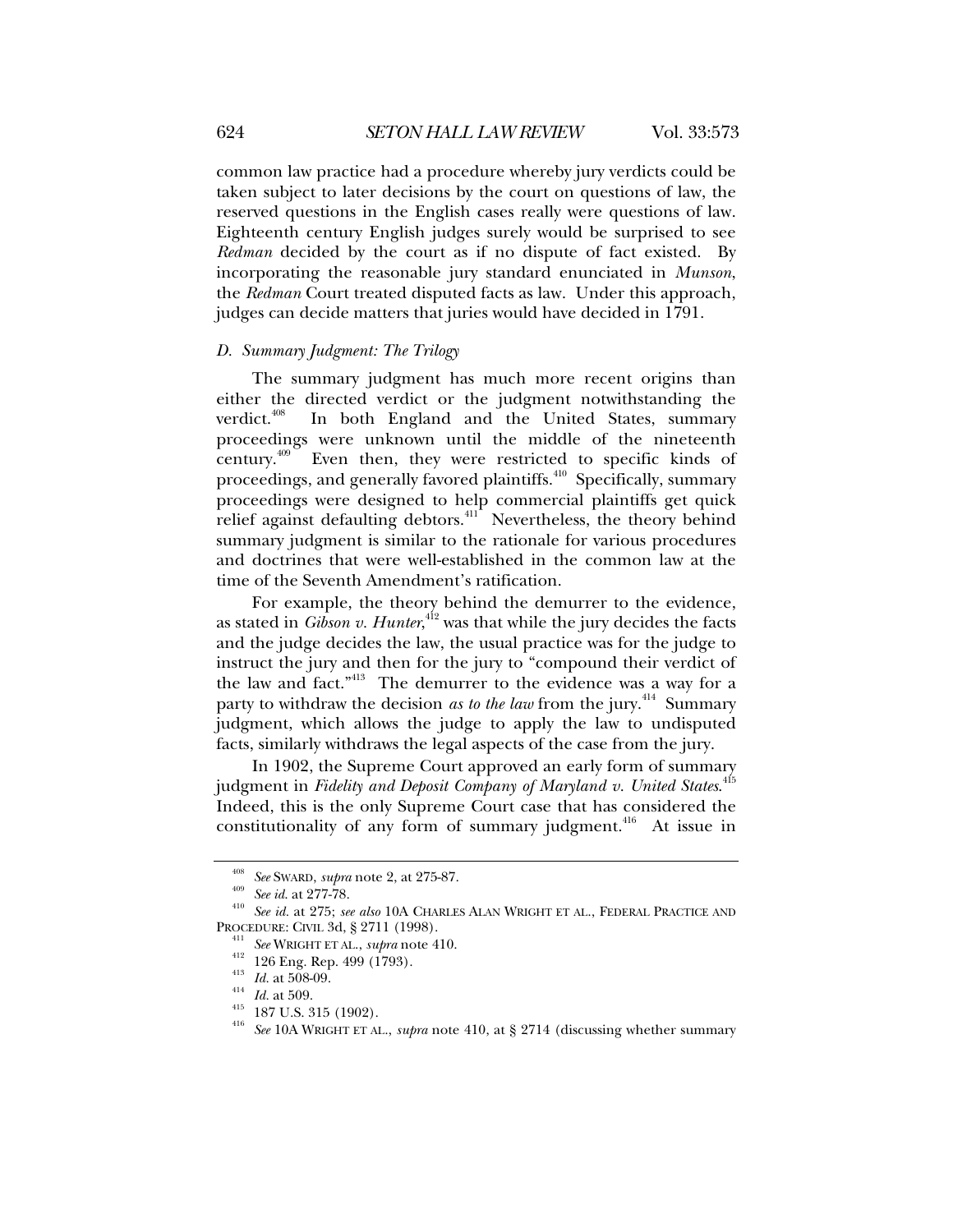*Fidelity* was a court rule providing that in contract actions, a plaintiff could file an affidavit along with his complaint, setting out his case and arguing that he would be entitled to judgment unless the defendant filed his own affidavit setting out his case and showing a proper defense to the action.417 The defendant in *Fidelity*, an alleged surety on several contracts, filed an affidavit denying knowledge of the contracts it was supposed to have secured and demanded a trial by jury.<sup>418</sup> Apparently believing that the affidavit was insufficient to state a defense, the Court entered judgment for the plaintiff, the United States.<sup>419</sup> The Supreme Court held that this rule did not deprive the defendant of his right to jury trial, as it provided a means by which the defendant could raise an issue triable to a jury.<sup> $420$ </sup> As the defendant had failed to state facts that could defeat the plaintiff's claim, the Court upheld the judgment against the defendant. $421$ Modern summary judgment procedure is similar, in that it allows the party opposing summary judgment to raise issues of fact, thus requiring a trial by jury if properly demanded. $422$ 

Modern summary judgment procedure began with the enactment of Rule 56 of the Federal Rules of Civil Procedure. It allows the court to grant summary judgment for either the plaintiff or the defendant if she establishes that "there is no genuine issue as to any material fact and . . . the moving party is entitled to a judgment as a matter of law." $423$  To raise a genuine issue of material fact, the party opposing summary judgment "may not rest upon the mere allegations or denials of the . . . party's pleading, but the . . . party's response, by affidavits or as otherwise provided in this rule, must set forth specific facts showing that there is a genuine issue for trial." $424$ This means that the party must produce evidence that would be admissible at trial.<sup>425</sup>

When hearing motions for summary judgment, courts traditionally have been protective of the right to a jury trial, taking care to give the case to the jury when issues of fact, including issues of

judgment violates the Seventh Amendment).<br>
<sup>417</sup> Fidelity, 187 U.S. at 316.<br>
<sup>418</sup> Id. at 317-18.<br>
<sup>419</sup> Id. at 322-23.<br>
<sup>420</sup> Id. at 320.<br>
<sup>421</sup> Id. at 321-22.<br>
<sup>422</sup> See FED. R. CIV. P. 56(e).<br>
<sup>424</sup> FED. R. CIV. P. 56(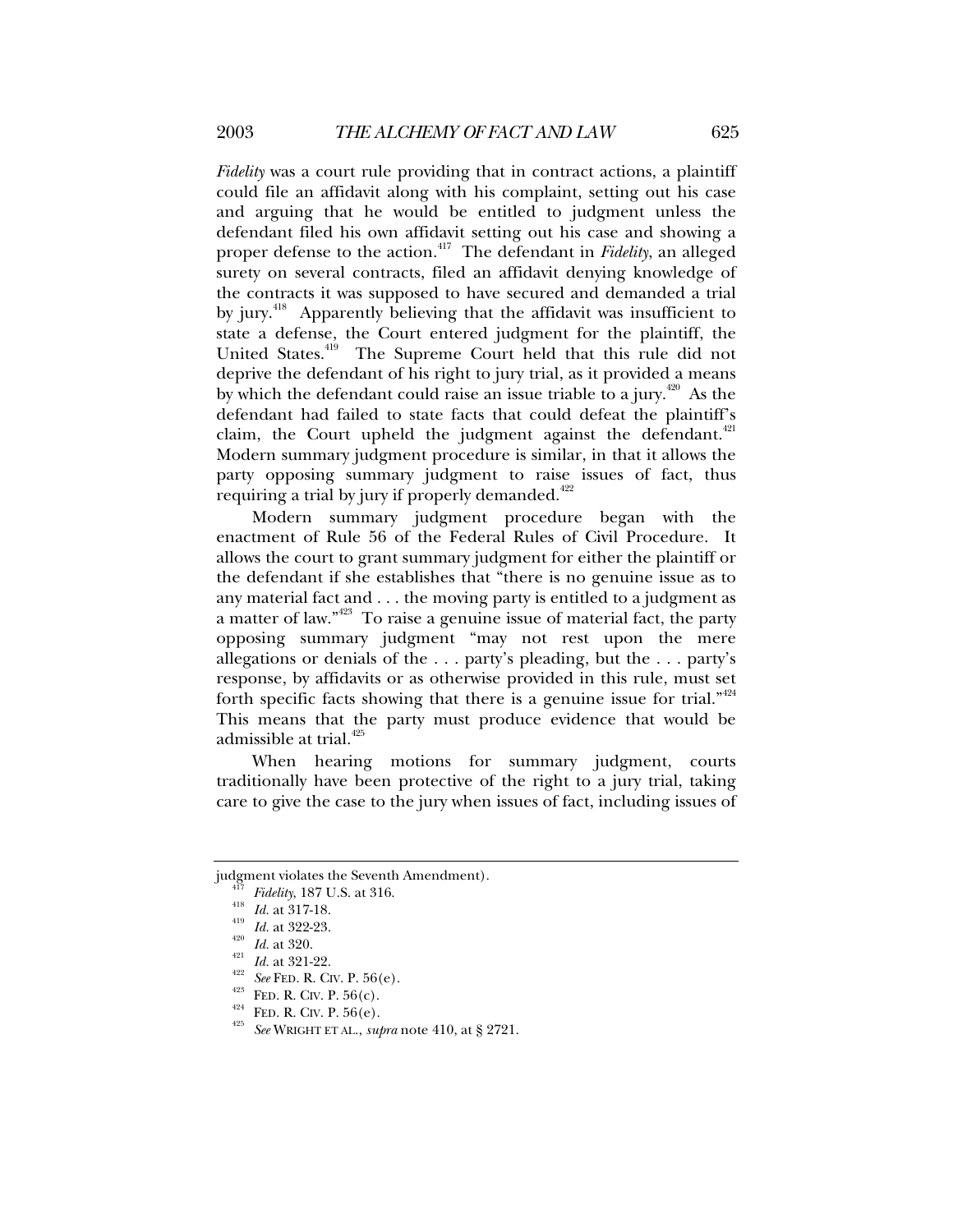credibility, are raised.<sup>426</sup> But in 1986, the Supreme Court decided three cases, commonly referred to as "the trilogy," that made it easier for courts to grant motions for summary judgment.<sup>427</sup> In *Celotex Corp*. v. Catrett,<sup>428</sup> the Court held that summary judgment would be proper where the moving party shows that the non-moving party has no evidence on an essential element of her claim or defense and the non-moving party has the burden of proof on that issue.<sup>429</sup> It is not necessary for the moving party to produce affirmative evidence that there is no factual support for her opponent's claim.<sup> $430$ </sup> While this was not a significant departure from the general practice at that time, the Court in *Celotex* encouraged lower courts to make greater use of summary judgment, noting that "[s]ummary judgment procedure is properly regarded not as a disfavored procedural shortcut, but rather as an integral part of the Federal Rules as a whole, which are designed 'to secure the just, speedy and inexpensive determination of every action."<sup>431</sup> In other words, courts should not be reluctant to use the device.

The Court made it easier for the lower courts to grant summary judgment in two other cases decided that same term. In *Anderson v. Liberty Lobby*, 432 the Court first made it clear that in evaluating motions for summary judgment, courts should apply the reasonable jury standard.<sup>433</sup> The Court then said that courts should take account of heightened standards of proof when deciding summary judgment motions.<sup>434</sup> Specifically, when the standard of proof on an issue is "clear and convincing evidence" rather than "a preponderance of the evidence," the question that the court must answer is whether a reasonable jury could find that there was clear and convincing

<sup>426</sup> *See id.* § 2714. 427 For critiques of the trilogy, see Robert J. Gregory, *One Too Many Rivers to Cross: Rule 50 Practice in the Modern Era of Summary Judgment*, 23 FLA. ST. U. L. REV. 689 (1996); D. Michael Risinger, *Another Step in the Counter-Revolution: A Summary Judgment on the Supreme Court's New Approach to Summary Judgment*, 54 BROOK. L. REV. 35 (1988); Jeffrey W. Stempel, *A Distorted Mirror: The Supreme Court's Shimmering View of Summary*  Judgment, Directed Verdict, and the Adjudication Process, 49 OHIO ST. L.J. 95 (1988).<br><sup>429</sup> 477 U.S. 317 (1986).<br><sup>429</sup> *Id.* at 317-18.<br><sup>431</sup> *Id.* at 323.<br><sup>431</sup> *Id.* at 327 (quoting FED. R. CIV. P. 1.)<br><sup>432</sup> 477 U.S. 242

was decided the same day. *See* Matsushita v. Zenith Radio Corp., 475 U.S. 574, 588 (1986). The Court had, however, used the reasonable jury standard for summary judgment decisions in earlier cases. *See, e.g.*, Monsanto Co. v. Spray-Rite Serv. Corp.,

<sup>&</sup>lt;sup>434</sup> Anderson, 477 U.S. at 257.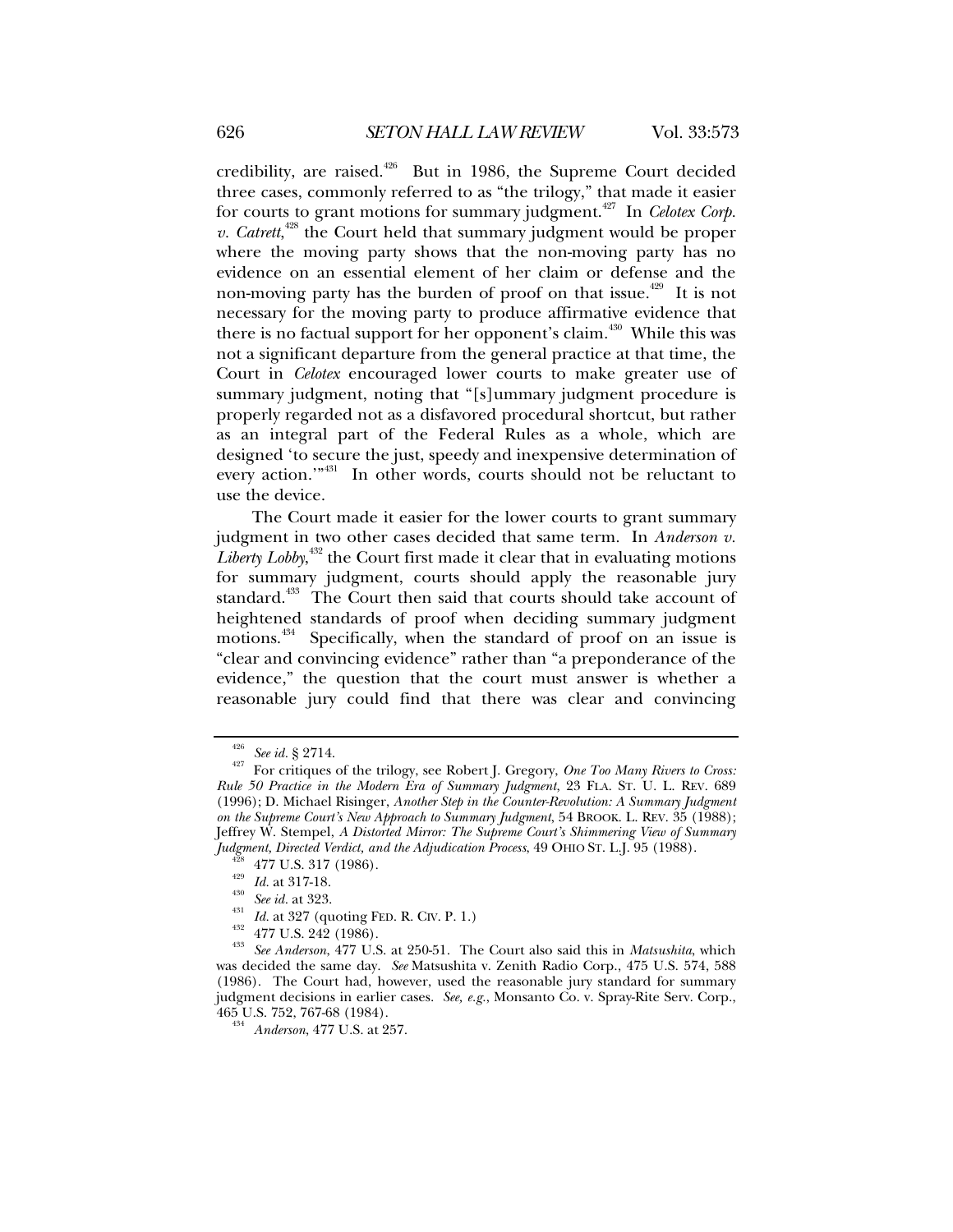evidence for the non-moving party's claim or defense.<sup>435</sup> In other words, *Anderson* mandates that judges do some initial weighing of evidence in deciding summary judgment motions; it allows judges to put their thumbs on the scale. This decision provoked a strong dissent from Justice Brennan who could not "square the direction that the judge 'is not himself to weigh the evidence' with the direction that the judge also bear in mind the 'quantum' of proof required and consider whether the evidence is of sufficient 'caliber or quantity' to meet that 'quantum."<sup>436</sup>

Finally, in *Matsushita Electric Industrial Co. v. Zenith Radio Corp.*,<sup>437</sup> the Court held that summary judgment was proper in an antitrust case where the alleged motive to engage in a predatory pricing conspiracy was unreasonable. The alleged conspiracy was to maintain artificially high prices in Japan for various consumer electronic products, while maintaining artificially low prices in the United States for the purpose of driving American manufacturers out of the market.<sup>438</sup> At the time of the Court's decision, the conspiracy allegedly had been going on for as long as thirty years.<sup>439</sup> The Court found that evidence of high prices in Japan was irrelevant to the alleged conspiracy to charge artificially low prices in the United States, even though that mechanism allegedly allowed the conspiracy to continue.440 The Court reasoned that "[l]ack of motive bears on the range of permissible conclusions that might be drawn from ambiguous evidence: if petitioners had no rational economic motive to conspire, and if their conduct is consistent with other, equally plausible explanations, the conduct does not give rise to an inference of conspiracy."441 The Court found that the Japanese manufacturers had no rational motive to engage in a predatory pricing conspiracy because: (1) the American manufacturers were larger and better established; (2) the alleged conspiracy had been going on for at least twenty years with no appreciable effect; and (3) there is no guarantee

<sup>435</sup> *See id.* The issue in *Anderson* was whether an allegedly libelous article was produced with "actual malice." Actual malice must be shown by clear and convincing evidence when the plaintiff in a libel action is a public figure, according to *New York* 

<sup>&</sup>lt;sup>436</sup> *Anderson*, 477 U.S. at 266 (Brennan, J., dissenting). <sup>437</sup> 475 U.S. 574 (1986). *Matsushita* was the first of the three cases in this line of cases, decided three months before *Celotex* and *Anderson*.

<sup>&</sup>lt;sup>438</sup> *Id.* at 578.<br><sup>439</sup> *See id.* at 578, 591 n.13. The Supreme Court's decision was in 1986. The suit was commenced in 1974, *see id.* at 577, and the conspiracy allegedly began as early as 1953, though it could have been as late as 1960. *See id.* at 591 n.13. 440 *See id.* at 595-96. 441 *Matsushita*, at 596-97.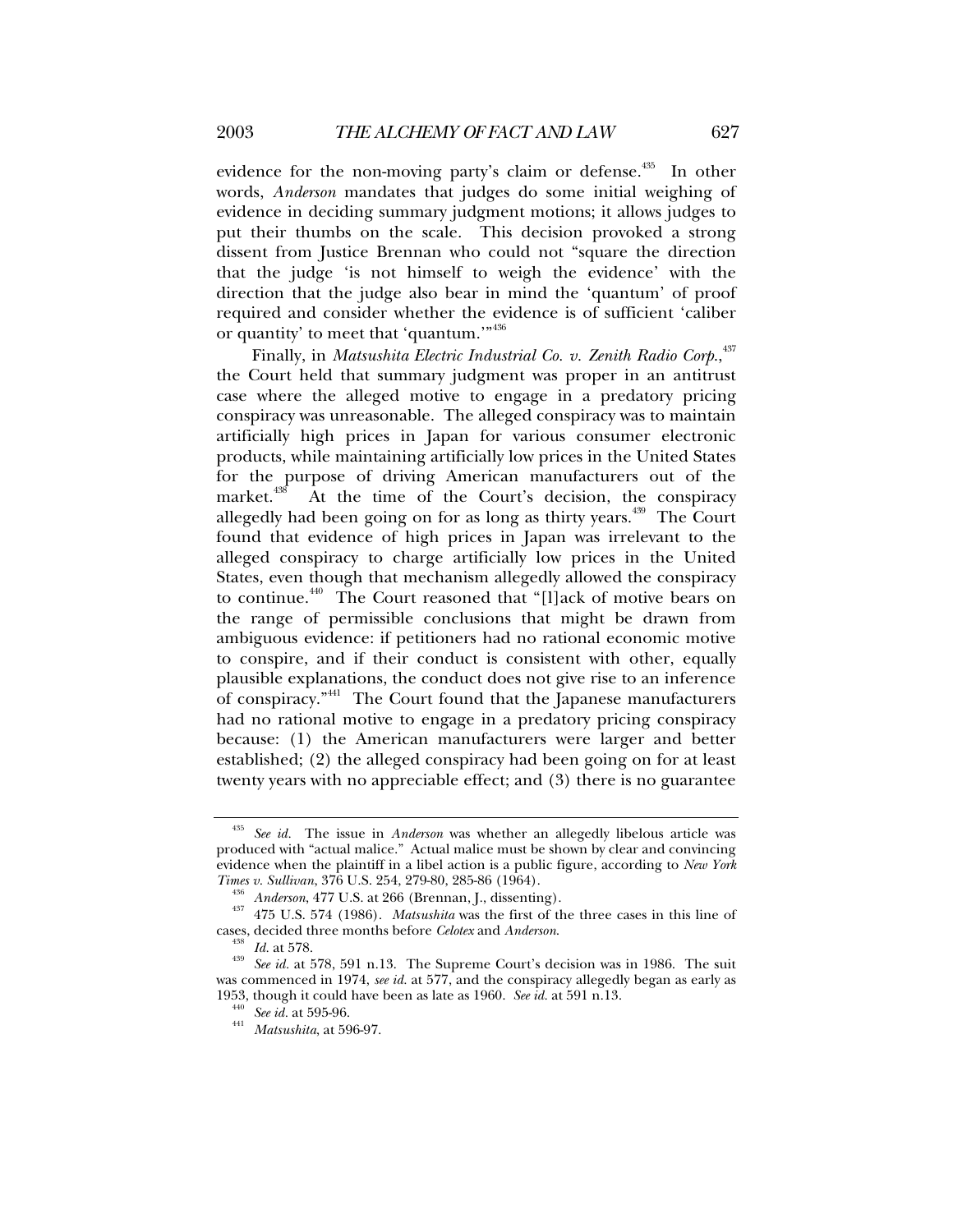that the alleged conspirators could recoup the losses they suffered while maintaining artificially low prices in the American market.<sup> $442$ </sup> In the absence of a rational motive, the Court found the evidence insufficient to permit a jury to infer a predatory pricing conspiracy.  $443$ 

To some extent, *Matsushita* may be an artifact of antitrust law, which does not permit the jury to infer conspiracies if the evidence is equally capable of supporting legal competitive behavior.<sup>444</sup> In other words, there is a heightened standard of proof in antitrust cases.<sup>445</sup> That rule in itself, however, is arguably inconsistent with the historical allocation of fact-finding—including the drawing of inferences—to the jury.<sup>446</sup> The Court has held that the Seventh Amendment fully applies to statutory actions, $447$  including antitrust actions.

Indeed, four justices dissented in *Matsushita*, and accused the majority of mandating that a judge considering a summary judgment motion in an antitrust case "should go beyond the traditional summary judgment inquiry and decide for himself whether the weight of the evidence favors the plaintiff."<sup>448</sup> The dissent accused the majority of ignoring a substantial and significant report of an expert witness, and of preferring "its own economic theorizing to [the expert's]."449 The expert witness's report, if believed, supported not only the existence of the alleged conspiracy, but also a reasonable motive for it.<sup>450</sup>

The three cases in the "trilogy"—*Celotex*, *Anderson*, and *Matsushita—*permit judges to take cases away from juries under

<sup>447</sup> See Curtis v. Loether, 415 U.S. 189, 194 (1974); *see also* Beacon Theatres, Inc. v. Westover, 359 U.S. 500, 504 (1959); Standard Oil Co. of Cal. v. Arizona, 738 F.2d 1021, 1024-31 (9th Cir. 1973). It could be argued that Congress can change the law by imposing a heightened standard of proof, especially for causes of action that it creates. *Cf., e.g.*, Grogan v. Garner, 498 U.S. 279, 287-90 (1990) (finding that Congress had lowered the standard of proof for exceptions to discharge in bankruptcy).

<sup>448</sup> Matsushita Elec. Indus. Co. v. Zenith Radio Corp., 475 U.S. 574, 600 (1986) (White, J., dissenting). Justice White was joined by Justices Brennan, Blackmun, and Stevens. See id.

<sup>&</sup>lt;sup>442</sup> See id. at 597.<br>
<sup>443</sup> Id. at 574-75.<br>
<sup>445</sup> See Monsanto Co., 465 U.S. at 759-60 n.6, 763-64 (1984).<br>
<sup>445</sup> See Mollica, *supra* note 114, at 154 and n.81 (citing cases).<br>
<sup>446</sup> See Galloway v. United States, 319 U dissenting); *see also* Brockbank v. Anderson, 135 Eng. Rep. 124, 131 (1844); Wright v. Pindar, 82 Eng. Rep. 892 (1681); FORSYTH, *supra* note 3, at 222; THAYER, *supra* note 3,

Stevens. *See id.* <sup>449</sup> *Id.* at 603. 450 *See id.* at 601-03, 606.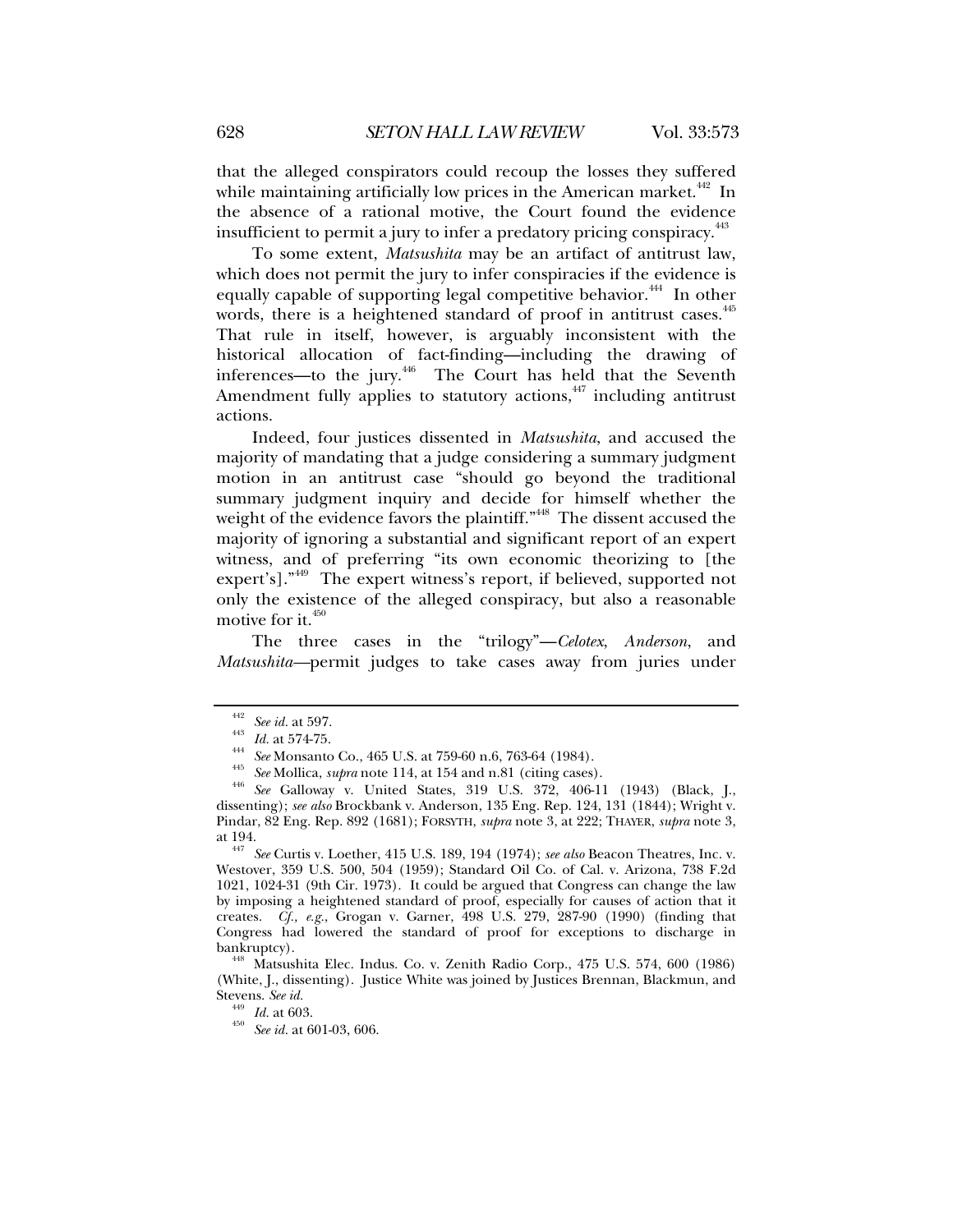conditions unlike anything seen in eighteenth century England. While judges in eighteenth century England could decide the application of law to fact—the theory behind summary judgment they did so only when the facts were undisputed. Current summary judgment jurisprudence allows judges to make dispositive determinations of fact under the guise of the reasonable jury standard. Moreover, there is considerable evidence that judges have used the Supreme Court's permission from the trilogy to do just that.

A recent study that compared appellate cases decided in 1973 with cases decided in 1997-98 found that "certain inquiries deemed factual in 1973—especially indeterminate legal standards such as state of mind or reasonableness—transmuted into questions of law by the end of the study period."451 That study found that judges "demanded more rigorous proof to rebut a Rule 56 [summary judgment] mote right of process  $\frac{1}{2}$  other studies have found an increase in the number of summary judgments granted since the trilogy, especially for defendants.<sup>453</sup> An examination of these studies' data and the cases analyzed in these studies reveal judges deciding disputed questions of fact—something judges were less willing to do prior to the trilogy.<sup>454</sup>

# *E. The Linkage of Directed Verdict, Judgment Notwithstanding the Verdict, and Summary Judgment*

Directed verdict, judgment notwithstanding the verdict, and summary judgment all trace their origins to a hodgepodge of common law procedures that were designed, in part, to police the law/fact distinction. Thus, demurrer to the evidence, precursor to the directed verdict, amounted to an argument that the opposing party had failed to produce evidence on a critical element of her claim. Judgment notwithstanding the verdict traces to the case reserved, by which the judges allowed the jury to proceed to a verdict while reserving a question of law for later decision. Summary judgment has no clear procedural ancestor, but the general common law rule that judges could decide the application of law to undisputed

<sup>451</sup> Mollica, *supra* note 114, at 142. 452 *Id.* <sup>453</sup> *See* Samuel Issacharoff & George Loewenstein, *Second Thoughts About Summary Judgment*, 100 YALE L.J. 73, 91-93 (1990); *see also* Ann C. McGinley, *Credulous Courts*  and the Tortured Trilogy: The Improper Use of Summary Judgment in Title VII and ADEA Cases, 34 B.C. L. REV. 203, 208 (1993).

<sup>&</sup>lt;sup>454</sup> See Issacharoff & Loewenstein, *supra* note 453, at 91; *see also* International Union v. Johnson Controls, 886 F.2d 871, 918-19 (7th Cir. 1989) (Easterbrook, J., dissenting) (arguing that the majority decided questions of fact).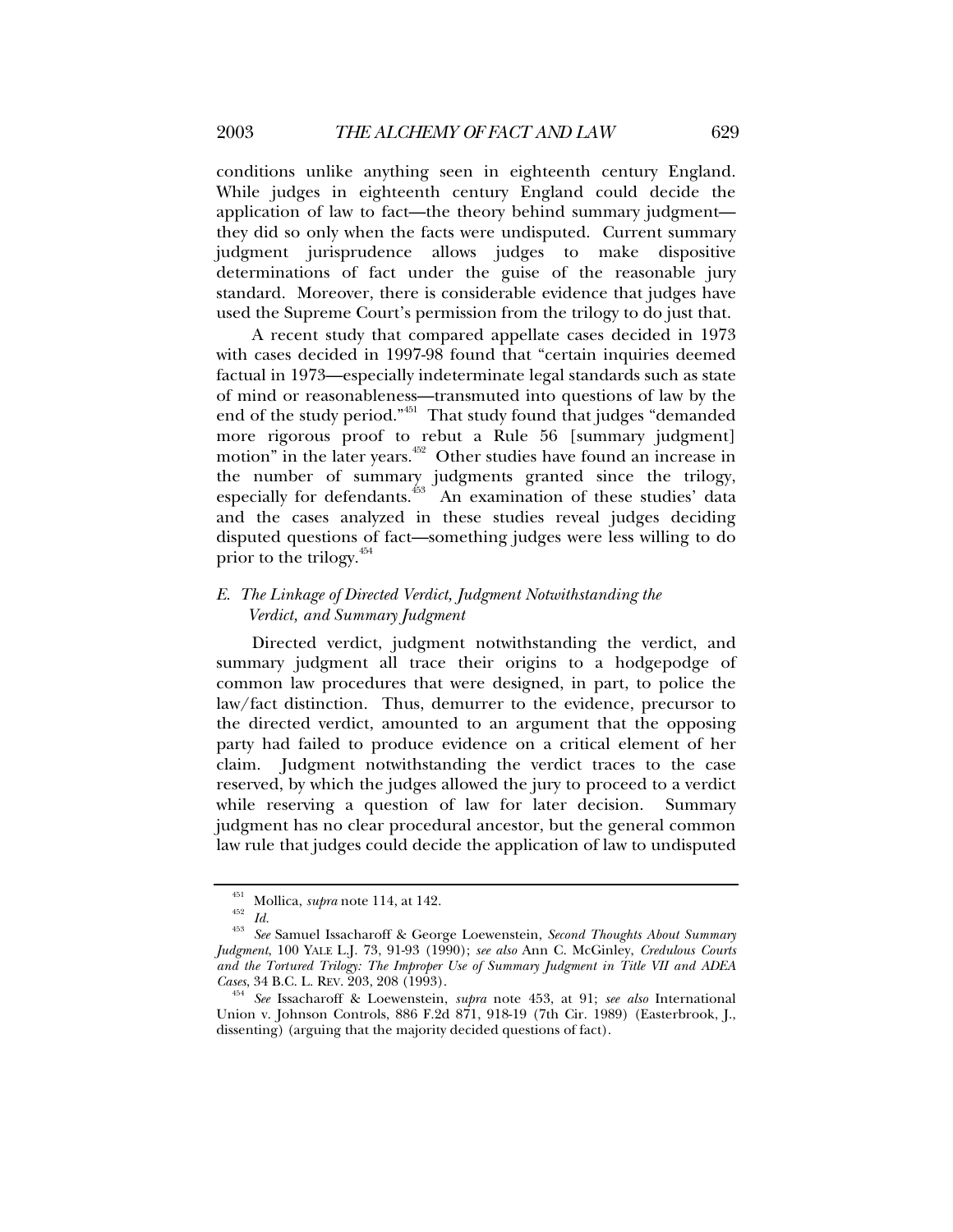facts reflects the same principle.<sup>455</sup>

From these distinct but related beginnings, the three procedures are now clearly linked under the Federal Rules of Civil Procedure. The Supreme Court itself has linked summary judgment and directed verdict in its holding that the directed verdict standard (the reasonable jury standard) applies to summary judgment.<sup> $456$ </sup> If summary judgment traces to the common law rule that judges could decide the application of law to undisputed facts, this linkage effects an expansion of summary judgment: the reasonable jury standard allows judges to make some determinations of *disputed* facts on the theory that a reasonable jury could resolve the dispute only one way.

In 1991, changes in the Federal Rules of Civil Procedure completed the linkage by eliminating the terms "directed verdict" and "judgment notwithstanding the verdict" and substituting "judgment as a matter of law" for both. The Advisory Committee's notes to the 1991 amendment to Rule 50 describe the rationale for the change:

The term "judgment as a matter of law" is . . . [a] familiar term and appears in the text of Rule 56 [governing summary judgment]; its use in Rule 50 [governing what used to be termed directed verdicts and judgments notwithstanding the verdict] calls attention to the relationship between the two rules. Finally, the change enables the rule to refer to preverdict and post-verdict motions with a terminology that does not conceal the common identity of two motions made at different times in the proceeding.

Thus, the three motions are described as identical but for the timing. And if they are identical, the same standard—the reasonable jury standard—must apply to all of them. If this was not clear to everyone before the 1991 amendments, it surely must be after.

The reasonable jury standard is critical to this linkage. Under the Seventh Amendment's Reexamination Clause no fact found by a jury can be reexamined other than according to the rules of the common law.<sup>458</sup> With the development of the reasonable jury With the development of the reasonable jury standard, judges became more willing to take cases away from the jury prior to the verdict by means of a directed verdict. Judges

<sup>455</sup> *See supra* notes 408-22 and accompanying text. There were numerous nowextinct common-law procedures that reflected this principle. *See* Henderson, *supra* note 43, at 300-16 (discussing case reserved, demurrer to the evidence, and the old

j.n.o.v.). 456 *See* Celotex Corp. v. Catrett, 477 U.S. 317, 323 (1986). 457 FED. R. CIV. P. 50 adv. comm. notes (1991 amendment). 458 U.S. CONST. amend. VII.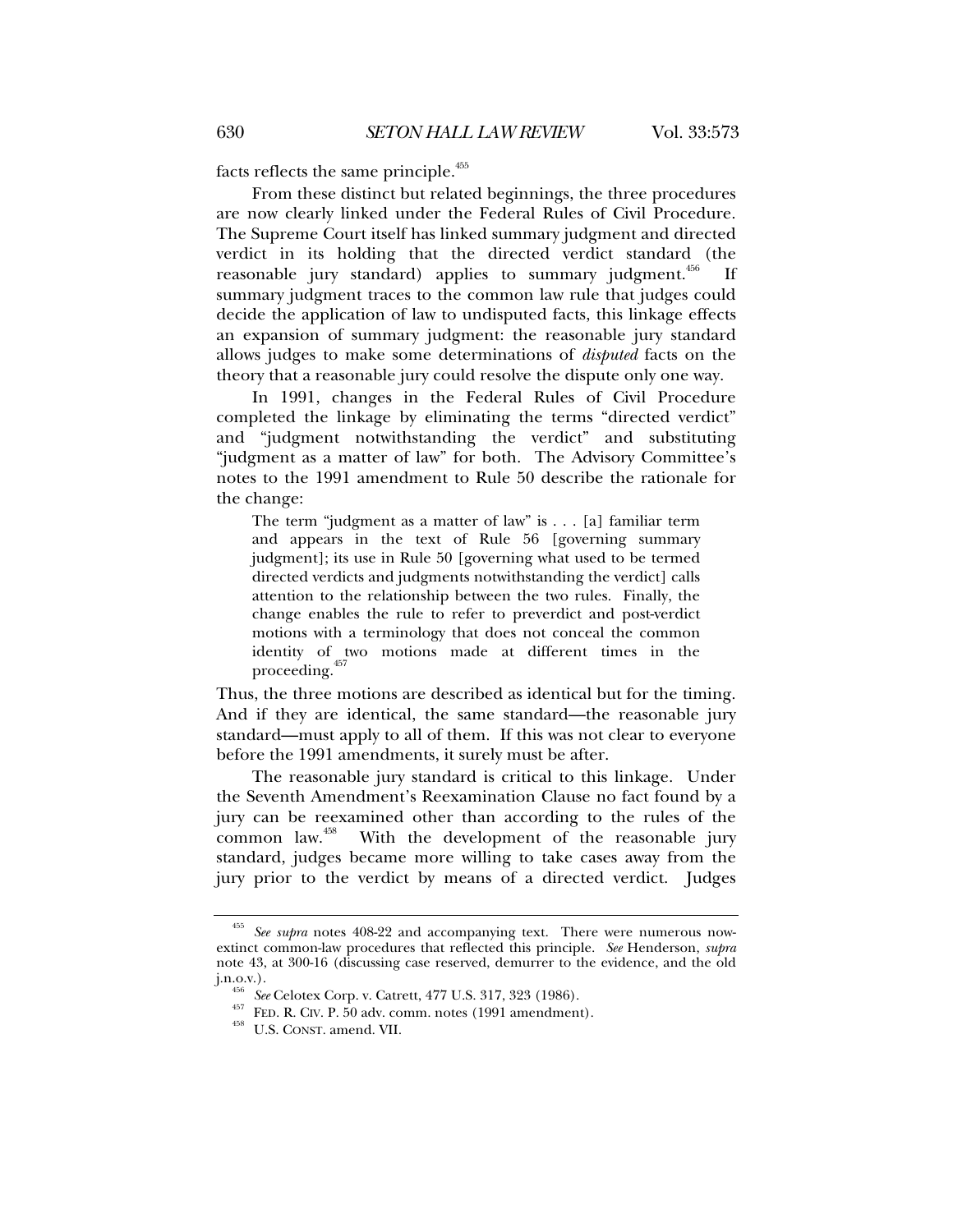remained reluctant, however, to apply the reasonable jury standard to post-verdict motions because of the Reexamination Clause. *Redman* resolved their doubts by allowing a post-verdict judgment notwithstanding the verdict if the judge had reserved decision on a motion for directed verdict.<sup>459</sup> Eventually, Rule 50 provided that a judge who denied a motion for directed verdict was *deemed* to have reserved the question until after the verdict. $460$  This fiction continues to this day, as Rule 50 still permits a post-verdict motion for judgment as a matter of law (to use modern terminology) only if such a motion is made prior to a verdict.<sup>461</sup>

On the one hand, the Rule 50 fiction seems unnecessary. As I have shown, the development of the reasonable jury standard has transformed what were once questions of fact for the jury into questions of law for the judge. If the court rules that no reasonable jury could have found for the verdict winner *as a matter of law*, then the court is not reexamining facts found by the jury. On the other hand, courts remain uncomfortable with this approach, clinging to the fiction that they are not reexamining facts, but delaying a decision on a pre-verdict motion. Framing judges' role this way links the procedure to the common law, even if the substance reflected in those common law procedures differs vastly from the substance reflected in their modern counterparts. This procedural scheme, however, clearly allows—and even encourages—judges to tread heavily on the jury's territory, while hiding behind legal fiction.

This examination of the cases that the Court has relied on in orchestrating the transformation of fact into law reveals several things. First, the reasonable jury standard on which the entire symphony depends was not developed in England until the middle of the nineteenth century, sixty years after ratification of the Seventh Amendment—and did not make its way into Supreme Court jurisprudence until nearly twenty years after that. Second, demurrers to the evidence, which challenged the sufficiency of the evidence, were generally directed at a complete lack of evidence, at inadmissible evidence, or—and this was a later development—at evidence relating to mixed questions of law and fact. Third, eighteenth century English cases employing the "case reserved," which is the basis for the judgment notwithstanding the verdict, quite

<sup>&</sup>lt;sup>459</sup> *Redman*, 295 U.S. 654 (1935).<br><sup>460</sup> FED. R. CIV. P. 50(b).<br><sup>461</sup> *Id.* ("If, for any reason, the court does not grant a motion for judgment as a matter of law made at the close of all the evidence, the court is considered to have submitted the action to the jury subject to the court's later deciding the legal questions raised by the motion.").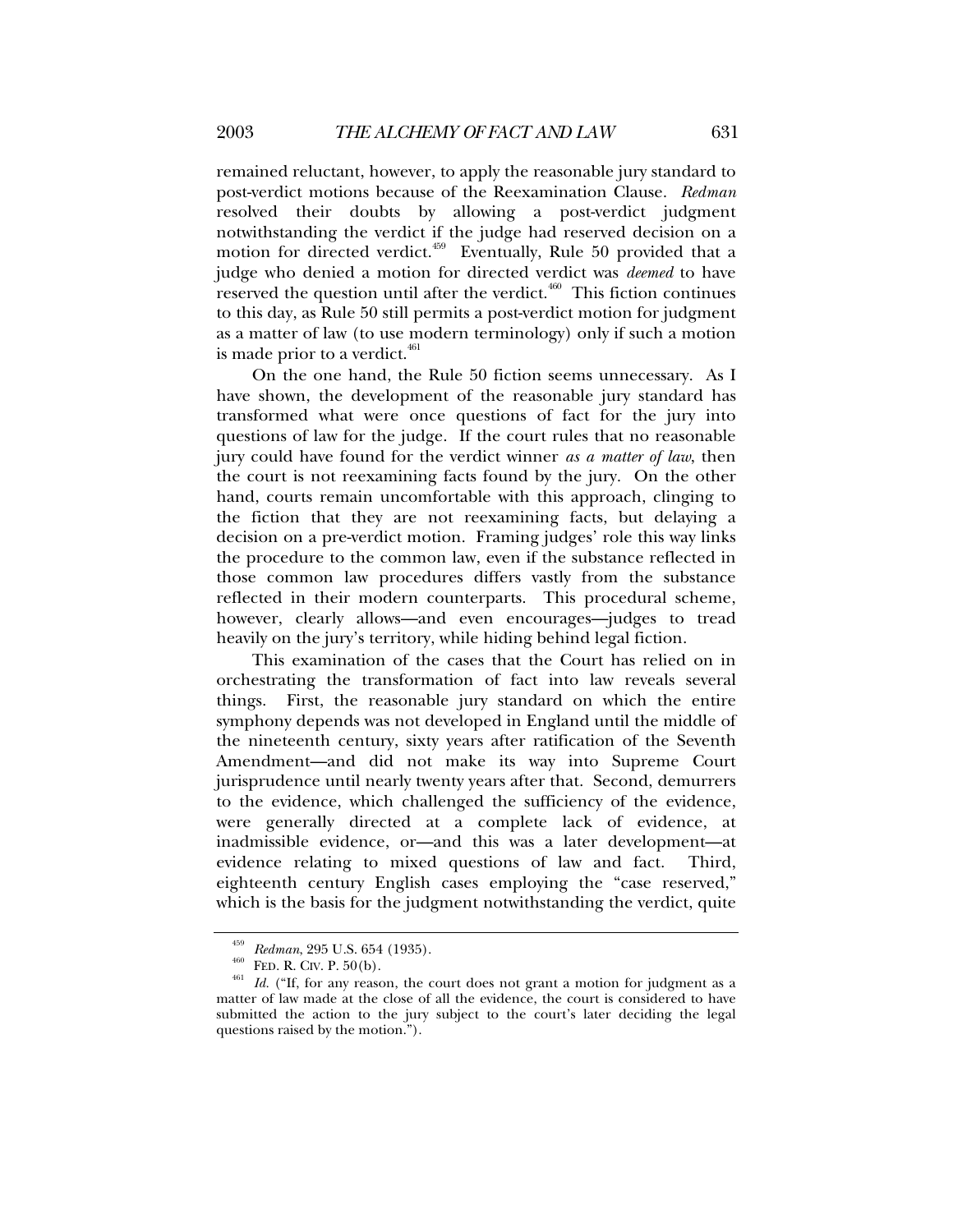clearly involved reserved questions of law, or at most mixed questions of law and fact. Finally, in eighteenth century England, disputed questions of fact went to the jury. None of these eighteenth century procedures support the proposition that courts can decide disputed questions of fact simply because the evidence is extremely one-sided.

Recent Supreme Court cases suggest some retrenchment in the approach to defining matters as fact or law. As one commentator has detailed, the Court overturned judgments as a matter of law several times in the late twentieth century, insisting that the matter was for the jury to decide.462 These cases include *Reeves v. Sanderson Plumbing Products, Inc.*,<sup>463</sup> where the Court held that the question whether the plaintiff's dismissal from his job was due to age discrimination was a question for the jury;<sup>464</sup> *Hunt v. Cromartie*,<sup>465</sup> where the Court held that summary judgment was not an appropriate vehicle for determining a state legislature's motivation in creating congressional districts;<sup>466</sup> and *Bragdon v. Abbott*, 467 where the Court held that the question whether a person's HIV-positive status posed a direct threat to a dentist who had refused to treat her was a question for the jury.<sup>468</sup> Whether such decisions restrain the lower courts in their rush to judgments as a matter of law remains to be seen.<sup> $469$ </sup> However, this examination of the case law reveals that the problem dates back much farther than we have been willing to acknowledge.

# IV. *MARKMAN* AND HISTORY: WHERE DO WE GO FROM HERE?

Having reviewed the history of the law/fact distinction, it is appropriate to consider how *Markman* might affect the jurisprudence of the law/fact distinction. While *Markman* may be limited to its context of patent claim interpretation, the language is broader than that. This section describes the *Markman* opinion in more detail and then analyzes how it might affect the jurisprudence of the law/fact distinction.

<sup>&</sup>lt;sup>462</sup> See Mollica, *supra* note 114, at 205-18.<br><sup>463</sup> 530 U.S. 133 (2000).<br><sup>464</sup> *Id.* at 146-48.<br><sup>465</sup> 526 U.S. 541 (1999).<br><sup>466</sup> 524 U.S. 624 (1998).<br><sup>468</sup> 524 U.S. 624 (1998).<br><sup>468</sup> *Id.* at 652-55.<br>One commentator has more enthusiasm for taking cases away from the jury than the Supreme Court in recent decades. *See* Schnapper, *supra* note 114. The Supreme Court cannot police all of the cases where matters are taken out of the hands of the jury, even if it thinks the lower courts are going too far.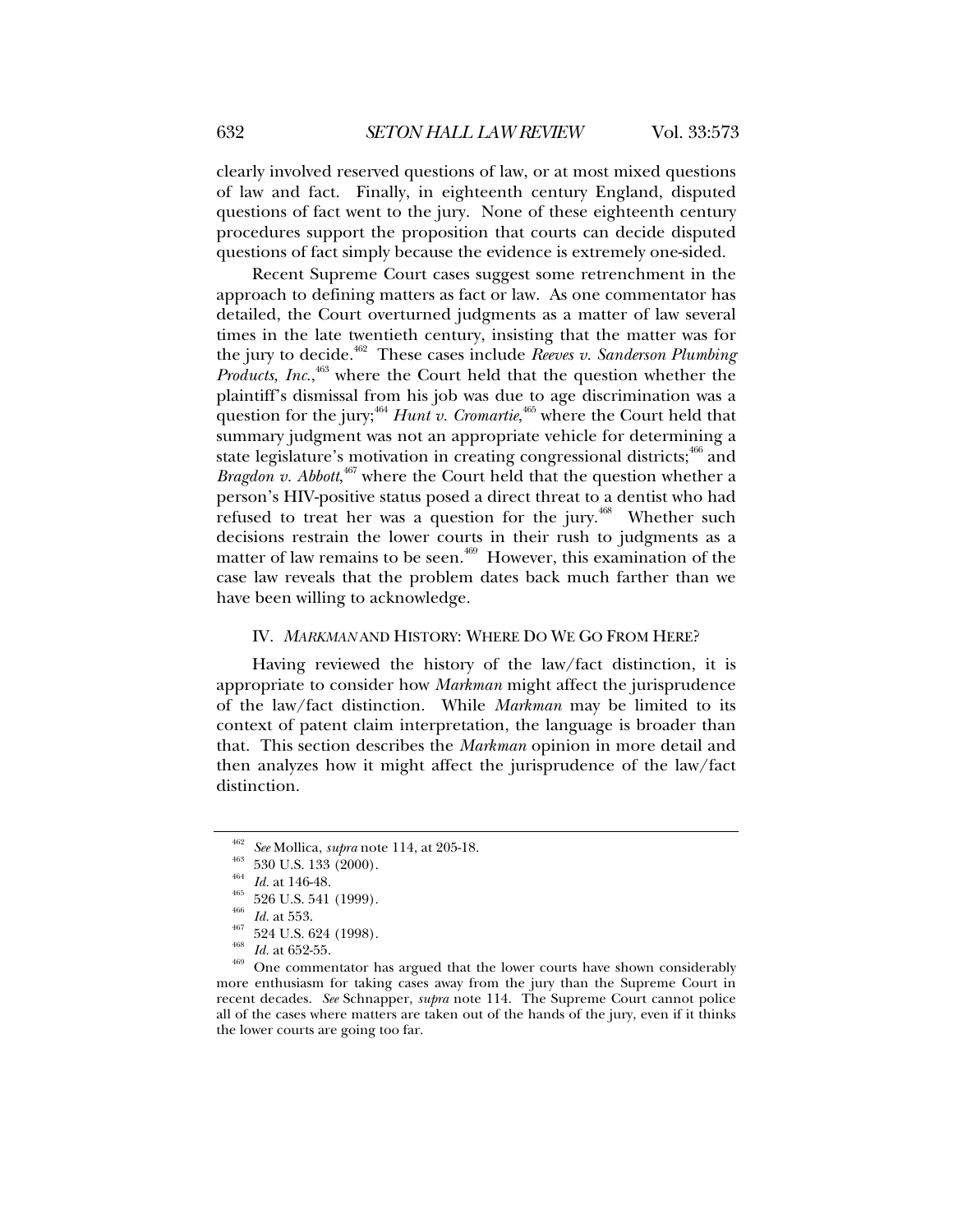#### *A. The* Markman *Decision*

A claim is the part of a patent that describes the unique features of the invention.470 The patent at issue in *Markman* was for an inventory tracking system for dry cleaning establishments.<sup>471</sup> The question was whether a system that tracked accounts receivable but not articles of clothing infringed Markman's patent for a system that tracked both.<sup>472</sup> The jury found an infringement, but the district court granted the defendant's deferred motion for judgment as a matter of law.<sup>473</sup> The court's decision turned on its interpretation of the claim in Markman's patent, which the court construed as encompassing both cash inventory and inventory of clothing.<sup> $474$ </sup> The question on appeal was whether the district court had properly taken this decision out of the hands of the jury.<sup> $475$ </sup> The court of appeals affirmed, holding that construction of a claim in a patent is "the exclusive province of the court<sup>"476</sup> and the Supreme Court agreed.

The Court, in a unanimous opinion written by Justice Souter, described its task in terms of both the law/equity and law/fact distinctions.477 As for the law/equity distinction, the Court noted the historical test and determined quickly and easily that juries were a feature of patent infringement litigation in England in  $1791^{478}$  The Court then said that the next question was "whether the particular trial decision must fall to the jury in order to preserve the substance of the common-law right as it existed in  $1791.^{479}$  The Court noted

<sup>470</sup> See Markman v. Westview Instruments, Inc., 517 U.S. 370, 373-74 (1996).<br><sup>471</sup> *Id.* at 374.<br><sup>472</sup> *Id.* at 374-75.<br><sup>473</sup> *Id.* at 375.<br><sup>475</sup> *Id.* at 377.<br>*A*<sup>476</sup> *Id.* at 371.<br><sup>476</sup> *Id.* at 371.<br>*A*<sup>476</sup> *Id.* at it was obvious. Patent infringement cases tended to be brought as actions on the case, a common law action. *See, e.g.*, Turner v. Winter, 99 Eng. Rep. 1274 (1787). The usual test for determining whether a case is subject to the Seventh Amendment has two parts, with the first being whether the matter would have been tried in a court of law in England in 1791or whether it was analogous to a legal cause of action. *See, e.g.*, Chauffeurs, Teamsters, and Helpers, Local No. 391 v. Terry, 494 U.S. 558, 564-65 (1990); Tull v. United States, 481 U.S. 412, 417 (1987). The second part of the test is whether the remedy is legal or equitable, which the Court has characterized as the more important of the two inquiries. *See Terry*, 494 U.S. at 565; *see also Tull*, 481 U.S. at 417-18, 420-21. The Court in *Markman* never discussed the remedy, perhaps because the first part of the test provided such a clear answer. The Court in both *Terry* and *Tull* determined that the first part of the test did not definitively resolve the question, so it had to turn to the second prong of the analysis. 479 *Markman*, 517 U.S. at 376.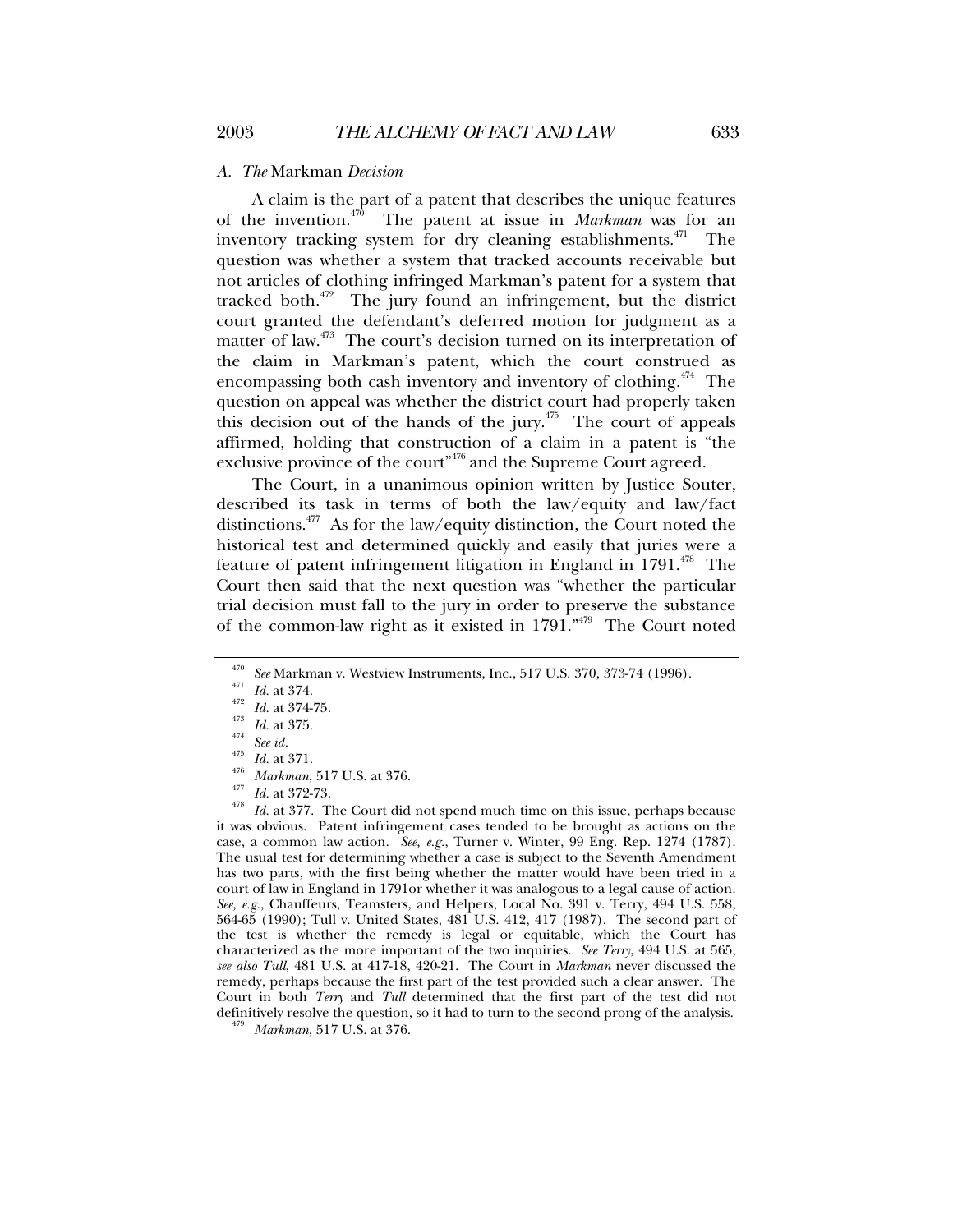that this question had been answered in the past by referring to the distinction between substance and procedure or between fact and law, but reasoned that "the sounder course, when available, is to classify a mongrel practice . . . by using the historical method, much as we do in characterizing the suits and actions in which they arise."<sup>480</sup> The Court went on to say that "where there is no exact antecedent, the best hope lies in comparing the modern practice to earlier ones whose allocation to court or jury we do know. $\overline{a}^{481}$  In other words, the court finds an analogous issue, and decides whether the analogous issue was normally decided by the judge or the jury in England in 1791.

The Court then examined eighteenth century English patent cases, analogizing the modern patent claim to the eighteenth century "specification."482 The Court noted that there were few reported cases dealing with the interpretation of disputed terms in a specification, but that "none demonstrates that the definition of such a term was determined by the jury."483 The cases reveal that juries regularly decided whether the patent covered a new invention (novelty) and whether the invention could be built from the specification in the patent (enablement).<sup>484</sup> Markman had argued that in deciding such matters, juries must have decided the meaning of disputed terms in the specification.<sup>485</sup> The Court, however, apparently believed that courts could, and did, tell the jurors what the disputed terms meant before sending them off to decide novelty or enablement.<sup>486</sup>

In reaching this conclusion, the Court relied partly on the lack of a clear statement in the cases that juries were to interpret terms in the specification, but also on the general rule that judges, and not juries, interpreted written documents in eighteenth century England.<sup>487</sup> The Court found nothing to suggest that this rule was not followed in patent cases.<sup>488</sup> The Court also rejected Markman's claim that juries regularly interpreted terms of art in written documents,

<sup>&</sup>lt;sup>480</sup> *Id.* at 378.<br><sup>482</sup> *Id.*  $\frac{1}{482}$  *See id.* at 379-80.<br><sup>483</sup> *Id.* at 380. In one of the cases cited, however, the judge, Lord Kenyon, told the jury that the invention was not new, and that they should find for the defendant, but the report notes that "[t]he jury found a verdict for the plaintiff, and the verdict was not afterwards disturbed." Bramah v. Hardcastle, 1 Carp. Pat. Cas. 168, 171-72 (K.B.

<sup>1789). 484</sup> *See Markman*, 517 U.S. at 379-83. 485 *Id.* at 381. 486 *See id.* at 382. 487 *Id.* at 381-82. 488 *Id.* at 381-83.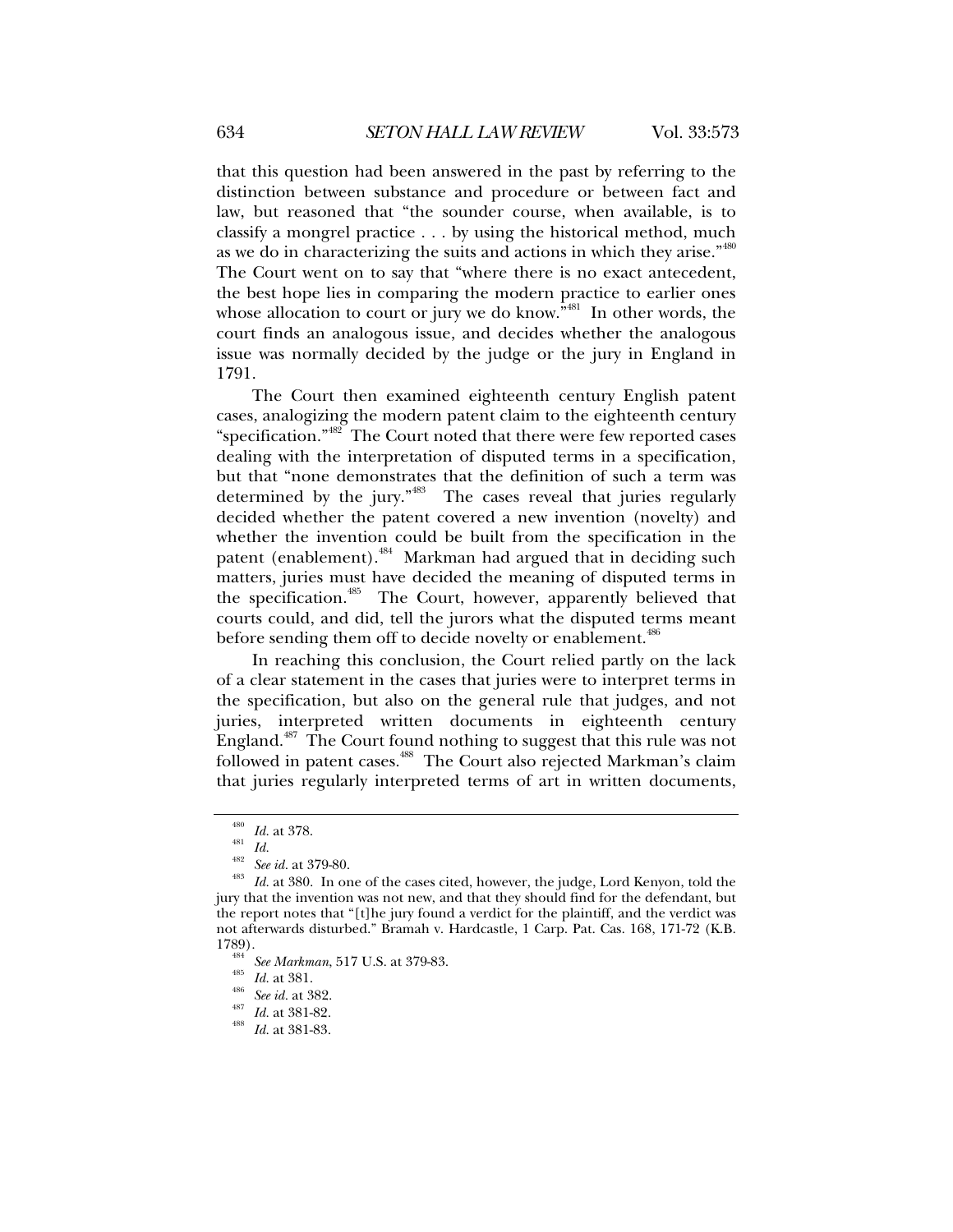finding no evidence from late eighteenth century England suggesting that juries interpreted terms of art in patent cases.<sup>489</sup>

Finding no evidence that juries interpreted patent specifications at common law, the Court then determined that it must "look elsewhere to characterize this determination of meaning in order to allocate it as between court or jury."490 The Court noted that it should "accordingly consult existing precedent and consider both the relative interpretive skills of judges and juries and the statutory policies that ought to be furthered by the allocation."491 In other words, the Court looked to both U.S. precedent and policy to determine if the eighteenth century rule should be altered so as to allow a jury to interpret patent claims. This suggests that the Court was willing to permit a jury to interpret patent claims based on precedent or policy. However, the Court ultimately found that neither factor supported that result.<sup>492</sup>

Whether or not the Court had taken this historical approach before, $493$  it is a new way of describing how courts draw what is commonly called the law/fact distinction. Indeed, the Court seemed to treat the law/fact distinction as simply one way of defining the

In Tull v. United States, 481 U.S. 412 (1987), the Court first determined that the claim for a civil penalty under the Clean Water Act was analogous to a legal action, and so required a jury, *see id.* at 417-25, and then turned to the question whether a jury was required to assess the amount of a civil penalty. *See id.* at 425-27. In answering the second question, the Court noted that Congress could itself determine the amount of a civil penalty, and described a similar power in Parliament during the eighteenth century. *Id.* (citing Atcheson v. Everitt, 98 Eng. Rep. 1142, 1147-49 (K.B. 1775)); *see also id.* at 426. Because the amount of the civil penalty could be determined by the legislature, the Court concluded, the "substance of a common-law right to a trial by jury" does not include the determination of the amount of a civil penalty. *Id.* Thus, as in *Markman*, the Court in *Tull* attempted to define the "substance of a common-law right" to a jury trial by looking at history, though the examination of history in *Tull* was not as sweeping as it was in *Markman*. This would not be the first time that the Court hinted at an approach in one case and made the approach more explicit in a later case. For example, the Court's two-step approach to defining the distinction between law and equity for purposes of the Seventh Amendment was hinted at in *Curtis v. Loether*, 415 U.S. 189 (1974), but did not become explicit until thirteen years later with the decision in *Tull*.

<sup>&</sup>lt;sup>489</sup> *Id.* at 383-84.<br><sup>490</sup> *Markman*, 517 U.S. at 384.<br><sup>491</sup> *Id.* at 384. The Court found that the precedent distinguished between the written patent and the actual invention, and gave to the jury questions about the "'character of the thing invented.'" *Id.* at 386 (quoting Bischoff v. Wethered, 76 U.S. (9 Wall.) 812, 816 (1869)). The Court also found that nineteenth century commentators generally noted that claim construction was for the court. *Id.* at 387-88. Finally, as to matters of policy, the Court found that both the judges' "special training in exegesis," *id.* at 388, and the need for uniformity in patent construction meant that claim construction should be given to the judge. *Markman*, 517 U.S. at 388-91.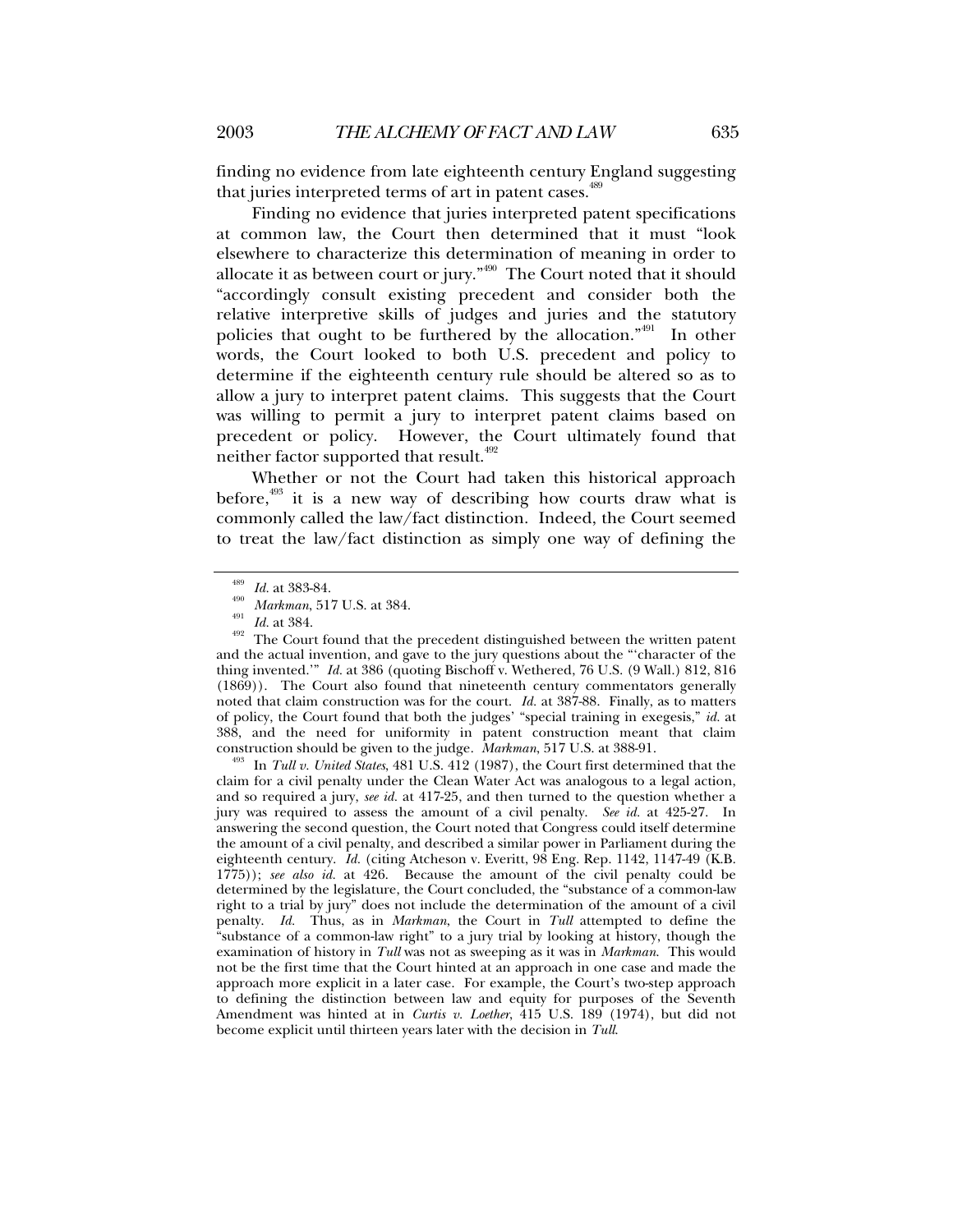substance of the common law right to a jury trial. The Court reasoned that the best way to define the substance of the right is through history. That analysis raises interesting questions about the use of the reasonable jury standard, directed verdict, judgment notwithstanding the verdict, and summary judgment.

# *B. The Future of the Law/Fact Distinction*

*Markman* calls into question all of the development described in this article. If we are to look to history to define the contours of the right that is preserved by the Seventh Amendment we will surely have to backtrack from the conclusions of *Munson*, *Galloway*, *Redman*, and the trilogy. It is insufficient to quote empty words, or to cite unexamined cases, as the Court repeatedly did in sanctioning the expansion of judicial power reflected by these cases. Rather, if we are to understand the history that the Court now seems prepared to invoke, we must look at the circumstances behind the words of the eighteenth century English and early American cases relied on by the Court. Those circumstances belie the conclusions that the Court has drawn in *Munson*, *Galloway*, *Redman*, and the trilogy. There was no reasonable jury standard in eighteenth century English cases. The demurrer to the evidence was not used to resolve disputed questions of pure fact, and neither was the case reserved. Judges applied law to undisputed facts, but if facts were disputed, they sent cases to the jury. Finally, although early U.S. cases said that courts were not bound by eighteenth century English procedures, the procedural changes that the Court had approved prior to *Munson* and *Galloway* left factfinding in the jury's hands.

Of course, this too may paint too simplistic a picture. The law/fact distinction had its bumps and detours in eighteenth century England as well. It has never been the case that juries always found all of the facts; some kinds of facts had to be determined by the judge.<sup>494</sup> An example given by a number of writers is that judges, not juries, determined whether probable cause for prosecution existed in a suit for malicious prosecution.<sup>495</sup> Of course, one can see some legal content to such a question, so it might more accurately be deemed a mixed question of law and fact: probable cause for a criminal prosecution is tied up with policy decisions that protect both the

<sup>494</sup> *See* THAYER, *supra* note 3, at 184-85. For discussions of the law/fact distinction, including the somewhat arbitrary classifications of law and fact employed in eighteenth century England, see the materials cited *supra* note 3. 495 *See* FORSYTH, *supra* note 3; *see also* THAYER, *supra* note 3, at 221-22, 252; GREEN,

*supra* note 3, at 280.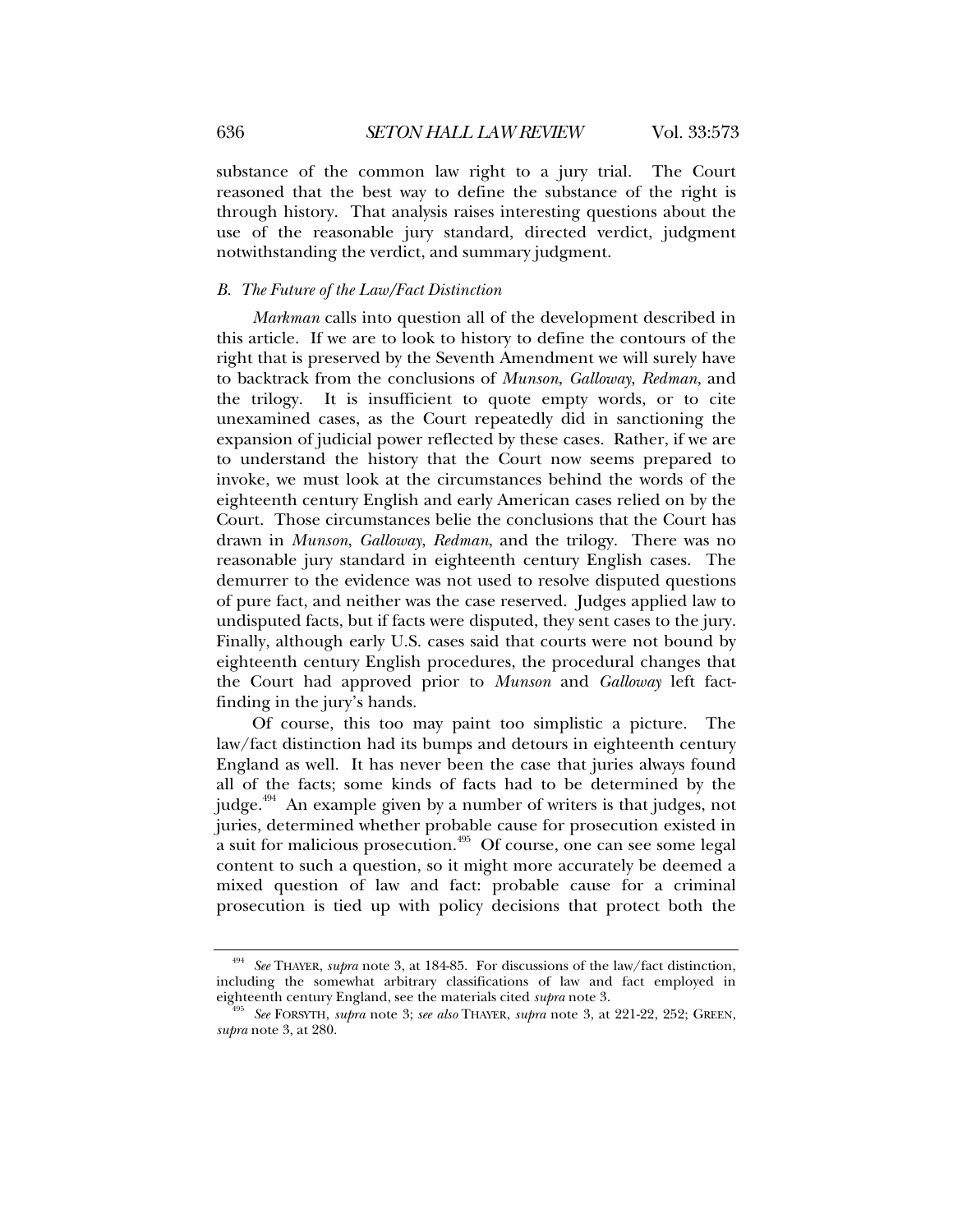accused and the accuser.

Another example of arbitrariness in defining law and fact is the distinction at issue in *Markman*: judges, not juries, decided the meaning of written documents in eighteenth century England, even if such inquires look like questions of fact. There were complications to this common law doctrine, however. First, courts sometimes called upon juries to interpret terms of art in written documents on the theory that jurors, who were themselves steeped in the useful arts, would have a better understanding of what those terms meant than the more removed judges.496 The Court in *Markman* considered this complication, but decided that it did not apply in that case because the earliest patent case cited for the proposition was decided in 1841, well after the ratification of the Seventh Amendment.<sup>497</sup>

Of course, if it was illegitimate to cite an 1841 case to define the Seventh Amendment in *Markman*, it was also illegitimate to cite an 1853 case, *Jewell v. Parr*, for a similar purpose in *Munson*. Moreover, *Munson*, with its reliance on *Jewell*, is the basis for the decisions in *Galloway*, *Redman*, and the trilogy. If *Markman* was serious about relying on history to define the contours of the Seventh Amendment right to jury trial, then the entire structure must collapse. Even if the structure still stands, however, my examination of the facts of the cases that the Court has relied on to define the law/fact distinction reveals that the structure has serious flaws. The cases simply do not support the conclusions that the Court reaches.

It might be argued that whatever the legitimacy of relying on an 1853 English case in the first place, the doctrine borrowed from that case is now too well established to deny. *Markman* itself suggested that post-1791 U.S. precedent could affect the right to a jury trial.<sup> $498$ </sup> But, *Markman* would have used such precedent to allow a jury trial where history did not demand one. It is quite another matter to allow such precedent to have continuing force when it becomes clear that it has failed the Seventh Amendment mandate to "preserve" the right to a jury trial.

<sup>496</sup> *See Markman*, 517 U.S. at 384. *Markman* noted that there is some evidence that this doctrine was in its early development in the late 1700s. *See id*. at 383-84, n.9 (citing 9 JOHN HENRY WIGMORE, EVIDENCE IN TRIALS AT COMMON LAW § 2461, at 195 (James H. Chadbourn rev. 1981)).

The Court cited *Wigmore on Evidence* for the proposition that the allocation to juries of the interpretation of terms of art in documents generally was not well established at the time the Seventh Amendment was ratified, but considered it irrelevant anyway given that *Markman* was a patent case. *Markman*, 517 U.S. at 383-84 (citing 9 WIGMORE, EVIDENCE § 2461, at 195). 498 *See Markman*, 517 U.S. at 388-91.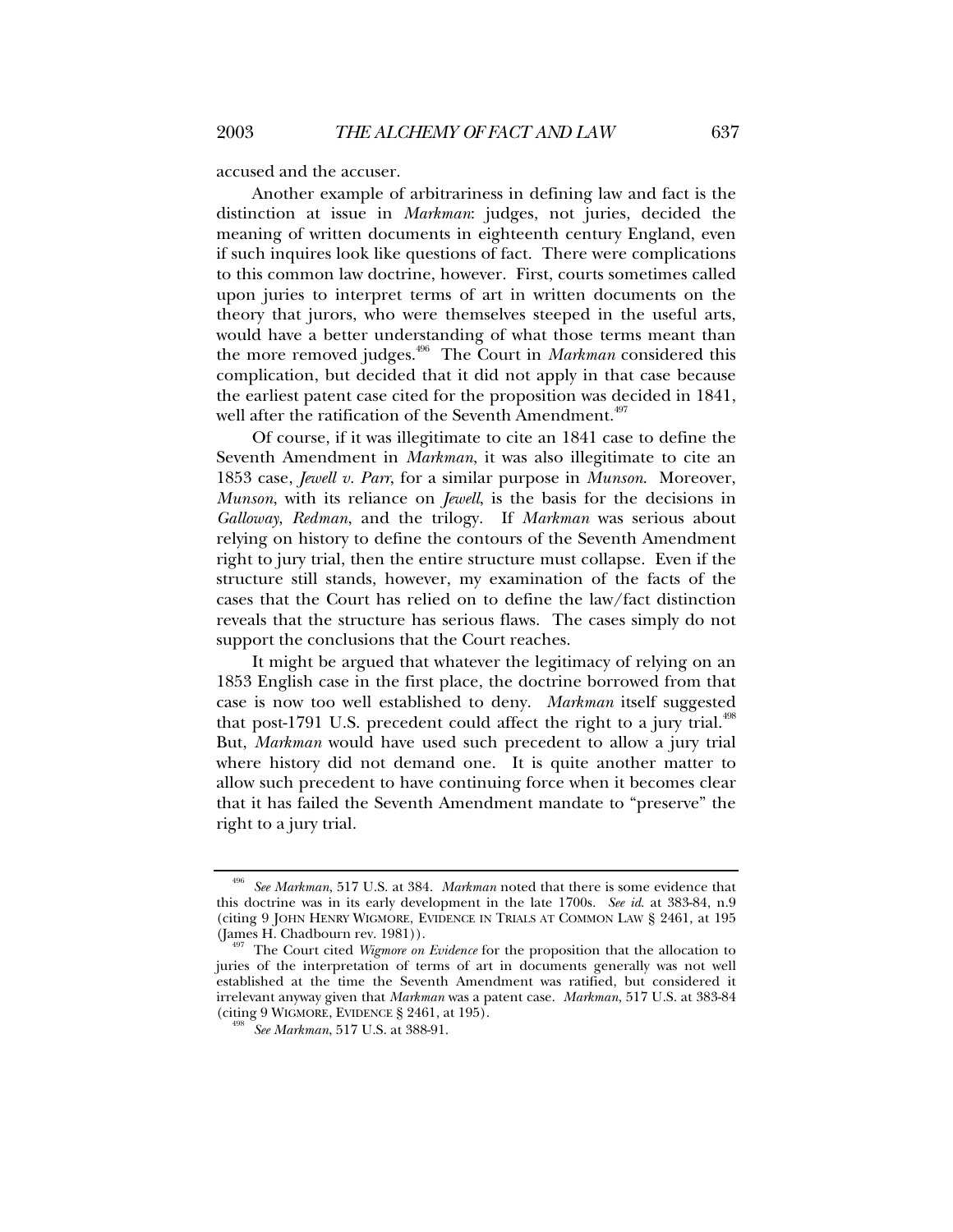The historical approach, however, is not without difficulty. In fact, the history is sometimes quite murky, as *Markman* itself illustrates. Relying on that history would require litigants and judges to search through old English cases in hopes of gleaning the English classification of a particular issue. Such research could be difficult to do, both because those cases are not going to be readily accessible to many lawyers and judges, and because the cases themselves are difficult to interpret. Many are written in archaic legal language and employ archaic common law procedural devices that are not well known to modern lawyers. Furthermore, the case reports vary considerably in clarity and completeness. Some are just two or three sentences, while others go on for pages. The Court and commentators have criticized the historical approach to the law/equity distinction, $499$  and if anything, the difficulties of doing historical research would be greater in dealing with the law/fact distinction. There are also instances where modern juries decide issues that historically were given to judges in eighteenth century England, and some question about how to handle such matters would arise. Again, *Markman* provides an example. Eighteenth century English judges interpreted written documents, largely on the theory that words had immutable legal meanings. We no longer have such confidence in the clarity of words, and courts instead look to the intent of the parties as reflected in the document. For the most part, we leave questions of such intent to juries.<sup>500</sup> In theory, *Markman* could return document interpretation to the judge, though that is one area where post-1791 U.S. precedent might supersede history.

# V. CONCLUSION

For well over one hundred years, courts have found procedural excuses for taking questions of fact away from juries. The courts have relied on eighteenth century English practice to justify their action, arguing that modern procedures are mere variations on the English themes. This whole symphony, however, is built on a theme that does not exist: the reasonable jury standard was not announced in England until 1853, well after the relevant date for determining what the Seventh Amendment preserves. Moreover, a comparison of the kinds of issues taken from juries in eighteenth century England with

<sup>499</sup> *See, e.g.*, *Terry*, 494 U.S. at 574-81 (1990) (Brennan, J., concurring). *See also*

See, e.g., Dobson v. Masonite Corp., 359 F.2d 921, 923-24 (5th Cir. 1966); *cf*. FED. R. CIV. P. 52(a) (classifying the interpretation of documents as fact-finding for purposes of establishing the appellate standard of review of fact-finding by judges).